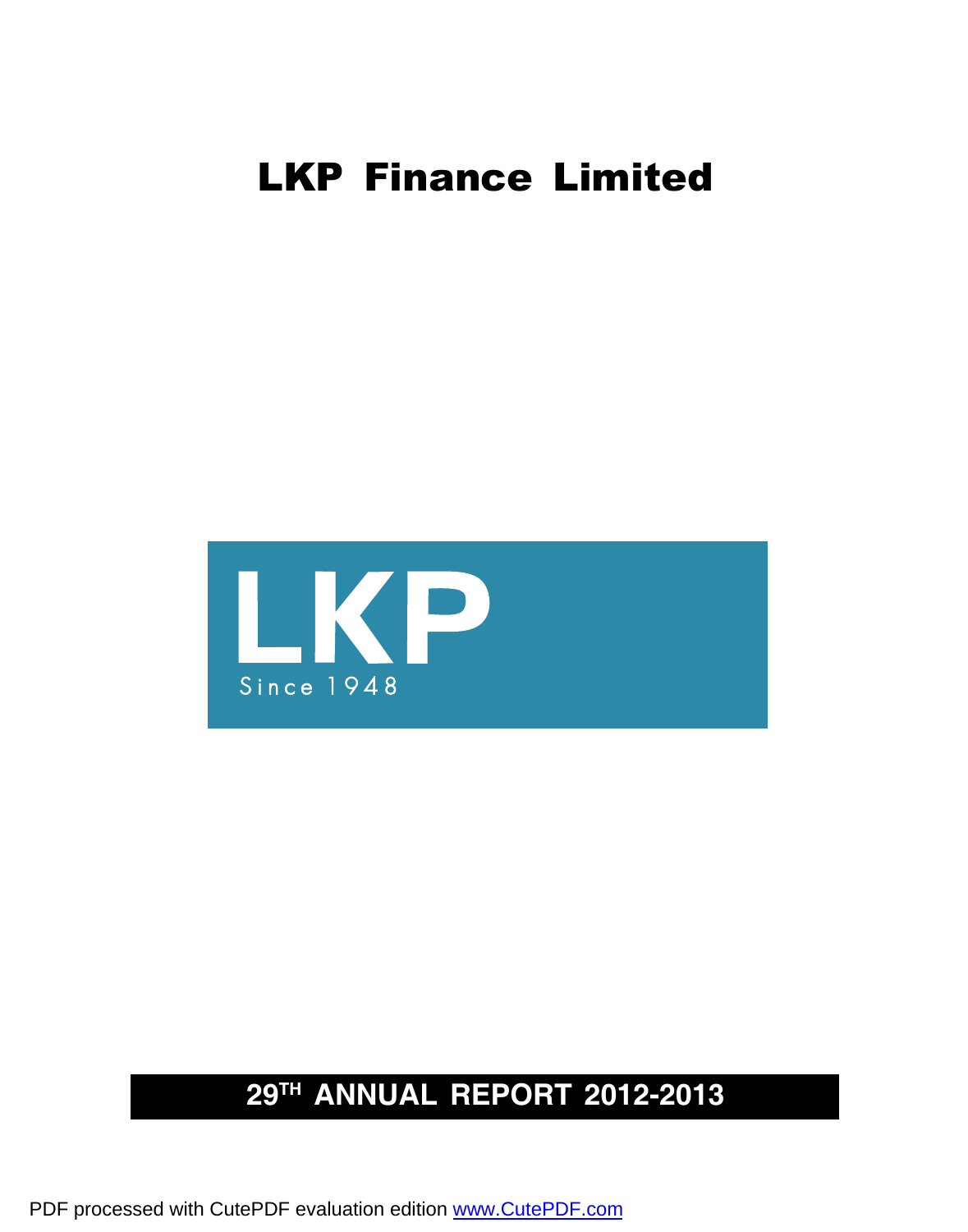

### **Board of Directors :**

Mr. M. V. Doshi *Executive Chairman* Mr. V. N. Suchanti Mr. M. S. Bhise Mr. Hariharan Padmanabhan Mr. P. M. Doshi Mr. Sayanta Basu

### **Company Secretary :**

Mr. G. B. Innani (General Manager - Legal & Company Secretary)

### **Auditors :**

Ford, Rhodes, Parks & Co., Sai Commerical Building, 312 / 313, 3rd Floor, BKS Devshi Marg, Govandi (East), Mumbai - 400 088.

### **Registered Office :**

203, Embassy Centre, Nariman Point, Mumbai - 400 021. Tel. : 40024785 / 4002 4786 Fax : 2287 4787

### **Registrar & Shares Transfer Agent :**

Adroit Corporate Services Pvt. Ltd. 19, Jaferbhoy Industrial Estate, 1st Floor, Makavana Road, Marol Naka, Andheri (East), Mumbai - 400 059.

## **CONTENTS**

|                                        | Page Nos. |
|----------------------------------------|-----------|
|                                        |           |
|                                        |           |
| Management Discussion and Analysis and |           |
|                                        |           |
|                                        |           |
|                                        |           |
|                                        |           |
|                                        |           |
|                                        |           |
| Consolidated Financial Statements25-32 |           |

Tel. : 28590942 / 28594060 *Annual General Meeting on Friday, 31st May, 2013 at 11.00 a.m. at M. C. Ghia Hall, Hargovindas Building, 18/20, Kaikhushru Dubash Marg, Mumbai - 400 001.*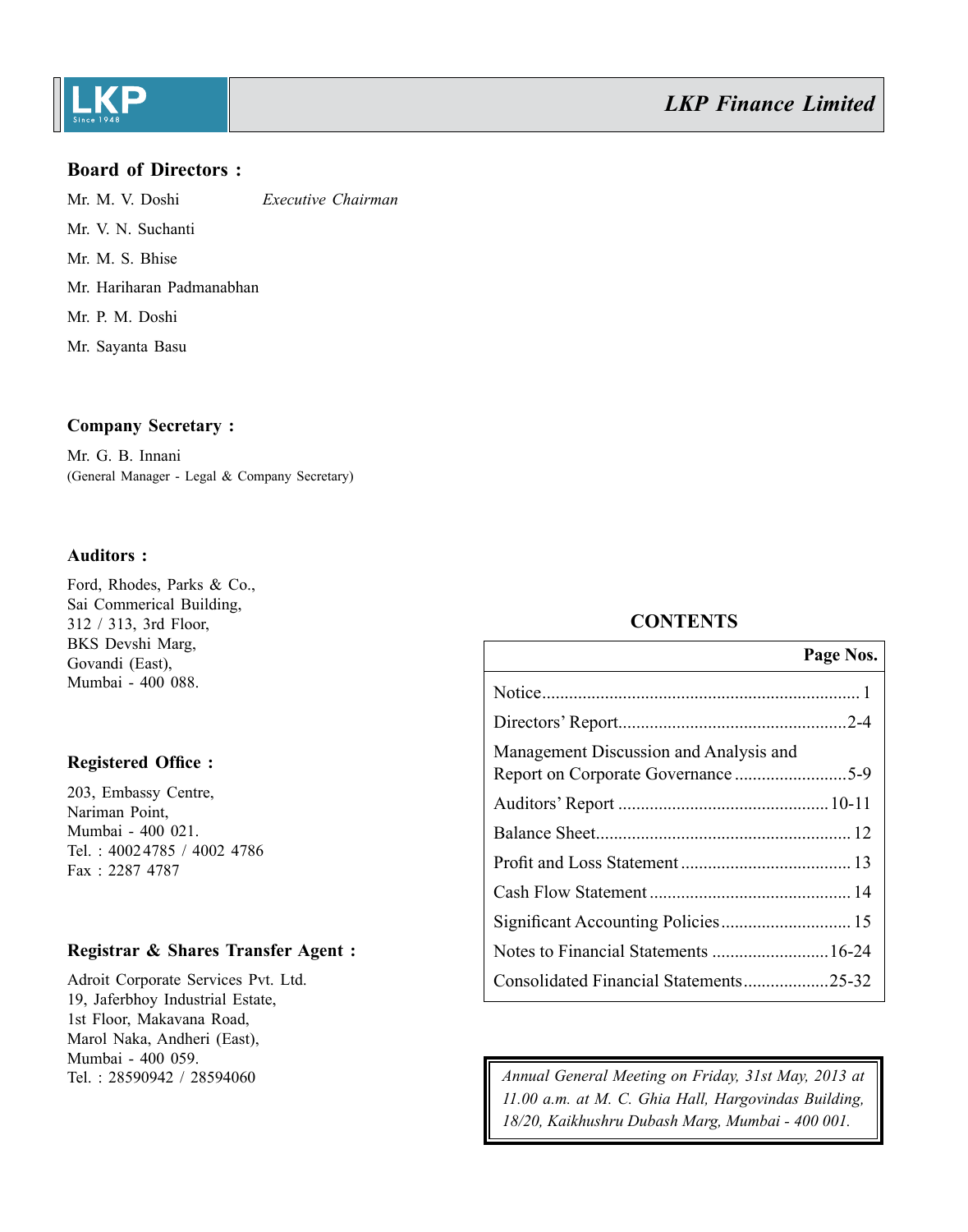# **NOTICE**

**NOTICE** is hereby given that the Twenty Ninth Annual General Meeting of the members of LKP Finance Limited will be held at M. C. Ghia Hall, Bhogilal Hargovindas Building, 18/20, K. Dubash Marg, Mumbai 400 001 on Friday, 31st May 2013 at 11.00 a.m. to transact the following business:

### **ORDINARY BUSINESS:**

- 1. To consider and adopt the Audited Balance Sheet and Profit and Loss Statement for the year ended 31st March 2013 and Report of Directors and Auditors thereon.
- 2. To declare a dividend.
- 3. To appoint a Director in place of Mr. Milan S. Bhise, who retires by rotation and being eligible offers himself for re-appointment.
- 4. To appoint a Director in place of Mr. Vineet N. Suchanti, who retires by rotation and being eligible offers himself for re-appointment.
- 5. To appoint the Auditors and to fix their remuneration.

### **Notes:**

- (1) **A MEMBER ENTITLED TO ATTEND AND VOTE AT THE MEETING IS ENTITLED TO APPOINT A PROXY TO ATTEND AND VOTE INSTEAD OF HIMSELF AND A PROXY NEED NOT BE A MEMBER.**
- (2) A PROXY IN ORDER TO BE EFFECTIVE, MUST BE RECEIVED BY THE COMPANY NOT LESS THAN 48 HOURS BEFORE THE MEETING**.**
- (3) The Register of Members and Share transfer books will remain closed from Monday, May 27, 2013 to Friday, May 31, 2013 (both days inclusive).
- (4) The Dividend as recommended by the Board of Directors, if approved by the shareholders, will be payable on or after June 01, 2013.
- (5) Any change in the address of the members may be intimated to the Company's Registrar & Share Transfer Agent.
- (6) The particulars of Directors retiring by rotation and/or eligible for re-appointment are given in the Corporate Governance section of this Annual Report.
- (7) **Members are requested to intimate their e. mail address to the Company's Registrar & Share Transfer Agent.**
- (8) Members are requested to bring the Annual Report and the Attendance Slip to the Annual General Meeting.

By Order of the Board of Directors

Mumbai (M. V. Doshi) Date: 29th April 2013 *Executive Chairman*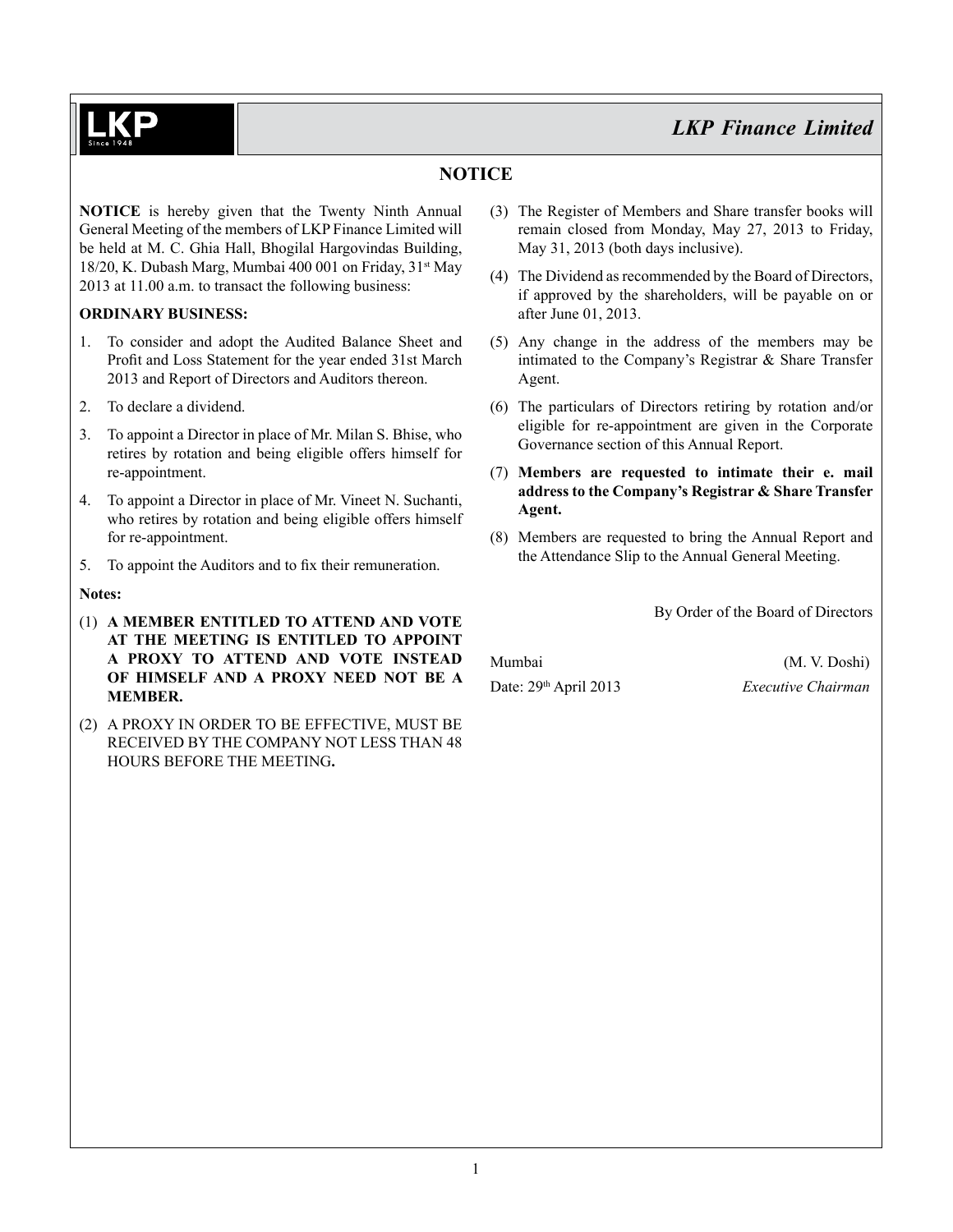## **DIRECTORS' REPORT**

The Directors present the Twenty Ninth Annual Report and Audited Accounts of the Company for the year ended March 31, 2013.

| <b>FINANCIAL RESULTS</b>         | $2012 - 2013$ | $2011 - 2012$ |
|----------------------------------|---------------|---------------|
|                                  | (Rs. in lacs) | (Rs. in lacs) |
| Profit before tax                | 1031.07       | 745.11        |
| Less: Tax Expense for the year   | 356.19        | 258.68        |
| Profit after tax                 | 674.88        | 486.43        |
| Profit brought forward from      | 2140.21       | 2095.05       |
| previous year                    |               |               |
| Amount available for             | 2815.09       | 2581.48       |
| appropriation                    |               |               |
| <b>APPROPRIATIONS:</b>           |               |               |
| Proposed Dividend                | 246.23        | 261.55        |
| Tax on Dividend                  | 39.94         | 42.43         |
| Transfer to Capital Redemption   | 73.35         |               |
| Reserve                          |               |               |
| Transfer to General Reserve      | 70.00         | 40.00         |
| Transfer to Special Reserve Fund | 134.98        | 97.29         |
| Balance carried to Balance Sheet | 2250.59       | 2140.21       |

### **DIVIDEND**

The Board of Directors are pleased to recommend a dividend  $(a)$ Rs.2/- per equity share of the Company for the financial year ended  $31<sup>st</sup> March 2013$ . The total cash outflow on account of dividend & tax thereon Rs.286.17 lacs.

### **PERFORMANCE REVIEW**

The Company's total income increased to Rs. 3463.11 lacs from Rs. 2220.69 lacs and profit after tax to Rs. 674.88 lacs from Rs. 486.43 lacs in the previous year.

Even under though difficult market conditions, the income from operation increased during the year under review. Trading in debt papers and development of retail clients like PF/Pension/Gratuity trust etc. has continued to yield good results. Further the Company substantially increased its business of loan against security of shares.

### **BUY- BACK**

At the Board meeting held on 29<sup>th</sup> May 2012, the Board of Directors of the Company has approved to Buyback the Company's full paid up equity shares of Rs. 10/- each from open market through Stock Exchange route, subject to maximum Buyback price of Rs. 80/- per share, upto an aggregate amount not exceeding Rs.12,40,00,000/- (Rupees Twelve Crores Forty Lac Only) [excluding brokerage costs, SEBI Turnover charges, taxes such as Securities Transaction tax, service tax and relevant stamp duty] in accordance with the provisions contained in the Articles of Association, Section 77A,77AA,77B and other applicable provisions of the Companies Act 1956 and the provisions contained in the SEBI (Buy Back of Securities) Regulations, 1998 including any statutory modifications and amendments from time to time for the time being in force ("Buyback Regulations"). The above stated aggregate amount is not exceeding 10% of the paid-up capital and free reserves of the Company as per the Audited Annual Accounts of the Company for the financial year ended March 31, 2012.

Pursuant to the aforesaid approval the Company has bought-back from the Open Market on B S E Limited 7,41,423 equity shares upto March 31, 2013 at an average price of Rs 60.98 per share. Out of the shares bought-back, 7,33,495 equity shares have been extinguished till March 31, 2013. Hence the paid up equity share capital of the company as on March 31, 2013 stands reduced by Rs 73,34,950 to Rs. 12,34,39,940 divided into 1,23,43,994 equity shares of Rs. 10/ each.

### **EMPLOYEES STOCK OPTION SCHEME**

Disclosures under the Securities and Exchange Board of India (Employee Stock Option Scheme and Employee Stock Purchase Scheme) Guidelines, 1999 is annexed to this report.

### **FIXED DEPOSITS**

The Company has no public deposits as of date and will not accept any deposits without prior approval of the Statutory Authorities concerned.

### **SUBSIDIARIES**

Your Company's subsidiary, LKP Securities Ltd. has expanded its geographical reach and now has 1030 outlets across India.

As per the Circular No. 51/12/2007-CL-III dated 8<sup>th</sup> February, 2011 issued by Government of India, Ministry of Corporate Affairs, the required financial information in the consolidated balance sheet is given in respect of Company's subsidiaries i.e. LKP Securities Limited and Gayatri Cement and Chemical Industries Private Limited.

The annual accounts of the aforesaid subsidiaries and the related detailed information shall be made available to shareholders of the Company and it's subsidiaries, seeking such information at any point of time. The annual accounts of the subsidiary companies shall also be kept open for inspection by any shareholder at the head office at 112A /203 Embassy Centre, Nariman Point, Mumbai 400 021.

### **STATUTORY DISCLOSURE**

During the year under review the Company did not have any employee falling within the scope of Section 217 (2A) of the Companies Act, 1956, read with the Companies (Particulars of Employees) Rules, 1975, as amended.

The provisions of Section 217(1)(e) of the Companies Act, 1956, relating to conservation of energy and technology absorption do not apply to your Company. There are no foreign exchange earnings & outgo during the year under report.

### **DIRECTORS**

Mr. Milan S. Bhise and Mr. Vineet N. Suchanti retire by rotation and being eligible offers themselves for re-appointment. Your Directors recommend their re-appointment.

### **AUDITORS' REPORT**

M/s. Ford, Rhodes, Parks & Co., Chartered Accountants, Mumbai, retire at the conclusion of the forthcoming Annual General Meeting. The Company has received a letter from them to the effect that their appointment, if made, would be within the prescribed limits under Section 224 (1-B) of the Companies Act, 1956. Your Directors recommend their re-appointment.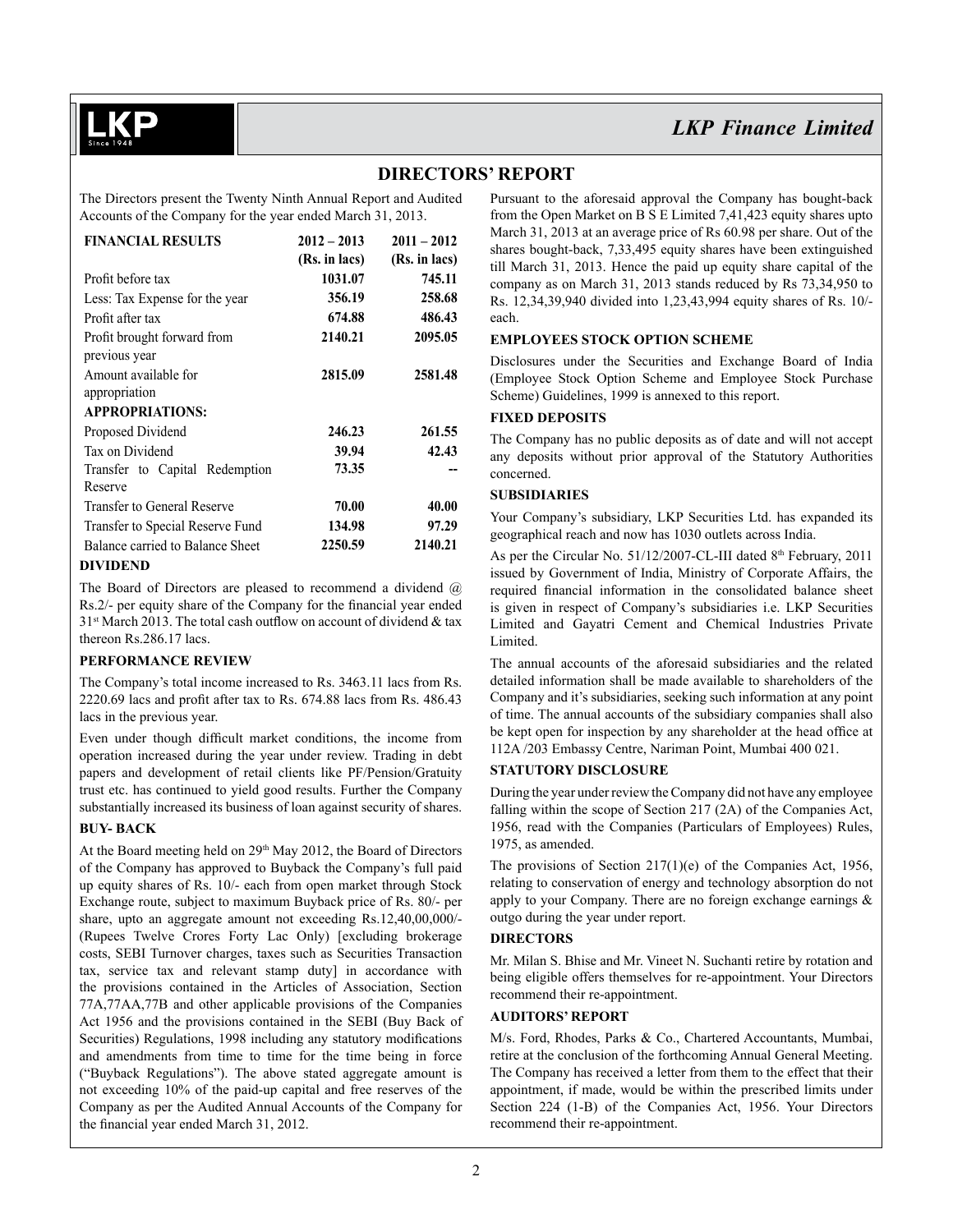### **DIRECTORS' RESPONSIBILITY STATEMENT**

As required under Section 217(2AA) of the Companies Act, 1956, the Directors hereby confirm that :

- i) in the preparation of the annual accounts, the applicable accounting standards have been followed along with proper explanation relating to material departures;
- ii) the Directors have selected such accounting policies and applied them consistently and made judgement and estimates that are reasonable and prudent so as to give a true and fair view of the state of affairs of the Company at the end of the financial year and of the profit of the Company for that period ;
- iii) the Directors have taken proper and sufficient care for the maintenance of adequate accounting records in accordance with the provisions of Companies Act, 1956, for safeguarding the assets of the Company and for preventing and detecting fraud and other irregularities to the best of their knowledge and ability;
- iv) the Directors have prepared the annual accounts on a going concern basis.

### **CONSOLIDATED FINANCIAL STATEMENTS**

In accordance with Accounting Standard AS-21,the Consolidated Financial Statements are furnished herewith and form part of this Report and Accounts. These statements have been prepared on the basis of audited financial statements received from the Subsidiary Companies as approved by their Board of Directors.

### **CORPORATE GOVERNANCE**

The Report on Corporate Governance along with a Certificate of compliance from the Auditors and Management Discussion and Analysis Report forms part of this Report.

### **ACKNOWLEDGEMENT**

Your Directors would like to place on record their sincere appreciation to Shareholders, Bankers, Institutions and Employees for their cooperation and support.

#### **For and on behalf of the Board of Directors**

Mumbai **(M. V. Doshi )** Date: April 29, 2013 *Executive Chairman*

## **Statement Pursuant to Section 212 of the Companies Act, 1956 Giving Requisite Particulars of its Subsidiary Companies**

|             | Name of the Subsidiary Company                                                                                                                                                                                                                                                                  | <b>LKP</b> Securities Ltd | Gayatri Cement &<br>Chemial Industries P. Ltd. |
|-------------|-------------------------------------------------------------------------------------------------------------------------------------------------------------------------------------------------------------------------------------------------------------------------------------------------|---------------------------|------------------------------------------------|
| $2_{\cdot}$ | Financial Year ending                                                                                                                                                                                                                                                                           | 31.03.2013                | 31.03.2013                                     |
| 3.          | Date from which the Company bacame a subsidiary.                                                                                                                                                                                                                                                | 01.04.1995                | 31.03.2010                                     |
| 4.          | Extent of Holding Company's interest in the subsidiary Company's<br>Shareholding (in $\%$ )                                                                                                                                                                                                     | 99.81                     | 100                                            |
|             |                                                                                                                                                                                                                                                                                                 | Rs in Lacs                | Rs in Lacs                                     |
| 5.          | Net aggregate amount of the Subsidiary's profits after deducting its losses<br>or vice versa so far it concerns members of the Holding Company.<br>Profits /Losses not dealt with in the Holding Company Accounts<br>$\overline{\phantom{a}}$<br>for the financial year of the subsidiary<br>a. | (319.22)                  | (11.01)                                        |
|             | for the previous financial years since it became the Holding Company's<br>b.<br>Subsidiary                                                                                                                                                                                                      | 453.02                    | (11.47)                                        |
|             | Profits dealt with or (Losses) provided for in the holding Company Accounts.                                                                                                                                                                                                                    |                           |                                                |
|             | for the financial year of the Subsidiary<br>a.                                                                                                                                                                                                                                                  |                           |                                                |
|             | for the previous financial years since it became the holding Companys<br>b.<br>subsdiary                                                                                                                                                                                                        |                           |                                                |

 Mumbai **M.V.Doshi** Dated : 29th April, 2013 **Executive Chairman**

*For and on behalf of the Board*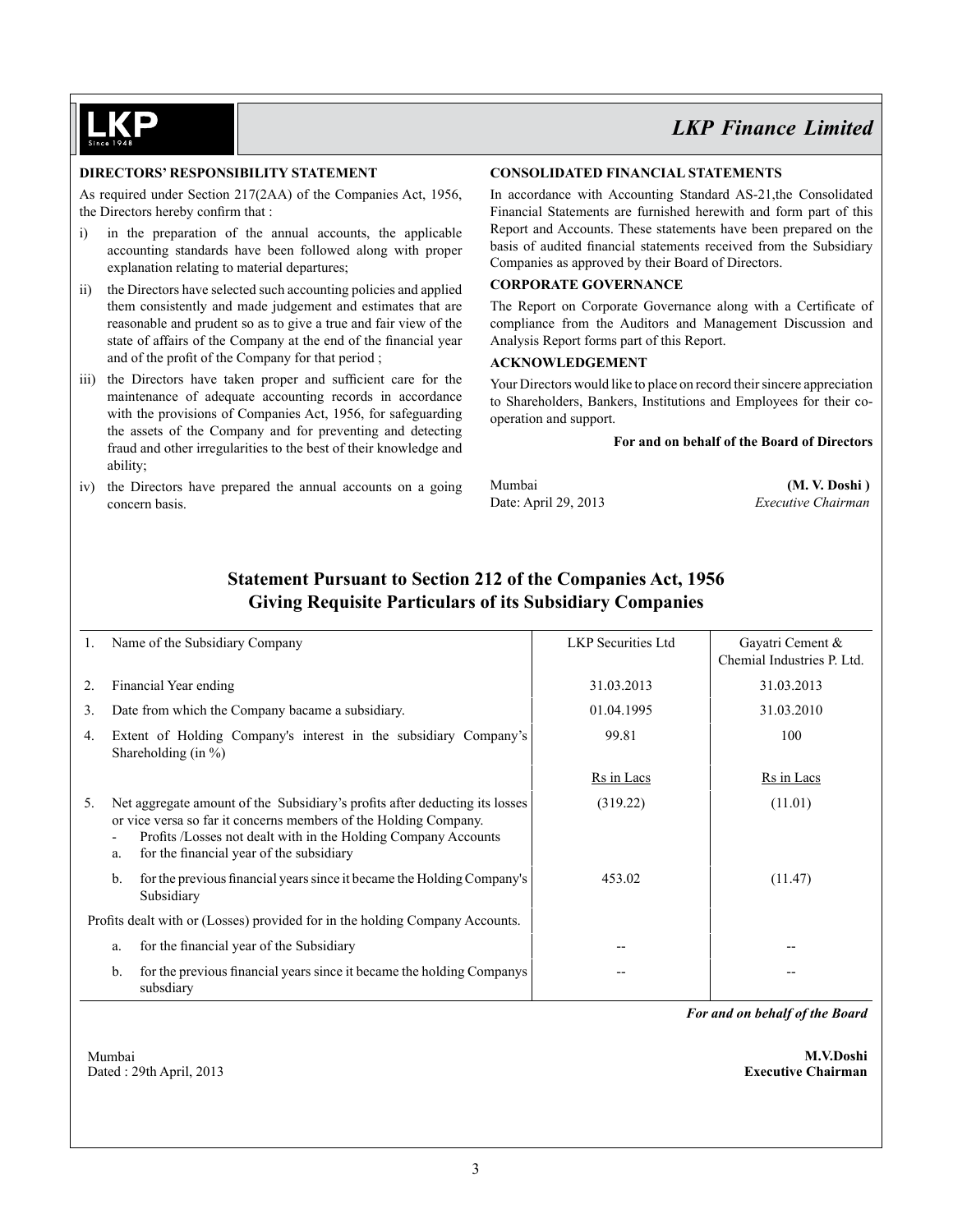# **Annexure to the Directors' Report**

**Disclosures under the Securities and Exchange Board of India (Employee Stock Option Scheme and Employee Stock Purchase Scheme) Guidelines, 1999**

|     | <b>Scheme Name:</b><br><b>Employees Stock Option</b><br>Scheme 2010                                                                                                                                                                                                                                                                                                                                                                                                               | <b>Granted on April</b><br>21, 2010                                                                                                                                                 | <b>Granted on</b><br>October 12, 2010                                                                                                                                               | <b>Granted on</b><br><b>October 18, 2010</b>                                                                                                                                       | <b>Granted</b> on<br>December 15, 2010                                                                                                                                               | <b>Granted on March</b><br>31, 2011                                                                                                                         | <b>Granted on June</b><br>26, 2012    |
|-----|-----------------------------------------------------------------------------------------------------------------------------------------------------------------------------------------------------------------------------------------------------------------------------------------------------------------------------------------------------------------------------------------------------------------------------------------------------------------------------------|-------------------------------------------------------------------------------------------------------------------------------------------------------------------------------------|-------------------------------------------------------------------------------------------------------------------------------------------------------------------------------------|------------------------------------------------------------------------------------------------------------------------------------------------------------------------------------|--------------------------------------------------------------------------------------------------------------------------------------------------------------------------------------|-------------------------------------------------------------------------------------------------------------------------------------------------------------|---------------------------------------|
| 1.  | <b>Options Granted</b>                                                                                                                                                                                                                                                                                                                                                                                                                                                            | 5,99,500                                                                                                                                                                            | 1,05,000                                                                                                                                                                            | 1,00,000                                                                                                                                                                           | 50,000                                                                                                                                                                               | 28,000                                                                                                                                                      | 4,47,000                              |
| 2.  | Pricing Formula                                                                                                                                                                                                                                                                                                                                                                                                                                                                   | Up to 5 $%$ discount<br>on the average of<br>the closing price<br>of the Company's<br>shares, in the BSE<br>during the last 15<br>days preceding the<br>date of grant of<br>options | Up to 5 $%$ discount<br>on the average of<br>the closing price<br>of the Company's<br>shares, in the BSE<br>during the last 15<br>days preceding the<br>date of grant of<br>options | Up to $5%$ discount<br>on the average of<br>the closing price<br>of the Company's<br>shares, in the BSE<br>during the last 15<br>days preceding the<br>date of grant of<br>options | Up to 5 $\%$ discount<br>on the average of<br>the closing price<br>of the Company's<br>shares, in the BSE<br>during the last 15<br>days preceding the<br>date of grant of<br>options | On the average of<br>the closing price<br>of the Company's<br>shares, in the BSE<br>during the last 15<br>days preceding the<br>date of grant of<br>options | At a price of Rs.<br>80/- per option. |
| 3.  | <b>Options Vested</b>                                                                                                                                                                                                                                                                                                                                                                                                                                                             | 3,99,666                                                                                                                                                                            | 35,000                                                                                                                                                                              | 30,833                                                                                                                                                                             | $\overline{a}$                                                                                                                                                                       | 9,333                                                                                                                                                       | $\overline{\phantom{a}}$              |
| 4.  | <b>Options Exercised</b>                                                                                                                                                                                                                                                                                                                                                                                                                                                          | $\overline{a}$                                                                                                                                                                      | --                                                                                                                                                                                  | --                                                                                                                                                                                 | $\overline{\phantom{a}}$                                                                                                                                                             | --                                                                                                                                                          | $\overline{a}$                        |
| 5.  | Total number of Ordinary<br>Shares arising as a result of<br>exercise of Options                                                                                                                                                                                                                                                                                                                                                                                                  | $\overline{\phantom{a}}$                                                                                                                                                            |                                                                                                                                                                                     | --                                                                                                                                                                                 | --                                                                                                                                                                                   | --                                                                                                                                                          | $\overline{\phantom{a}}$              |
| 6.  | Options Lapsed/Forfeited/<br>Surrendered/Cancelled                                                                                                                                                                                                                                                                                                                                                                                                                                | 2,09,500                                                                                                                                                                            | 1,05,000                                                                                                                                                                            | 1,00,000                                                                                                                                                                           | 50,000                                                                                                                                                                               | 28,000                                                                                                                                                      | $\overline{\phantom{a}}$              |
| 7.  | Variations of terms of<br>Options                                                                                                                                                                                                                                                                                                                                                                                                                                                 | --                                                                                                                                                                                  | $\overline{\phantom{a}}$                                                                                                                                                            | --                                                                                                                                                                                 | $\overline{\phantom{a}}$                                                                                                                                                             | --                                                                                                                                                          | $\overline{\phantom{a}}$              |
| 8.  | Money realized by exercise<br>of the Options                                                                                                                                                                                                                                                                                                                                                                                                                                      | $\overline{\phantom{a}}$                                                                                                                                                            | --                                                                                                                                                                                  | Ξ.                                                                                                                                                                                 | $\overline{\phantom{a}}$                                                                                                                                                             | --                                                                                                                                                          | $\overline{\phantom{a}}$              |
| 9.  | Total number of Options<br>in force                                                                                                                                                                                                                                                                                                                                                                                                                                               | 3,90,000                                                                                                                                                                            | Nil                                                                                                                                                                                 | Nil                                                                                                                                                                                | Nil                                                                                                                                                                                  | Nil                                                                                                                                                         | 4,47,000                              |
| 10. | Employee-wise details of Options granted to:<br>i) Details of Options granted to senior managerial personnel<br>ii) Any other employee who receives a grant in any one year of Option amounting to 5% or<br>more of Options granted during that Year.<br>iii) Identified employees, who were granted Options, during any one year, equal to or exceeding<br>1% of the issued capital (excluding outstanding warrants and conversions) of the Company<br>at the time of the grant. |                                                                                                                                                                                     |                                                                                                                                                                                     |                                                                                                                                                                                    | given in 10 iii) below.<br>One employee received 3,90,000 options.                                                                                                                   | A total of 7,44,500 options were granted to the Employees of the<br>Company including its subsidiary and also including the options                         |                                       |
| 11. | Diluted Earning Per Share (EPS) calculated in accordance with Accounting Standard 20 issued<br>by ICAI for the year ended March 31, 2013.                                                                                                                                                                                                                                                                                                                                         |                                                                                                                                                                                     |                                                                                                                                                                                     |                                                                                                                                                                                    | Rs. 5.12                                                                                                                                                                             |                                                                                                                                                             |                                       |
| 12. | i)<br>Method of calculation of employee compensation cost                                                                                                                                                                                                                                                                                                                                                                                                                         |                                                                                                                                                                                     |                                                                                                                                                                                     |                                                                                                                                                                                    | Intrinsic Value                                                                                                                                                                      |                                                                                                                                                             |                                       |
|     | ii) Difference between the employee compensation cost so computed at (i) above and the<br>employee compensation cost that shall have been recognized if fair value of Options had<br>been used                                                                                                                                                                                                                                                                                    |                                                                                                                                                                                     |                                                                                                                                                                                     |                                                                                                                                                                                    |                                                                                                                                                                                      | As the fair value is lower than the intrinsic value the charge to<br>profit and loss account is based on intrinsic value.                                   |                                       |
|     | iii) The impact of difference on profits and EPS of the Company for the year ended March 31,<br>2013 had fair value Options had been used for accounting Employee Options                                                                                                                                                                                                                                                                                                         |                                                                                                                                                                                     |                                                                                                                                                                                     |                                                                                                                                                                                    |                                                                                                                                                                                      | There is no change in the reported diluted EPS.                                                                                                             |                                       |
| 13. | Weighted-average exercise price of options granted is equal/exceeds/less than market price of 1. Rs. 118/- in respect of Options granted on 21/04/2010 - less<br>stock.                                                                                                                                                                                                                                                                                                           |                                                                                                                                                                                     |                                                                                                                                                                                     | than the market price.<br>exceeds the market price                                                                                                                                 | 2. Rs. 80/- in respect of Options granted on $26/06/2012$ -                                                                                                                          |                                                                                                                                                             |                                       |
| 14. | A description of method and significant assumptions used during the year to estimate the fair<br>value of Options granted during the year.<br>1) Risk free Interest Rate<br>2) Expected Life<br>3) Expected Volatility based on daily closing Market Price                                                                                                                                                                                                                        |                                                                                                                                                                                     |                                                                                                                                                                                     | $9\%$<br>5 to 7 years<br>$1\%$                                                                                                                                                     | The fair value of options has been calculated by using Black<br>Schole's Method. The assumption used in the above are:                                                               |                                                                                                                                                             |                                       |
|     | <b>Expected Dividends</b><br>4)                                                                                                                                                                                                                                                                                                                                                                                                                                                   |                                                                                                                                                                                     |                                                                                                                                                                                     |                                                                                                                                                                                    | 2.23%                                                                                                                                                                                |                                                                                                                                                             |                                       |
|     | 5) The price of underlying share in the market at the time of grant                                                                                                                                                                                                                                                                                                                                                                                                               |                                                                                                                                                                                     |                                                                                                                                                                                     |                                                                                                                                                                                    | Rs. 125.43 & Rs.57.02                                                                                                                                                                |                                                                                                                                                             |                                       |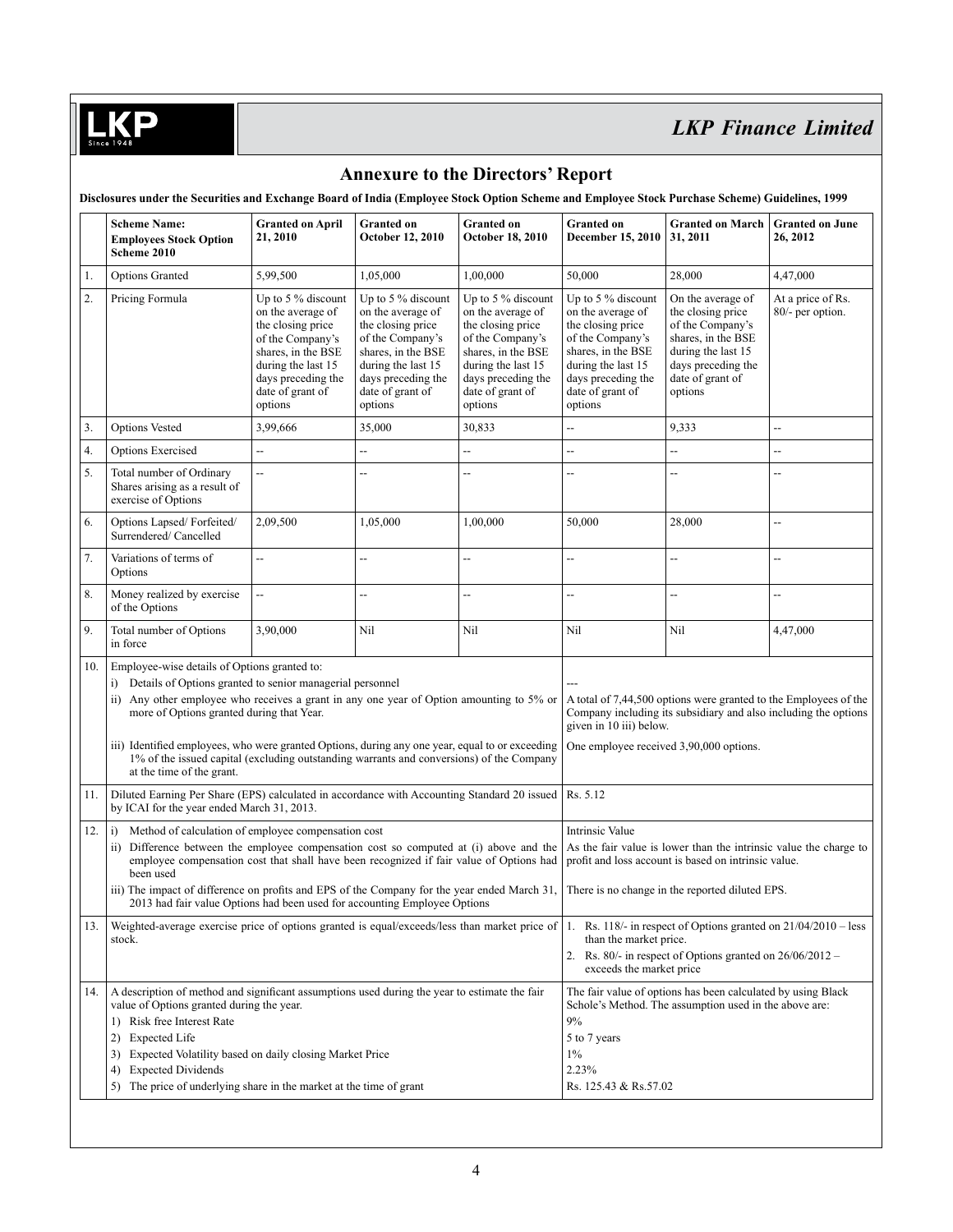## **MANAGEMENT DISCUSSION AND ANALYSIS**

### **Industry structure and developments**

The country's real GDP is estimated to fall to 5.7% in 2012-13 on lower growth, troubles on the policy front and the high fiscal deficit and current account deficit. Supply constraints, particularly in the mining and the agricultural sector, slow implementation of investment projects and slowdown in consumption expenditure on discretionary items due to high interest rates and poor performance of the Indian stock market affected the growth. Besides, the global economic slowdown had also contributed to the deceleration in growth of the Indian economy.

The Indian benchmarks ended the financial year FY13 with over 7 per cent gains on the back of strong fund flows from foreign institutional investors (FIIs) on the hope of economic reforms. The S&P BSE Sensex rallied 8.3 per cent while the Nifty rose 7.4 per cent this fiscal as FIIs pumped in INR 1.4 lakh crore in Indian equities. The Indian markets underperformed many of its EM peers on concerns of macro-economic data and political restraints.

The beginning of the new fiscal year in April should see the return of government spending bringing back much-need system liquidity, thereby likely easing bond yields, which was curtailed in 4QFY13 to meet the fiscal deficit targets. A visible pick-up is expected in ordering activity for rail, road and potentially port projects over the next six months, beginning 1QFY14

The movements of the stock markets impact your company being an Investment Company. India's inflation rates remain at an alltime high despite various economic and other measures been taken by the Government and RBI from time to time to curb the same. Crude oil prices are a constant threat with the potential for negative consequences for India's macro outlook.

#### **Opportunities and Threats**

Your Company being an investment Company seeks opportunities in the capital market. The volatility in the stock indices in the financial year under report represents both an opportunity and challenge for the Company.

The business of subsidiary company i.e. LKP Securities Ltd. is affected by the sentiments prevailing in the stock markets.

LKP Securities Ltd. is one of the reputed broking houses of the country, having a network of 1030 outlets across India. The company has put in place a new team to drive the retail business.

The Company is empanelled with most of the reputed domestic financial institutions including life and non insurance companies, mutual funds, foreign financial institutions and corporates, apart from having large number of HNI and retail clients. The likely increase in capital mobilisation from the primary market, increase in resource mobilisation by mutual funds and phenomenal growth in secondary market volumes provide significant business opportunities for the Company.

Capital market activities in which most of our activities depend on is also influenced by global events and hence there is an amount of uncertainty in the near term outlook of the market.

### **Segment-wise Performance**

The Company being a holding Company is engaged in investment activities and other financial services during the year under review, hence the requirement of segment-wise reporting is considered irrelevant.

#### **Outlook**

The GDP of India is likely to rise to around 6.1% - 6.7% in FY14. Demand compression and easing of supply-side constraints should lead to lower inflation, such that RBI has room to lower interest rates to boost investments and growth. Improved global prospects, the easing inflation, and structural reforms is likely to push the growth.

### **Risks and Concerns**

The stock broking industry has recently witnessed intense competition, falling brokerage rates and the entry of several big players. The Company's Subsidiary Company continues to achieve cost efficiencies through the application of technology. However with the availability of financial resources, we are hopeful that the said Company will be able to take the opportunities of the expanding business opportunities.

The Capital market industry in which your Company is operating is subject to extensive regulation. The Company evaluates the technological obsolescence and the associated risk and makes investment accordingly

#### **Internal Control Systems and their adequacy**

The Company has satisfactory internal control system.

LKP Securities Ltd. has an adequate system of internal controls to ensure accuracy of accounting records, compliance with all laws & regulations and compliance with all rules, procedures & guidelines prescribed by the management. An extensive internal audit is carried out by independent firms of Chartered Accountants. An internal team of inspection also regularly visits branches for ensuring regulatory compliance. Post audit reviews are also carried out to ensure follow up on the observations made.

### **Financial Performance with respect to Operational Performance**

#### **Share Capital**

The paid up equity share capital of the Company as on March 31, 2013 stands at Rs. 12,34,39,940 divided into 1,23,43,994 equity shares of Rs. 10/- each fully paid up.

### **Net worth**

The Net Worth of the Company increased from Rs. 15164.12 lacs to Rs. 15444.80 lacs.

### **Secured Loans**

The secured loans increased to Rs. 14171.18 lacs from Rs.10956.13 lacs of the previous year.

#### **Total Income**

During the year under consideration total income was Rs. 3463.11 lacs as against Rs. 2220.69 lacs in the previous year.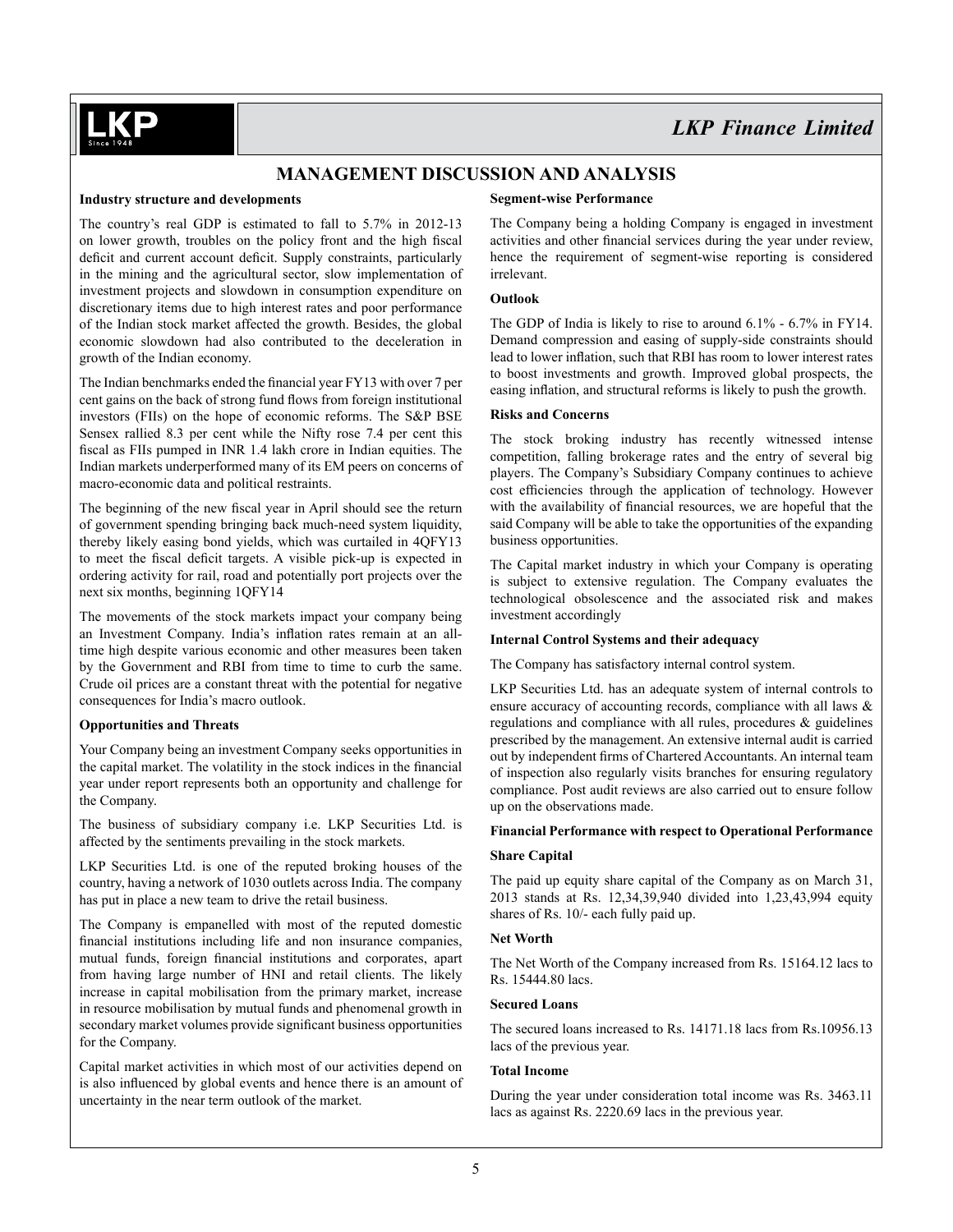

### **Other Income**

During the year under consideration other income was Rs. 7.72 lacs as against Rs. 119.40 lacs in the previous year.

### **Interest and Finance Charges**

During the year under consideration total interest and finance charges were Rs.1675.79 lacs as against Rs. 768.80 lacs in the previous year.

### **Tax Expense**

During the year under consideration the Tax Expense (including deferred tax Rs. 1.68 lacs), was Rs. 356.19 lacs as against Rs. 258.68 lacs in the previous year.

### **Human Resources**

There has been no material development on the Human Resource/ Industrial Relations front during the year. As on 31<sup>st</sup> March 2013 the Company had 40 employees.

LKP Securities Ltd. places significant importance to its human capital. As on 31<sup>st</sup> March 2013 there are 353 employees employed by the Company. The company has also provided medical insurance for its employees and family members as a welfare measure. The company has been paying special attention to improve the skill set of the employees through various training programs. All employees are encouraged and motivated to get themselves certified in relevant industry standard certifications such as CFP, NCFM, BSEC & AMFI.

### **For and on behalf of the Board of Directors**

| Mumbai               | (M. V. Doshi)      |
|----------------------|--------------------|
| Date: April 29, 2013 | Executive Chairman |

# *LKP Finance Limited*

# **REPORT ON CORPORATE GOVERNANCE**

### **1. Company's philosophy on Corporate Governance**

The Company provides detailed information on various issues concerning the Company's business / performance, to its shareholders. The fundamental philosophy of Corporate Governance in the Company is to achieve business excellence and dedicate itself for meeting its obligations to the shareholders. The Board of Directors of the Company has adopted the Code of Conduct for its members and senior management executives.

### 2. **Board of Directors**

### **Composition**

The composition and category of Directors as on 31<sup>st</sup> March 2013 are as follows:

| Category        | <b>Name of Directors</b> | <b>Designation</b> |
|-----------------|--------------------------|--------------------|
| Promoter        | Mr. M. V. Doshi          | Executive          |
|                 |                          | Chairman           |
| Independent $&$ | Mr. Milan S. Bhise       | Director           |
| Non Executive   |                          |                    |
| Independent $&$ | Mr. Vineet N. Suchanti   | Director           |
| Non Executive   |                          |                    |
| Independent $&$ | Mr. Hariharan            | Director           |
| Non Executive   | Padmanabhan              |                    |
| Promoter        | Mr. Pratik M. Doshi      | Director           |
| Nominee         | Mr. Sayanta Basu         | Director           |

The composition of the Board of Directors is in accordance with the provisions of Clause 49 of the Listing Agreement. Non-Executive Independent Directors of your Company have no pecuniary relationship or any transaction with your Company.

Mr. Sayanta Basu represents Agrud Capital Pte Ltd., Singapore, a strategic equity investor in the Company.

### **Board Meeting**

The Meeting of the Board of Directors are scheduled well in advance and generally held at the Company's office at Nariman Point, Mumbai. The notice confirming the meeting and the detailed agenda is sent well in advance to all the Directors.

There were five Board Meetings held during the financial year ended 31<sup>st</sup> M arch 2013, namely on 24<sup>th</sup> April 2012, 29<sup>th</sup> May 2012, 20<sup>th</sup> July 2012, 29<sup>th</sup> October 2012, and 30<sup>th</sup> January 2013.

### **Attendance, Other Directorship & Membership,**

Membership and Attendance of each Director at the Board of Directors' Meetings held during the year and the last Annual General Meeting and the number of other Directorship/ Membership of Board Committees as on 31<sup>st</sup> March 2013:

| No. | <b>Name of the Director</b> | Board<br>Meeting<br><b>Attended</b> | Attendance<br>at Last<br>AGM |               | No. of Directorship<br>in Boards (Excluding<br><b>LKP</b> Finance Ltd.) | No. of Chairmanship /<br>Membership in other Board<br><b>Committees (Excluding LKP</b><br>Finance Ltd.)# |            |
|-----|-----------------------------|-------------------------------------|------------------------------|---------------|-------------------------------------------------------------------------|----------------------------------------------------------------------------------------------------------|------------|
|     |                             |                                     |                              | <b>Public</b> | Private                                                                 | <b>Chairmanship</b>                                                                                      | Membership |
|     | Mahendra V. Doshi           |                                     | Yes                          |               |                                                                         |                                                                                                          |            |
|     | Mr. Vineet N. Suchanti      |                                     | Yes                          |               |                                                                         | --                                                                                                       |            |
|     | Mr. Milan S. Bhise          |                                     | Yes                          | --            |                                                                         | --                                                                                                       |            |
|     | Mr. Hariharan Padmanabhan   |                                     | No                           | --            |                                                                         | --                                                                                                       | --         |
|     | Mr. Sayanta Basu            |                                     | No                           | --            |                                                                         | --                                                                                                       | --         |
|     | Mr. Pratik M. Doshi         |                                     | Yes                          | ŋ,            |                                                                         | --                                                                                                       |            |

#Committee of Audit, Investor Grievances and Remuneration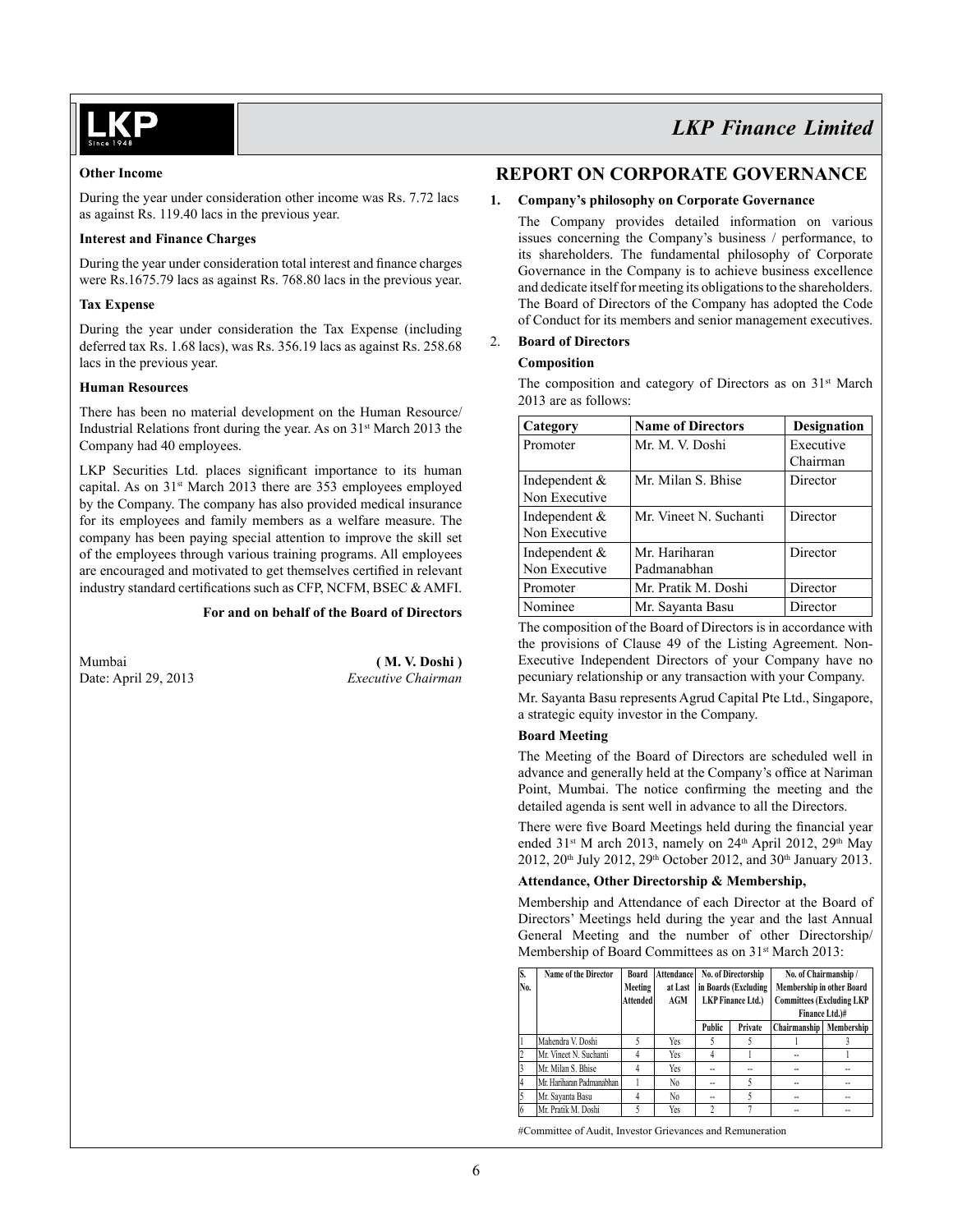#### **Profile of Director being Re-appointed:**

| Name                                               | Mr. Milan S. Bhise                                                                                                                                                                                                                                                                                                      | Mr. Vineet N. Suchanti                                                                                                                                                                                                                                        |
|----------------------------------------------------|-------------------------------------------------------------------------------------------------------------------------------------------------------------------------------------------------------------------------------------------------------------------------------------------------------------------------|---------------------------------------------------------------------------------------------------------------------------------------------------------------------------------------------------------------------------------------------------------------|
| Age                                                | 51 Years                                                                                                                                                                                                                                                                                                                | 43 Years                                                                                                                                                                                                                                                      |
| Date of                                            | 26th July, 2001                                                                                                                                                                                                                                                                                                         | 26th July, 2001                                                                                                                                                                                                                                               |
| Appointment                                        |                                                                                                                                                                                                                                                                                                                         |                                                                                                                                                                                                                                                               |
| Oualification                                      | M. A., LL.B., D.M.S.                                                                                                                                                                                                                                                                                                    | MBA-U.S.A. University<br>of Rochester                                                                                                                                                                                                                         |
| Expertise                                          | Milan<br>Mr.<br>experience in the field of Corporate has vast experience in the<br>commercial<br>Laws,<br>and Legal Matters. He has been Market<br>practicing as an Advocate and Administration.<br>Solicitor for last 21 years. He is the<br>proprietor of M/s. Milan Bhise and<br>Co., Advocates and Solicitors (UK). | S. Bhise has vast Mr. Vineet N. Suchanti<br>arbitration field of Finance, Capital<br><b>Business</b><br>and                                                                                                                                                   |
| Other<br>Directorships                             | Nil                                                                                                                                                                                                                                                                                                                     | Keynote Corporate<br>1.<br>Services Ltd. -<br>Managing Director<br>2.<br>Keynote Capitals Ltd.<br>3 <sub>1</sub><br><b>Keynote Commodities</b><br>Ltd.<br>4.<br>Keynote Fincrop Ltd.<br>5.<br>Research<br>EagleEye<br>& Media Pvt. Ltd. -<br>Nominee Director |
| *Chairman /                                        | LKP Finance Ltd.                                                                                                                                                                                                                                                                                                        | LKP Finance Ltd.                                                                                                                                                                                                                                              |
| Member of<br>Committee<br>of the Board             | Audit Committee- Member<br>$\mathbf{1}$ .<br>2.<br>Compensation Committee -                                                                                                                                                                                                                                             | Audit Committee-<br>1.<br>Chairman                                                                                                                                                                                                                            |
| Member<br>of the<br>Companies on<br>3 <sup>1</sup> | <b>Investors Grievances</b>                                                                                                                                                                                                                                                                                             | $2^{\circ}$<br><b>Share Transfer</b><br>Committee- Member                                                                                                                                                                                                     |
| which he is<br>a Director as                       | Committee - Chairman                                                                                                                                                                                                                                                                                                    | 3 <sub>1</sub><br>Compensation<br>Committee - Member                                                                                                                                                                                                          |
| on 29 <sup>th</sup> April<br>2013.                 |                                                                                                                                                                                                                                                                                                                         | <b>Investors Grievances</b><br>4 <sup>1</sup><br>Committee - Member                                                                                                                                                                                           |
|                                                    |                                                                                                                                                                                                                                                                                                                         | 5.<br>Buy-back Committee-<br>Member                                                                                                                                                                                                                           |
| Shareholding<br>in the<br>Company                  | Nil                                                                                                                                                                                                                                                                                                                     | Nil                                                                                                                                                                                                                                                           |

#### **3 Audit Committee**

The Board has set up Audit Committee having two Independent Directors Mr. Milan S. Bhise and Mr. Vineet N. Suchanti are members. Mr. Vineet N. Suchanti is the Chairman of the Audit Committee and was present at the last Annual General Meeting. Mr. M. V. Doshi is also a member of Audit Committee.

Audit Committee meetings were held on 24<sup>th</sup> April 2012, 19<sup>th</sup> July 2012,  $29<sup>th</sup>$  October 2012 and  $30<sup>th</sup>$  January 2013. All the members have attended the aforesaid meetings except at the meeting dated 19<sup>th</sup> July 2012, leave of absence was granted to Mr. Milan S. Bhise. The Statutory Auditors were the invitees to the above meetings. The scope of activities and powers of Audit Committee includes the areas prescribed under the Clause 49 of the Listing Agreement and section 292A of the Companies Act, 1956.

### **4. Remuneration of Directors**

During the year under review the Company has paid Rs. 54.34 lacs towards remuneration (details of which are provided in the note C 3 of the notes to the financial statements) to Mr. Mahendra V. Doshi, Executive Chairman of the Company pursuant to the special resolution passed by members through postal ballot on

# *LKP Finance Limited*

March 17, 2010. At present, Independent Directors are not paid any remuneration.

### **Sitting Fees paid to Directors for attending Board Meetings**

| 1.               | Mr. Milan S. Bhise        | $Rs. 20.000/-$ |
|------------------|---------------------------|----------------|
| $\overline{2}$ . | Mr. Vineet N. Suchanti    | $Rs. 20.000/-$ |
| 3.               | Mr. Hariharan Padmanabhan | $Rs. 5,000/-$  |

- 
- 4. Mr. Pratik M. Doshi Rs. 25,000/-
- 5. Mr. Sayanta Basu Nil
- 6. Mr. M. V. Doshi Nil

### **5. Shareholders Grievance Committee**

The Board has set up Shareholders Grievance Committee having two Independent Directors, Mr. Milan S. Bhise and Mr. Vineet N. Suchanti as members. Mr. Milan S. Bhise is the Chairman of the said Committee. Mr. Girish Innani, General Manager (Legal) & Company Secretary of the Company is compliance officer. During the year 12 shareholders' letters/complaints were received out of which 11 were about non receipt of Dividend Warrant/s and 1 about non receipt of Annual Report. There is no complaint which has remained un-addressed. No transfer of shares is pending as on date.

M/s. V. R. Associates, Practicing Company Secretaries is conducting Reconciliation of Share Capital Audit, for the Company.

#### **6. Compensation Committee**

The Board of Directors has constituted Compensation Committee of Directors consisting Mr. M. V. Doshi as Chairman and Mr. Milan S. Bhise and Mr. V. N. Suchanti as Members of said Committee for administration and superintendence of Company's 'Employees' Stock Option Scheme 2010' .

The said Committee is entrusted with the authority to administer Employees Stock Option Scheme.

### **7. Buy back Committee**

The Board of Directors has constituted Buy back Committee of Directors consisting Mr. M. V. Doshi as Chairman and Mr. V. N. Suchanti as Members of said Committee for administration and superintendence of Company's buy back of equity shares pursuant to the resolution dated 29<sup>th</sup> May 2012 approved by the Board of Directors of the Company.

### **8. General Body Meetings**

The particulars of last three years Annual General Meetings are as under:

| <b>Financial Year   Day</b> |         | Date                       | Time         |
|-----------------------------|---------|----------------------------|--------------|
| 2011-2012                   | Tuesday | 29 <sup>th</sup> May, 2012 | 11.00 a.m.   |
| 2010-2011                   | Friday  | $10^{th}$ June, $2011$     | 10.30 a. m.  |
| 2009-2010                   | Monday  | $12th$ July, $2010$        | $11.00$ a.m. |

### **Location:**

All the above Annual General Meetings of the Company were held at M. C. Ghia Hall, Bhogilal Hargovindas Building, 18/20, K. Dubash Marg, Mumbai 400 001.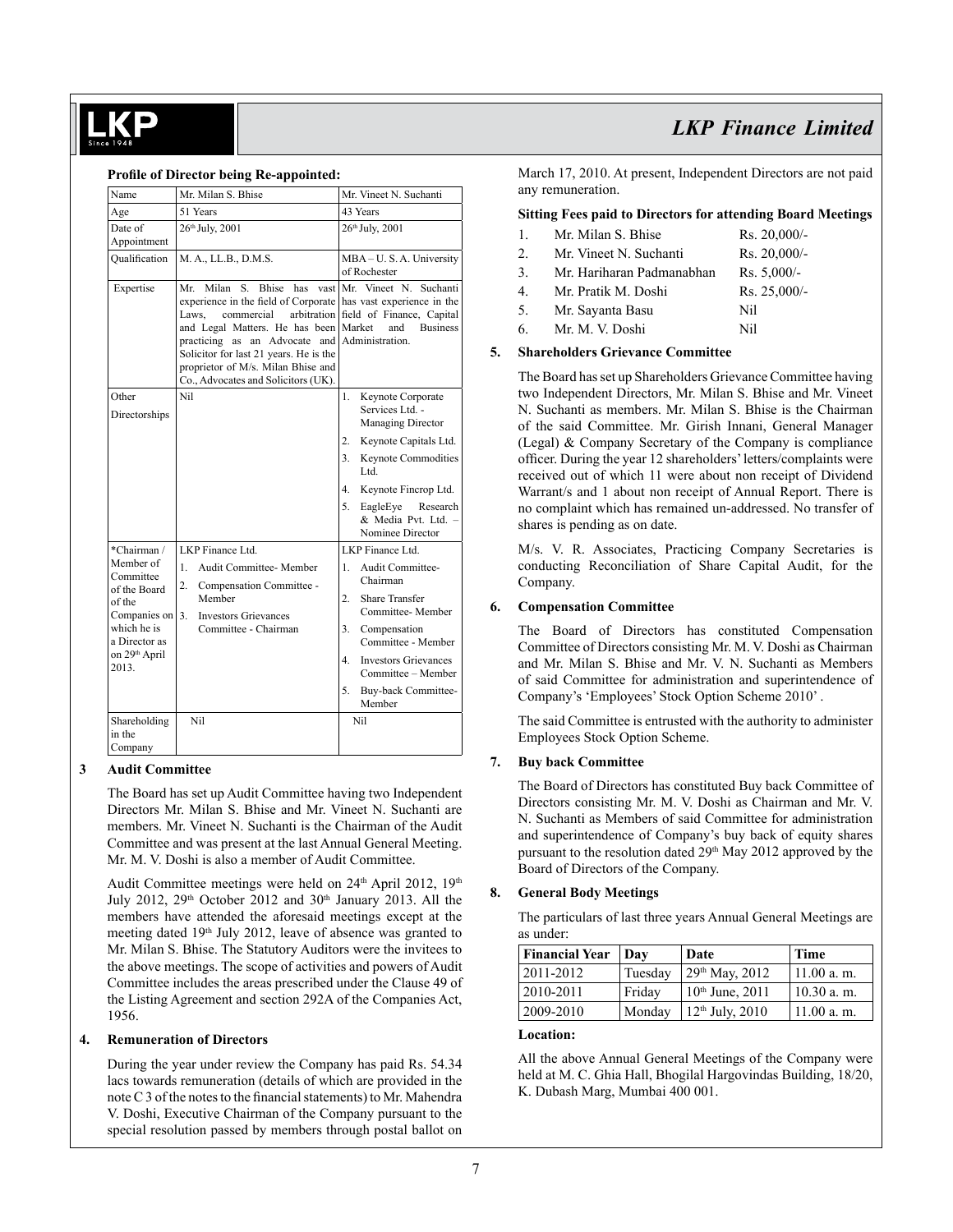#### **Business**

| Year      | Special Resolution passed.                                                                                                                                                                        |
|-----------|---------------------------------------------------------------------------------------------------------------------------------------------------------------------------------------------------|
| 2011-2012 | No Special resolution passed.                                                                                                                                                                     |
| 2010-2011 | Special Resolution in respect of approval for<br>appointment of Mr. Pratik M. Doshi as a Whole-time<br>Director in Subsidiary Company- LKP Securities<br>Ltd and payment of Remuneration thereof. |
| 2009-2010 | No Special resolution passed.                                                                                                                                                                     |

During the last year no business had been conducted through postal ballot.

At present, the Company does not have any resolution to be decided by the members by postal ballot.

#### **9. Disclosure**

- 1. The related party transactions made by the Company are disclosed in the notes to financial statements. The Register of Contracts containing the transactions in which Directors are interested is regularly placed before the Board for its approval.
- 2. During the last three years, there were no strictures or penalties imposed either by Securities and Exchange Board of India or the Stock Exchange or any regulatory authority for non-compliance of any matter related to the capital market.
- 3. No personnel have been denied access to the Chairman or members of the Audit Committee. The mechanism of Whistle Blower Policy is not established.
- 4. To the extent possible, the Company has complied with the mandatory requirement of this clause.
- 5. The Company has complied with all applicable Accounting Standards in preparation of its financial statements pursuant to the amended Schedule VI of Companies Act, 1956.

#### **10. Means of Communication**

- 1. The financial results of all four quarters were published in The Financial Express and Mumbai Lakshyadeep dailies. These were not sent individually to the shareholders.
- 2. The Company's results or official news are displayed on a web site www.lkpsec.com
- 3. There were no presentations made to the institutional investors or to the analysts.
- 4. The Management, Discussion and Analysis Report forms a part of this Annual Report.

### **11. General Shareholder Information**

| AGM Date.<br>Time and Venue | Friday, 31 <sup>st</sup> May 2013 at 11.00 a.m. at M. C. Ghia Hall,<br>Bhogilal Hargovindas Building, 18/20, K. Dubash<br>Marg, Mumbai 400 001.                                                                                                                             |
|-----------------------------|-----------------------------------------------------------------------------------------------------------------------------------------------------------------------------------------------------------------------------------------------------------------------------|
| Financial<br>Calendar       | April to March<br>Announcement of Audited / Un-audited Results<br>(tentative)<br><sup>1st</sup> Quarter - Second week of August<br>2 <sup>nd</sup> Quarter - First week of November<br>3rd Quarter - First week of February<br>4 <sup>th</sup> Quarter - Last week of April |

| <b>Book Closure</b>                | Monday, May 27, 2013 to Friday, May 31, 2013 (both<br>days inclusive).                                                                                                                                                                                                                                                                            |
|------------------------------------|---------------------------------------------------------------------------------------------------------------------------------------------------------------------------------------------------------------------------------------------------------------------------------------------------------------------------------------------------|
| Dividend<br>payment date           | On or after June 01, 2013                                                                                                                                                                                                                                                                                                                         |
| Listing on Stock<br>Exchange       | BSE Limited, Mumbai (Code-507912). The Company<br>has paid the listing fees for the period from 1 <sup>st</sup> April<br>2013 to 31 <sup>st</sup> March 2014. The Company is taking up<br>the matter with appropriate authority of the Stock<br>Exchange, Ahmedabad subsequent to their refusal for<br>accepting voluntary delisting application. |
| Demat ISIN No.<br>for Depositories | <b>INE 724A01017</b>                                                                                                                                                                                                                                                                                                                              |

### **Market Price Data and Performance in comparison to BSE Sensex**

| Month     | High  |       | No. of        | No. of        | <b>BSE Sensex</b> |        |
|-----------|-------|-------|---------------|---------------|-------------------|--------|
|           | Price | Price | <b>Shares</b> | <b>Trades</b> | High              | Low    |
| Apr- $12$ | 73.80 | 58.00 | 30,555        | 449           | 17,664            | 17,010 |
| $Mav-12$  | 62.95 | 52.00 | 43,074        | 776           | 17,432            | 15,810 |
| $Jun-12$  | 61.60 | 53.00 | 30,682        | 352           | 17,448            | 15,749 |
| $Jul-12$  | 65.00 | 56.00 | 30,154        | 189           | 17,631            | 16,598 |
| Aug- $12$ | 64.45 | 55.25 | 14,330        | 186           | 17,973            | 17,027 |
| $Sep-12$  | 65.00 | 54.25 | 1,20,954      | 227           | 18,870            | 17,251 |
| $Oct-12$  | 64.00 | 60.90 | 21,234        | 176           | 19,137            | 18,393 |
| $Nov-12$  | 64.85 | 60.00 | 4,54,372      | 215           | 19,373            | 18,256 |
| $Dec-12$  | 68.90 | 58.25 | 4,45,151      | 731           | 19,612            | 19,149 |
| $Jan-13$  | 67.35 | 61.00 | 1,74,432      | 258           | 20,204            | 19,509 |
| $Feb-13$  | 65.90 | 60.00 | 1,36,144      | 177           | 19,967            | 18,794 |
| $Mar-13$  | 67.00 | 57.30 | 38,549        | 153           | 19,755            | 18,568 |



M/s. Adroit Corporate Services Private Limited 19, Jafarbhoy Industrial Estate, 1<sup>st</sup> Floor, Makawana Road, Marol Naka, Andheri ( East), Mumbai 400 059. Tel. No.022- 28590942

#### **Share Transfer System**

The Company's Shares are traded on BSE Limited compulsorily in the dematerialized form. However, all requests received for transfer of shares for off market transaction in physical form furnishing with a copy of PAN card of the transferee(s) in compliance with the SEBI circular in that behalf, are processed by the Registrar and Transfer Agents and are approved by Share Transfer Committee on weekly

# *LKP Finance Limited*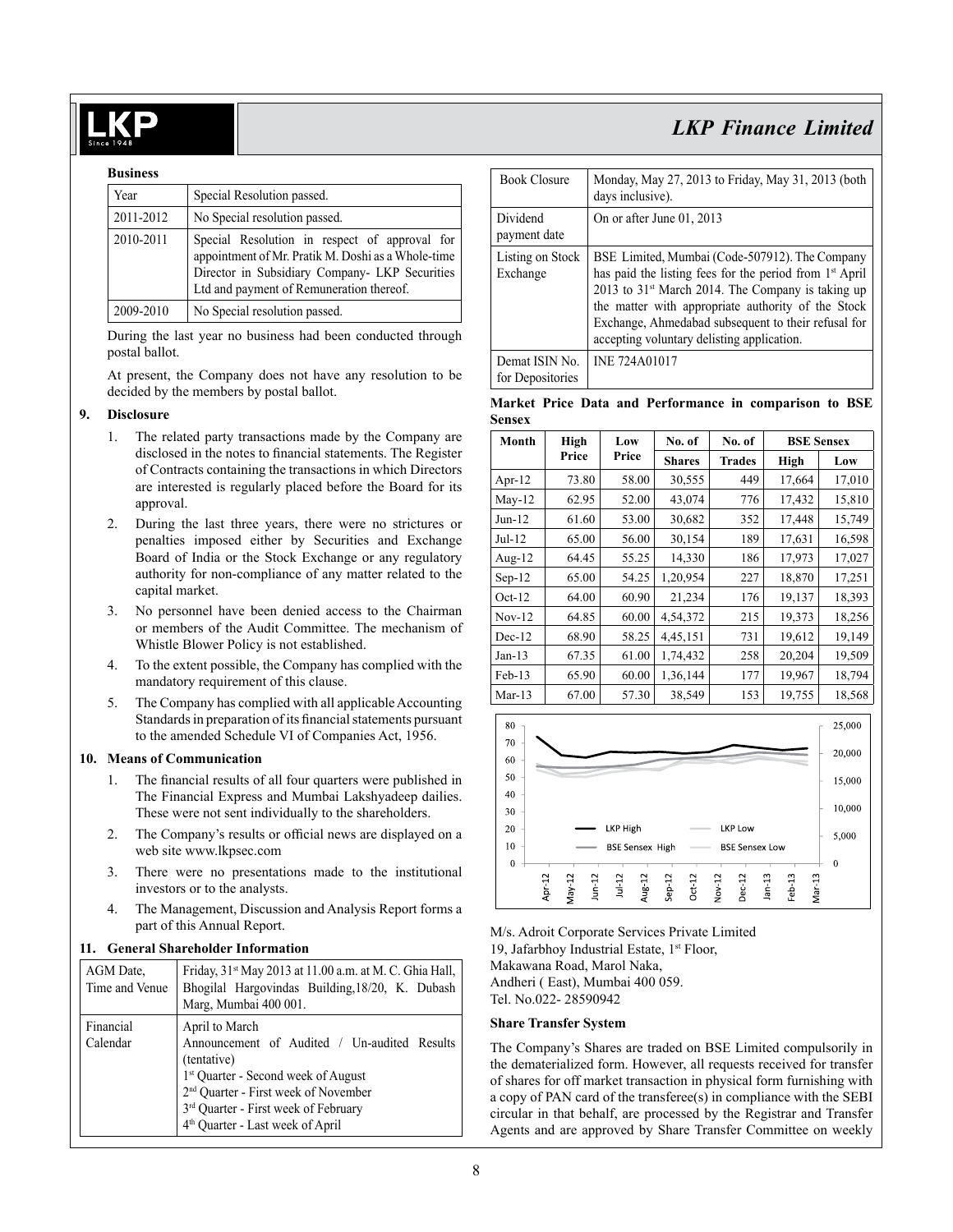### basis. The Share Transfers are registered and returned within period of 15 days from the date of lodgment, if documents are complete in all respect.

### **Distribution of shareholding as on 31st March 2013**

| <b>Shares Slab</b> | No. of Share   | %      | <b>Total</b>  | <b>Amount</b> | $\%$   |
|--------------------|----------------|--------|---------------|---------------|--------|
|                    | <b>Holders</b> |        | <b>Shares</b> | (Rs.)         |        |
| Upto - $500$       | 5146           | 89.11  | 698974        | 6989740       | 5.66   |
| $501 - 1000$       | 299            | 5.18   | 230410        | 2304100       | 1.87   |
| $1001 - 2000$      | 163            | 2.82   | 241659        | 2416590       | 1.96   |
| $2001 - 3000$      | 47             | 0.81   | 118336        | 1183360       | 0.96   |
| $3001 - 4000$      | 18             | 0.31   | 62294         | 622940        | 0.5    |
| $4001 - 5000$      | 15             | 0.26   | 67271         | 672710        | 0.54   |
| 5001-10000         | 40             | 0.69   | 259497        | 2594970       | 2.1    |
| 10001 &            | 47             | 0.81   | 10665553      | 106655530     | 86.4   |
| Above              |                |        |               |               |        |
| Total:             | 5775           | 100.00 | 12343994      | 123439940     | 100.00 |

### **Share holding pattern as on 31st March 2013**

|   | <b>Category of Shareholder</b>     | <b>Total</b> | $%$ to the    |
|---|------------------------------------|--------------|---------------|
|   |                                    | number       | Shareholding  |
|   |                                    | of shares    |               |
| 1 | Indian Promoters / Person Acting   | 7059327      | 57.19         |
|   | in Concert                         |              |               |
| 2 | Directors other then Promoters     | 301384       | 2.44          |
| 3 | Mutual Fund and UTI                | 1400         | 0.01          |
| 4 | Financial Institutions / Banks and | 2550         | 0.02          |
|   | Insurance Com.                     |              |               |
| 5 | <b>FIIs</b>                        | 1135735      | 9.20          |
| 6 | Private Corporate Bodies           | 988489       | 8.01          |
| 7 | <b>Indian Public</b>               | 1907819      | 15.46         |
| 8 | Foreign Corporate Bodies           | 727489       | 5.89          |
| 9 | NRI/OCB                            | 219801       | 1.78          |
|   | <b>Total</b>                       | 12343994     | <i>100.00</i> |

### **Dematerialization of equity Shares and liquidity**

As on  $31<sup>st</sup>$  March 2013, 96.13 % of the Company's total shares represented by 1,18,66,886 shares were held in dematerialized form.

### **Out standing GDR/Warrants/Convertible Instruments**

The Company has no out-standing GDR/Warrants/Convertible **Instruments** 

#### **Address for correspondence**

LKP Finance Limited 112A, Embassy Centre, Nariman Point, Mumbai 400 021

#### **For and on behalf of Board of Directors**

Mumbai **(M. V. Doshi)**  Date: April 29, 2013 *Executive Chairman*

*LKP Finance Limited*

## **DECLARATION**

In accordance with the Clause 49 of the Listing Agreement with the Stock Exchange, and according to information provided/available, this is to confirm that all members of the Board of Directors and the Senior Management Personnel have affirmed compliance with the Code of Conduct, as applicable to them, for the financial year ended March 31, 2013.

Mumbai (**M. V. Doshi)** April 29, 2013 *Executive Chairman* 

# **AUDITORS' CERTIFICATE ON CORPORATE GOVERNANCE**

To the Members,

LKP Finance Limited

We have examined the compliance of conditions of Corporate Governance by LKP Finance Limited for the year ended on 31<sup>st</sup> March, 2013, as stipulated in Clause 49 of the Listing Agreement of the said Company with BSE Limited.

The Compliance of conditions of Corporate Governance is the responsibility of the Management. Our examination has been limited to a review of the procedures and implementation thereof adopted by the Company for ensuring compliance with the conditions of the Corporate Governance as stipulated in the said Clause. It is neither an audit nor an expression of opinion on the financial statements of the Company.

In our opinion and to the best of our information and according to the explanations given to us and based on the representations made by the Directors and the Management, we certify that the Company has complied with conditions of Corporate Governance as stipulated in Clause 49 of the above mentioned Listing Agreement, except that appointment of at least one common independent director of the holding Company on the Board of subsidiaries of the Company as required under sub-clause (i) of the item at paragraph III of Clause 49 of the Listing Agreement.

We state that in respect of investor grievances received during the year ended 31<sup>st</sup> March, 2013, no investor grievances are pending/unaddressed by the Company as on 29<sup>th</sup> April, 2013, as per the records maintained by the Company and presented to the Shareholders' Grievance Committee.

We state that such compliance is neither an assurance as to future viability of the Company nor of the efficiency or effectiveness with which the management has conducted the affairs of the Company.

> *For Ford, Rhodes, Parks & Co.* Chartered Accountants Firm Registration No. 102860W

Mumbai, Partner<br>
Date: 29<sup>th</sup> April, 2013 Membership No.11549

**A.** *D. Shenoy* Membership No.11549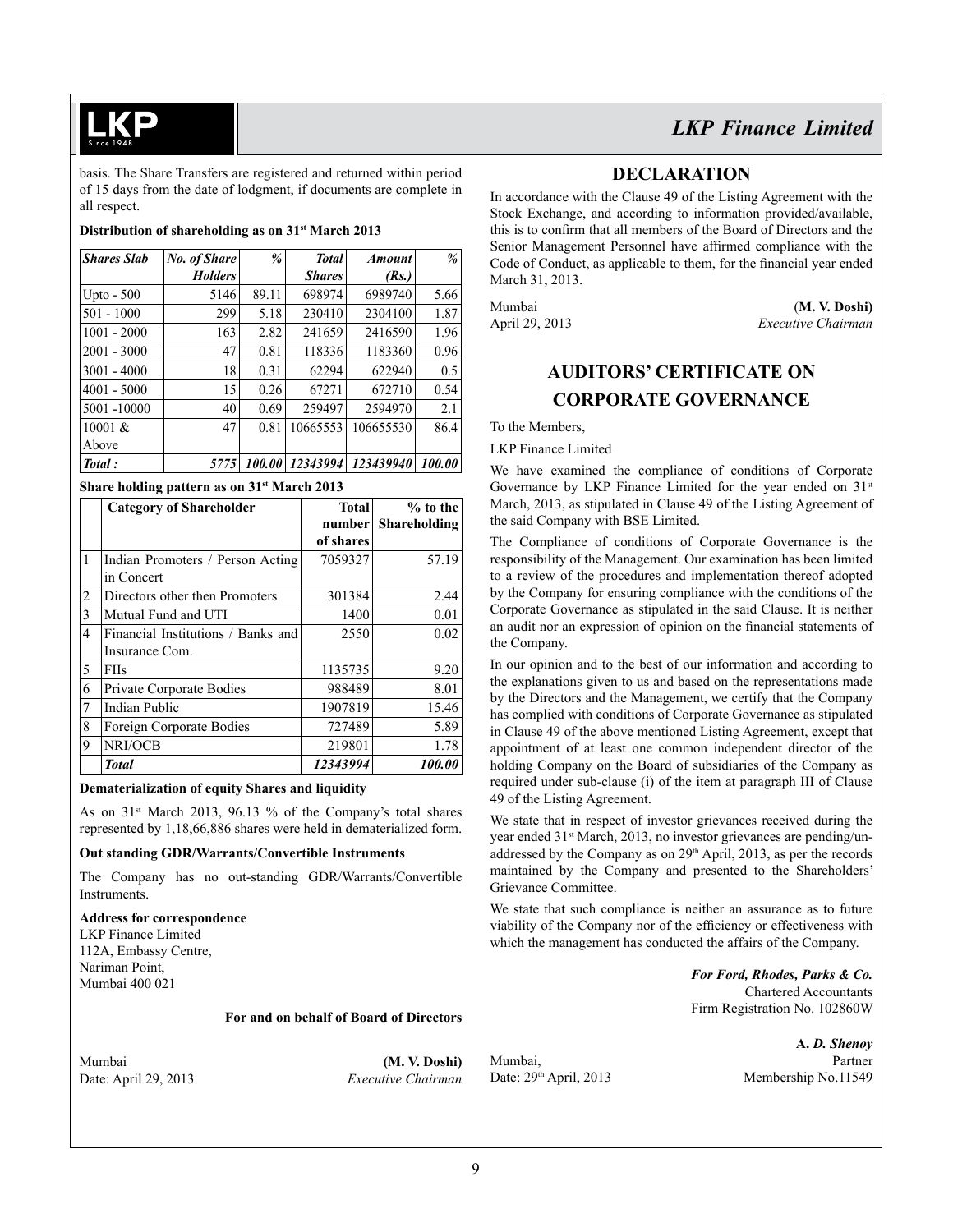# **Independent Auditor's Report To the Members of LKP Finance Limited**

### **Report on the Financial Statements**

We have audited the accompanying financial statements of LKP Finance Limited ("the Company") which comprise the balance sheet as at 31 March 2013, the statement of profit and loss and the cash flow statement for the year then ended and a summary of significant accounting policies and other explanatory information.

### **Management's Responsibility for the Financial Statements**

Management is responsible for the preparation of these financial statements that give a true and fair view of the financial position, financial performance and cash flows of the Company in accordance with the Accounting Standards referred to in sub-section (3C) of section 211 of the Companies Act, 1956 ("the Act"). This responsibility includes the design, implementation and maintenance of internal control relevant to the preparation and presentation of the financial statements that give a true and fair view and are free from material misstatement, whether due to fraud or error.

#### **Auditor's Responsibility**

Our responsibility is to express an opinion on these financial statements based on our audit. We conducted our audit in accordance with the Standards on Auditing issued by the Institute of Chartered Accountants of India. Those Standards require that we comply with ethical requirements and plan and perform the audit to obtain reasonable assurance about whether the financial statements are free from material misstatement.

An audit involves performing procedures to obtain audit evidence about the amounts and disclosures in the financial statements. The procedures selected depend on the auditor's judgment, including the assessment of the risks of material misstatement of the financial statements, whether due to fraud or error. In making those risk assessments, the auditor considers internal control relevant to the Company's preparation and fair presentation of the financial statements in order to design audit procedures that are appropriate in the circumstances. An audit also includes evaluating the appropriateness of accounting policies used and the reasonableness of the accounting estimates made by management, as well as evaluating the overall presentation of the financial statements.

We believe that the audit evidence we have obtained is sufficient and appropriate to provide a basis for our audit opinion.

### **Opinion**

In our opinion and to the best of our information and according to the explanations given to us, the financial statements give the information required by the Act in the manner so required and give a true and fair view in conformity with the accounting principles generally accepted in India:

(i) in the case of the balance sheet, of the state of affairs of the Company as at 31 March 2013;

- (ii) in the case of the statement of profit and loss, of the profit for the year ended on that date; and
- (iii) in the case of the cash flow statement, of the cash flows for the year ended on that date.

### **Report on Other Legal and Regulatory Requirements**

- 1. As required by the Companies (Auditor's Report) Order, 2003 ("the Order"), as amended, issued by the Central Government of India in terms of sub-section (4A) of section 227 of the Act, we give in the Annexure a statement on the matters specified in paragraphs 4 and 5 of the Order.
- 2. As required by section 227(3) of the Act, we report that:
	- we have obtained all the information and explanations which to the best of our knowledge and belief were necessary for the purpose of our audit;
	- b. in our opinion proper books of account as required by law have been kept by the Company so far as appears from our examination of those books;
	- the Balance Sheet, Statement of Profit and Loss and Cash Flow Statement dealt with by this Report are in agreement with the books of account;
	- d. in our opinion, the Balance Sheet, Statement of Profit and Loss and Cash Flow Statement comply with the Accounting Standards referred to in subsection (3C) of section 211 of the Companies Act, 1956; and
	- e. on the basis of written representations received from the directors as on 31 March 2013, and taken on record by the Board of Directors, none of the directors is disqualified as on 31 March 2013, from being appointed as a director in terms of clause (g) of sub-section (1) of section 274 of the Companies Act, 1956.
	- f. Since the Central Government has not issued any notification as to the rate at which the cess is to be paid under section 441A of the Companies Act,1956 nor has it issued any Rules under the said section, prescribing the manner in which such cess is to be paid, no cess is due and payable by the Company.

*For* **Ford, Rhodes, Parks & Co.** *Chartered Accountants* **Firm registration number: 102860W**

**A. D. Shenoy** Place : Mumbai *Partner* Date : 29<sup>th</sup> April 2013 **Membership number: 011549**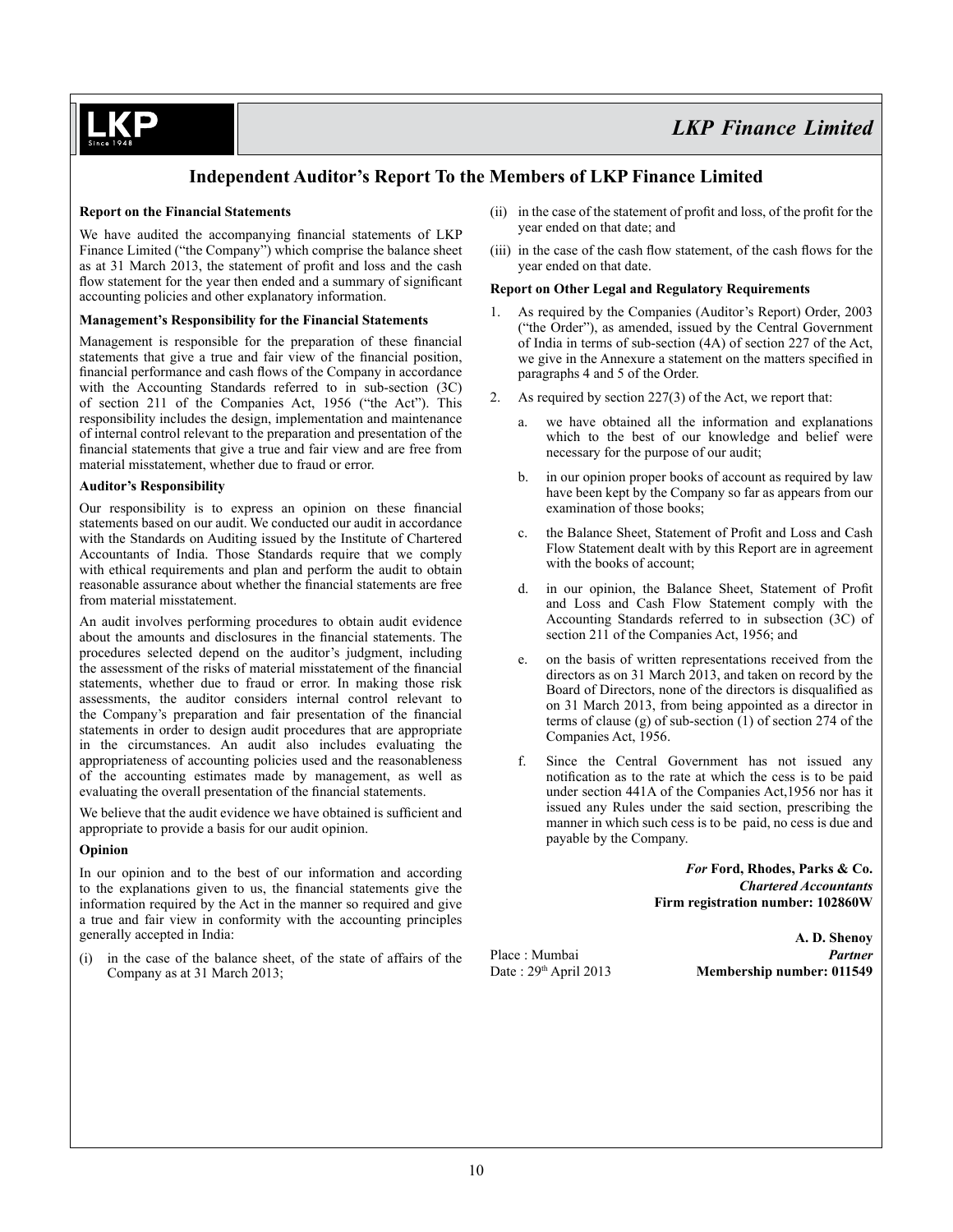### **Annexure to the Auditors' Report**

The Annexure referred to in our report to the members of LKP Finance Limited ("the Company") for the year ended 31 March 2013. We report that:

- 1. (a) The Company has maintained proper records showing full particulars including quantitative details and situation of fixed assets.
	- (b) During the year the Company has carried out physical verification of Assets. No discrepancy was noticed on such physical verification as compared with fixed asset register.
	- (c) During the year the Company has not disposed off any substantial part of its fixed assets so as to affect the going concern.
- 2. The company does not have any stock of raw materials, stores, spare parts, finished goods and therefore clause ii (a), (b), (c) (of the Order) are not applicable.
- 3. The company has neither taken nor granted any loans, secured or unsecured from Companies, firmsor any other parties covered in the register maintained under Section 301 of the Companies Act, 1956 except for an interest free unsecured short term loan granted to one of its subsidiaries. The amount due as on  $31<sup>st</sup>$ March 2013 is Rs 278.63 lacs. There are no stipulations as to repayment of principal.
- 4. In our opinion and according to the information and explanations given to us, there are adequate internal control procedures commensurate with the size of the Company and the nature of its business for the purchase of fixed assets and for sale of goods and services. During the course of our audit, we have neither come across nor have we been informed of any major weaknesses in the aforesaid internal control procedures.
- 5. (a) On the basis of our examination of the books of account and according to the information and explanations provided by the Management, we are of the opinion that the transactions that need to be entered into the register in pursuance of Section 301 of the Act have been so entered in the said register.
	- (b) In our opinion and according to the information and explanations given to us the contracts and arrangements (as referred in Section 301) have been made at prices which are reasonable having regard to the prevailing market price at relevant date.
- 6. The company has not accepted any deposits from the public within the meaning of the provision of Section 58A and 58AA of the Act.
- 7. During the year the company has appointed an independent Chartered Accountant to carry out Internal Audit of the Company. The Scope and coverage of the Internal Audit is commensurate with the size and nature of business.
- 8. The Company is a Loan and Investment Company hence clause (viii) of the Order is not applicable.
- 9. (a) According to the information and explanations given to us by the Management and on the basis of the examination of the books of account carried out by us, the Company has been regular in depositing undisputed statutory dues including Provident Fund, Investor Education and

Protection Fund, Employees State Insurance, Income Tax, Sales Tax, and other statutory dues with the appropriate authorities. There were no undisputed arrears of statutory dues outstanding as at 31<sup>st</sup> March, 2013 for a period of more than six months from the date they became payable.

- (b) According to the information and explanations given to us by the Management and the records of the company examined by us there are no disputes pending with tax authorities as at 31st March, 2013.
- 10. The Company has no accumulated losses as on  $31<sup>st</sup>$  March, 2013 and the Company has not incurred any cash losses during the current financial year as also in the immediate preceding year.
- 11. Based on our audit procedures and the information and explanations given to us by the Management, we are of the opinion that the Company has not defaulted in repayment of dues to banks.
- 12. As per the books and records of the company examined by us, the Company has granted loans against pledge of shares and proper records have been maintained.
- 13. Clause (xiii) of the Order is not applicable as the company is not a Chit Fund Company or nidhi /mutual benefit fund /society.
- 14. In our opinion the Company has maintained proper records of transactions and contracts in respect of dealing and trading in shares, securities, debentures and other investments during the year and timely entries have been generally made therein. All shares, debentures and other investments have been held by the company in its own name.
- 15. The Company has given a guarantee to a Bank for Rs 8.00 crores on behalf of its Subsidiary, where the terms and conditions are not prejudicial to the interests of the company.
- 16. The Company has not availed term loans except loan for purchase of vehicle.
- 17. According to the information and explanations given to us and on an overall examination of the balance sheet of the Company, we report that no funds raised on short term basis have been used for long term investments.
- 18. The Company has not made any preferential allotment of shares during the year.
- 19. The Company has not issued any Debentures so creating a charge on the assets of the Company does not arise
- 20. The Company has not raised any money by way of public issue during the year and therefore paragraph 4(xx) of the Order is not applicable.
- 21. According to the information and explanations given to us, no fraud on or by the company has been noticed or reported during the course of the audit.

*For* **Ford, Rhodes, Parks & Co.** *Chartered Accountants* **Firm registration number: 102860W**

**A. D. Shenoy** Place : Mumbai *Partner* Date : 29<sup>th</sup> April 2013 **Membership number: 011549**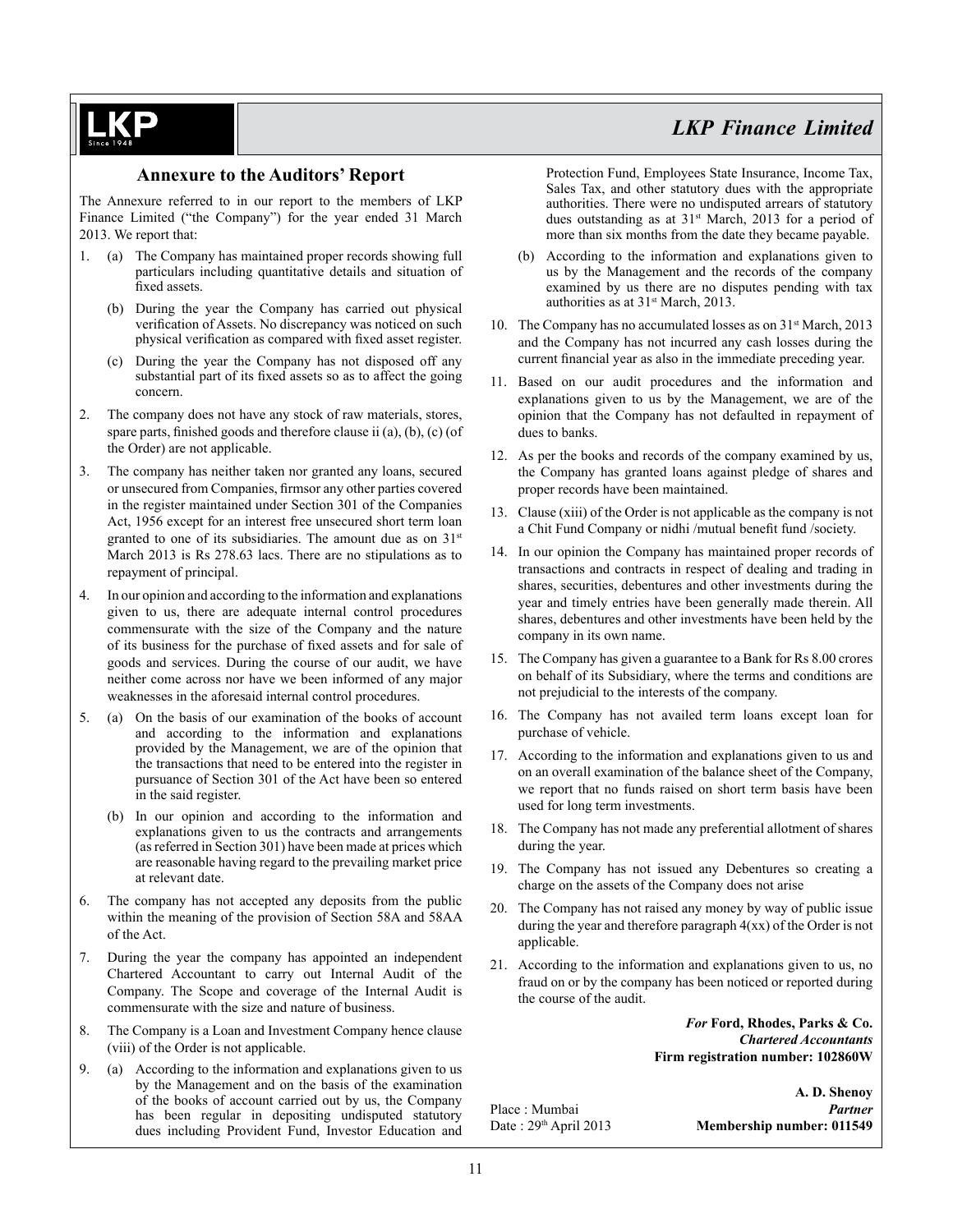| <b>Particulars</b><br>Note No.<br><b>EQUITY AND LIABILITIES:</b><br>Ι.<br><b>Shareholders' funds</b><br>1<br><b>B01</b><br>Share capital<br>123,439,940<br>(a)<br><b>B02</b><br>1,421,208,388<br>(b) Reserves and surplus<br><b>Non-current liabilities</b><br>$\boldsymbol{2}$<br>Long-term borrowings<br><b>B03</b><br>81,095,893<br>(a)<br><b>B04</b><br>Long-term provisions<br>5,301,609<br>(b)<br><b>Current liabilities</b><br>3<br><b>B05</b><br>Short-term borrowings<br>1,336,022,790<br>(a)<br>Trade payables<br><b>B06</b><br>31,967,280<br>(b)<br><b>B07</b><br>195,819,880<br>Other current liabilities<br>(c)<br>Short-term provisions<br><b>B08</b><br>28,617,190<br>(d)<br><b>TOTAL</b><br>3,223,472,970<br><b>ASSETS:</b><br>П.<br><b>Non-current assets</b><br>1<br><b>B09</b><br>Fixed assets (Tangible Assets)<br>8,308,968<br>(a)<br>Non-current investments<br><b>B10</b><br>407,077,610<br>(b)<br>Deferred tax asset<br>168,127<br>(c)<br><b>B11</b><br>Long-term loans and advances<br>220,000<br>(d)<br>2<br><b>Current assets</b><br>429,418,522<br>Inventories (Securities)<br>(a)<br>Trade receivables<br><b>B12</b><br>542,078<br>(b)<br>Cash and cash equivalents<br><b>B13</b><br>259,861,075<br>(c)<br>Short-term loans and advances<br><b>B14</b><br>2,117,876,590<br>(d)<br><b>TOTAL</b><br>3,223,472,970<br>A1 to C16<br>Notes forming part of the Accounts<br>For and on behalf of the Board<br>As per our Report attached.<br><b>Executive Chairman</b><br>M. V. Doshi<br>For FORD, RHODES, PARKS & CO.,<br><b>Chartered Accountants</b><br>Firm Registration No.102860W<br><b>Director</b><br>V. N. Suchanti<br>A. D. Shenoy<br><b>Director</b><br>P. M. Doshi<br>Partner<br>Membership No 11549<br><b>Director</b><br><b>M.S. Bhise</b> |  |  |  | (Rupees)         |
|---------------------------------------------------------------------------------------------------------------------------------------------------------------------------------------------------------------------------------------------------------------------------------------------------------------------------------------------------------------------------------------------------------------------------------------------------------------------------------------------------------------------------------------------------------------------------------------------------------------------------------------------------------------------------------------------------------------------------------------------------------------------------------------------------------------------------------------------------------------------------------------------------------------------------------------------------------------------------------------------------------------------------------------------------------------------------------------------------------------------------------------------------------------------------------------------------------------------------------------------------------------------------------------------------------------------------------------------------------------------------------------------------------------------------------------------------------------------------------------------------------------------------------------------------------------------------------------------------------------------------------------------------------------------------------------------------------------------------------------------------------------------------------|--|--|--|------------------|
|                                                                                                                                                                                                                                                                                                                                                                                                                                                                                                                                                                                                                                                                                                                                                                                                                                                                                                                                                                                                                                                                                                                                                                                                                                                                                                                                                                                                                                                                                                                                                                                                                                                                                                                                                                                 |  |  |  | As at 31.03.2012 |
|                                                                                                                                                                                                                                                                                                                                                                                                                                                                                                                                                                                                                                                                                                                                                                                                                                                                                                                                                                                                                                                                                                                                                                                                                                                                                                                                                                                                                                                                                                                                                                                                                                                                                                                                                                                 |  |  |  |                  |
|                                                                                                                                                                                                                                                                                                                                                                                                                                                                                                                                                                                                                                                                                                                                                                                                                                                                                                                                                                                                                                                                                                                                                                                                                                                                                                                                                                                                                                                                                                                                                                                                                                                                                                                                                                                 |  |  |  |                  |
|                                                                                                                                                                                                                                                                                                                                                                                                                                                                                                                                                                                                                                                                                                                                                                                                                                                                                                                                                                                                                                                                                                                                                                                                                                                                                                                                                                                                                                                                                                                                                                                                                                                                                                                                                                                 |  |  |  | 130,774,890      |
|                                                                                                                                                                                                                                                                                                                                                                                                                                                                                                                                                                                                                                                                                                                                                                                                                                                                                                                                                                                                                                                                                                                                                                                                                                                                                                                                                                                                                                                                                                                                                                                                                                                                                                                                                                                 |  |  |  | 1,421,686,701    |
|                                                                                                                                                                                                                                                                                                                                                                                                                                                                                                                                                                                                                                                                                                                                                                                                                                                                                                                                                                                                                                                                                                                                                                                                                                                                                                                                                                                                                                                                                                                                                                                                                                                                                                                                                                                 |  |  |  |                  |
|                                                                                                                                                                                                                                                                                                                                                                                                                                                                                                                                                                                                                                                                                                                                                                                                                                                                                                                                                                                                                                                                                                                                                                                                                                                                                                                                                                                                                                                                                                                                                                                                                                                                                                                                                                                 |  |  |  | 40,474,724       |
|                                                                                                                                                                                                                                                                                                                                                                                                                                                                                                                                                                                                                                                                                                                                                                                                                                                                                                                                                                                                                                                                                                                                                                                                                                                                                                                                                                                                                                                                                                                                                                                                                                                                                                                                                                                 |  |  |  | 3,175,949        |
|                                                                                                                                                                                                                                                                                                                                                                                                                                                                                                                                                                                                                                                                                                                                                                                                                                                                                                                                                                                                                                                                                                                                                                                                                                                                                                                                                                                                                                                                                                                                                                                                                                                                                                                                                                                 |  |  |  |                  |
|                                                                                                                                                                                                                                                                                                                                                                                                                                                                                                                                                                                                                                                                                                                                                                                                                                                                                                                                                                                                                                                                                                                                                                                                                                                                                                                                                                                                                                                                                                                                                                                                                                                                                                                                                                                 |  |  |  | 1,055,138,428    |
|                                                                                                                                                                                                                                                                                                                                                                                                                                                                                                                                                                                                                                                                                                                                                                                                                                                                                                                                                                                                                                                                                                                                                                                                                                                                                                                                                                                                                                                                                                                                                                                                                                                                                                                                                                                 |  |  |  | 55,452,366       |
|                                                                                                                                                                                                                                                                                                                                                                                                                                                                                                                                                                                                                                                                                                                                                                                                                                                                                                                                                                                                                                                                                                                                                                                                                                                                                                                                                                                                                                                                                                                                                                                                                                                                                                                                                                                 |  |  |  | 5,669,677        |
|                                                                                                                                                                                                                                                                                                                                                                                                                                                                                                                                                                                                                                                                                                                                                                                                                                                                                                                                                                                                                                                                                                                                                                                                                                                                                                                                                                                                                                                                                                                                                                                                                                                                                                                                                                                 |  |  |  | 30,397,969       |
|                                                                                                                                                                                                                                                                                                                                                                                                                                                                                                                                                                                                                                                                                                                                                                                                                                                                                                                                                                                                                                                                                                                                                                                                                                                                                                                                                                                                                                                                                                                                                                                                                                                                                                                                                                                 |  |  |  | 2,742,770,704    |
|                                                                                                                                                                                                                                                                                                                                                                                                                                                                                                                                                                                                                                                                                                                                                                                                                                                                                                                                                                                                                                                                                                                                                                                                                                                                                                                                                                                                                                                                                                                                                                                                                                                                                                                                                                                 |  |  |  |                  |
|                                                                                                                                                                                                                                                                                                                                                                                                                                                                                                                                                                                                                                                                                                                                                                                                                                                                                                                                                                                                                                                                                                                                                                                                                                                                                                                                                                                                                                                                                                                                                                                                                                                                                                                                                                                 |  |  |  |                  |
|                                                                                                                                                                                                                                                                                                                                                                                                                                                                                                                                                                                                                                                                                                                                                                                                                                                                                                                                                                                                                                                                                                                                                                                                                                                                                                                                                                                                                                                                                                                                                                                                                                                                                                                                                                                 |  |  |  | 4,524,494        |
|                                                                                                                                                                                                                                                                                                                                                                                                                                                                                                                                                                                                                                                                                                                                                                                                                                                                                                                                                                                                                                                                                                                                                                                                                                                                                                                                                                                                                                                                                                                                                                                                                                                                                                                                                                                 |  |  |  | 664,849,021      |
|                                                                                                                                                                                                                                                                                                                                                                                                                                                                                                                                                                                                                                                                                                                                                                                                                                                                                                                                                                                                                                                                                                                                                                                                                                                                                                                                                                                                                                                                                                                                                                                                                                                                                                                                                                                 |  |  |  | 36,049,414       |
|                                                                                                                                                                                                                                                                                                                                                                                                                                                                                                                                                                                                                                                                                                                                                                                                                                                                                                                                                                                                                                                                                                                                                                                                                                                                                                                                                                                                                                                                                                                                                                                                                                                                                                                                                                                 |  |  |  | 670,000          |
|                                                                                                                                                                                                                                                                                                                                                                                                                                                                                                                                                                                                                                                                                                                                                                                                                                                                                                                                                                                                                                                                                                                                                                                                                                                                                                                                                                                                                                                                                                                                                                                                                                                                                                                                                                                 |  |  |  |                  |
|                                                                                                                                                                                                                                                                                                                                                                                                                                                                                                                                                                                                                                                                                                                                                                                                                                                                                                                                                                                                                                                                                                                                                                                                                                                                                                                                                                                                                                                                                                                                                                                                                                                                                                                                                                                 |  |  |  | 482,992,120      |
|                                                                                                                                                                                                                                                                                                                                                                                                                                                                                                                                                                                                                                                                                                                                                                                                                                                                                                                                                                                                                                                                                                                                                                                                                                                                                                                                                                                                                                                                                                                                                                                                                                                                                                                                                                                 |  |  |  | 44,034,188       |
|                                                                                                                                                                                                                                                                                                                                                                                                                                                                                                                                                                                                                                                                                                                                                                                                                                                                                                                                                                                                                                                                                                                                                                                                                                                                                                                                                                                                                                                                                                                                                                                                                                                                                                                                                                                 |  |  |  | 283,975,884      |
|                                                                                                                                                                                                                                                                                                                                                                                                                                                                                                                                                                                                                                                                                                                                                                                                                                                                                                                                                                                                                                                                                                                                                                                                                                                                                                                                                                                                                                                                                                                                                                                                                                                                                                                                                                                 |  |  |  | 1,225,675,583    |
|                                                                                                                                                                                                                                                                                                                                                                                                                                                                                                                                                                                                                                                                                                                                                                                                                                                                                                                                                                                                                                                                                                                                                                                                                                                                                                                                                                                                                                                                                                                                                                                                                                                                                                                                                                                 |  |  |  | 2,742,770,704    |
|                                                                                                                                                                                                                                                                                                                                                                                                                                                                                                                                                                                                                                                                                                                                                                                                                                                                                                                                                                                                                                                                                                                                                                                                                                                                                                                                                                                                                                                                                                                                                                                                                                                                                                                                                                                 |  |  |  |                  |
|                                                                                                                                                                                                                                                                                                                                                                                                                                                                                                                                                                                                                                                                                                                                                                                                                                                                                                                                                                                                                                                                                                                                                                                                                                                                                                                                                                                                                                                                                                                                                                                                                                                                                                                                                                                 |  |  |  |                  |
|                                                                                                                                                                                                                                                                                                                                                                                                                                                                                                                                                                                                                                                                                                                                                                                                                                                                                                                                                                                                                                                                                                                                                                                                                                                                                                                                                                                                                                                                                                                                                                                                                                                                                                                                                                                 |  |  |  |                  |
|                                                                                                                                                                                                                                                                                                                                                                                                                                                                                                                                                                                                                                                                                                                                                                                                                                                                                                                                                                                                                                                                                                                                                                                                                                                                                                                                                                                                                                                                                                                                                                                                                                                                                                                                                                                 |  |  |  |                  |
|                                                                                                                                                                                                                                                                                                                                                                                                                                                                                                                                                                                                                                                                                                                                                                                                                                                                                                                                                                                                                                                                                                                                                                                                                                                                                                                                                                                                                                                                                                                                                                                                                                                                                                                                                                                 |  |  |  |                  |
|                                                                                                                                                                                                                                                                                                                                                                                                                                                                                                                                                                                                                                                                                                                                                                                                                                                                                                                                                                                                                                                                                                                                                                                                                                                                                                                                                                                                                                                                                                                                                                                                                                                                                                                                                                                 |  |  |  |                  |
| Mumbai<br>Mumbai<br>Dated: 29th April, 2013<br>Dated: 29th April, 2013                                                                                                                                                                                                                                                                                                                                                                                                                                                                                                                                                                                                                                                                                                                                                                                                                                                                                                                                                                                                                                                                                                                                                                                                                                                                                                                                                                                                                                                                                                                                                                                                                                                                                                          |  |  |  |                  |

# **Balance Sheet as at 31st March,2013**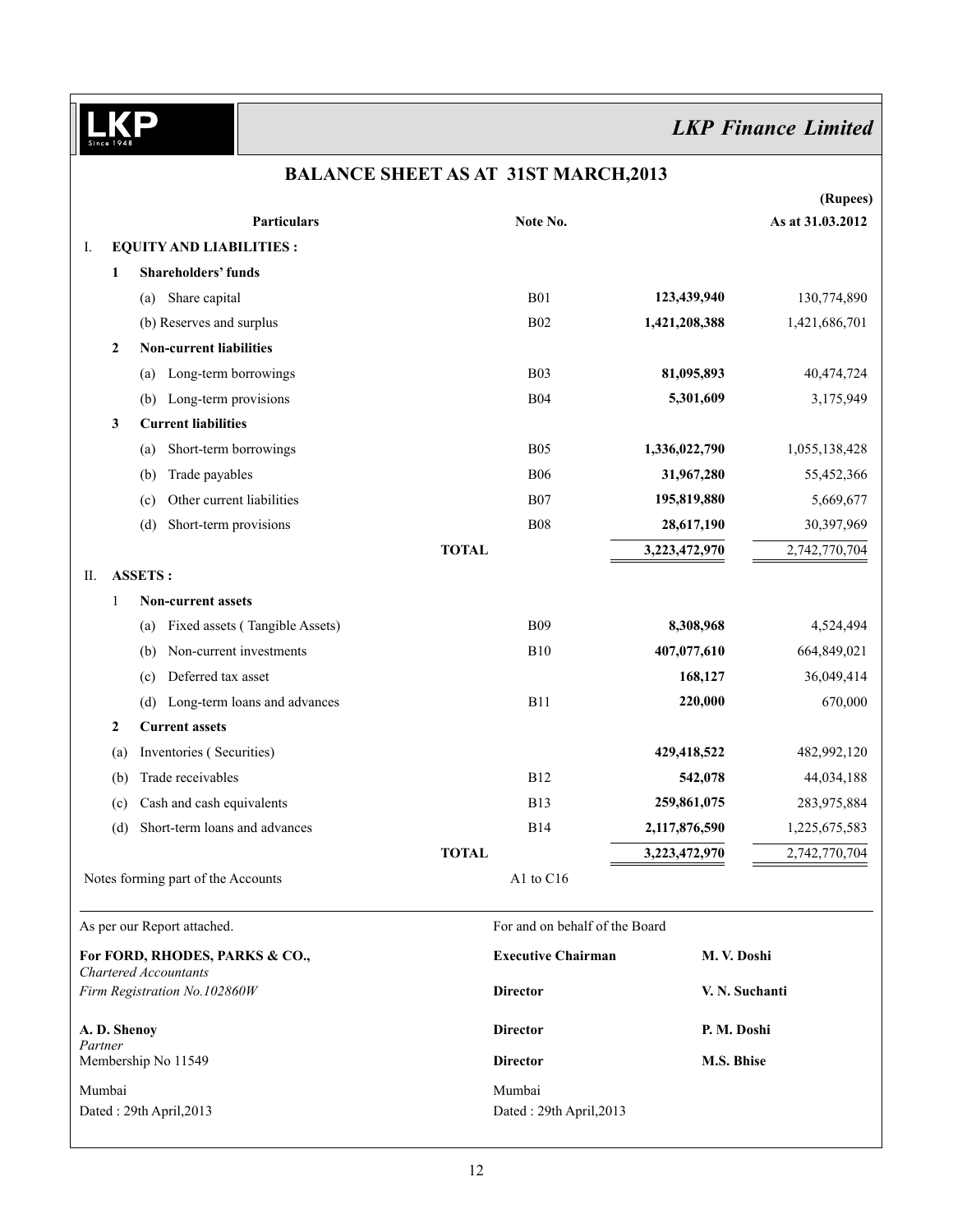**KP**  $\frac{1}{sin}$ 

# *LKP Finance Limited*

|         | PROFIT AND LOSS STATEMENT FOR THE YEAR ENDED 31ST MARCH, 2013 |                                   |                |                                  |
|---------|---------------------------------------------------------------|-----------------------------------|----------------|----------------------------------|
|         | <b>Particulars</b>                                            | Note No.                          |                | (Rupees)<br><b>Previous Year</b> |
| Ι.      | Revenue from operations                                       | <b>B15</b>                        | 345,539,116    | 210,128,282                      |
| П.      | Other income                                                  | <b>B16</b>                        | 772,145        | 11,940,331                       |
|         | <b>III.</b> Total Revenue                                     |                                   | 346,311,261    | 222,068,613                      |
|         | IV. Expenses:                                                 |                                   |                |                                  |
|         | Employee benefits expense                                     | <b>B17</b>                        | 35,253,883     | 41,543,868                       |
|         | Finance costs                                                 |                                   | 167,579,216    | 76,880,452                       |
|         | Depreciation                                                  |                                   | 982,526        | 446,304                          |
|         | Other expenses                                                | <b>B18</b>                        | 37,263,364     | 25,510,346                       |
|         | Provision for standard assets                                 |                                   | 2,125,660      | 3,175,949                        |
| V       | <b>Total Expenses</b>                                         |                                   | 243,204,650    | 147,556,919                      |
|         | VI. Profit before tax                                         |                                   | 103,106,612    | 74,511,694                       |
|         | VII. Tax expense for the year                                 |                                   | 35,618,834     | 25,868,461                       |
|         | VIII. Profit after tax                                        |                                   | 67,487,778     | 48,643,233                       |
| IX      | Earnings per equity share:                                    |                                   |                |                                  |
|         | $(1)$ Basic                                                   |                                   | 5.47           | 3.72                             |
|         | (2) Diluted                                                   |                                   | 5.12           | 3.50                             |
|         | Notes forming part of the Accounts                            | A1 to C16                         |                |                                  |
|         |                                                               |                                   |                |                                  |
|         | As per our Report attached.                                   | For and on behalf of the Board    |                |                                  |
|         | For FORD, RHODES, PARKS & CO.,<br>Chartered Accountants       | <b>Executive Chairman</b>         | M. V. Doshi    |                                  |
|         | Firm Registration No.102860W                                  | <b>Director</b>                   | V. N. Suchanti |                                  |
|         | A.D. Shenoy                                                   | <b>Director</b>                   | P. M. Doshi    |                                  |
| Partner | Membership No 11549                                           | <b>Director</b>                   | M.S. Bhise     |                                  |
| Mumbai  | Dated: 29th April, 2013                                       | Mumbai<br>Dated: 29th April, 2013 |                |                                  |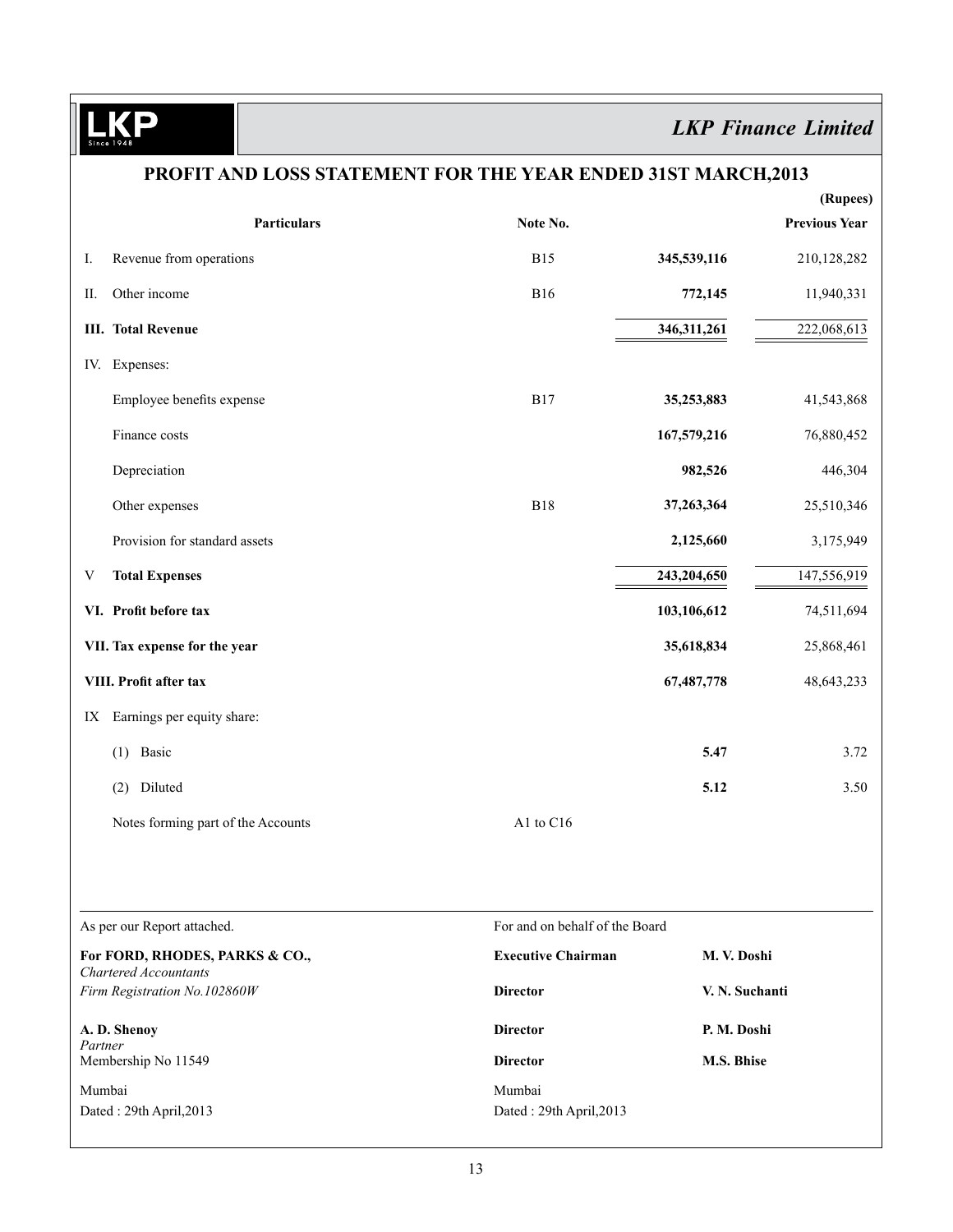D

# *LKP Finance Limited*

|                                | CASH FLOW STATEMENT FON THE TEAN ENDED 3131 MANCH, 2013                         |                           |                                |                | (Rs In Lacs)  |
|--------------------------------|---------------------------------------------------------------------------------|---------------------------|--------------------------------|----------------|---------------|
|                                |                                                                                 |                           |                                |                | Previous Year |
| A.                             | <b>Cash Flow From Operating Activities:</b><br>Net Profit before interest & tax |                           | 2,706.86                       |                |               |
|                                |                                                                                 |                           |                                |                | 1,513.92      |
|                                | Adjustments for:                                                                | 9.83                      |                                | 4.46           |               |
|                                | Depreciation<br>Dimunition in Value of Investment                               | 24.20                     |                                |                |               |
|                                |                                                                                 |                           |                                |                |               |
|                                | <b>Employee Stock Compensation Expenses</b>                                     | (19.61)                   |                                | 20.71          |               |
|                                | Profit on sale of assets                                                        |                           |                                | (42.57)        |               |
|                                | Dividend Received                                                               | (32.83)                   |                                | (38.63)        |               |
|                                | Profit on sale of investments                                                   | (18.68)                   |                                | (283.48)       |               |
|                                |                                                                                 |                           | (37.10)                        |                | (339.51)      |
|                                | Operating Profit before Working Capital Changes                                 |                           | 2,669.76                       |                | 1,174.41      |
|                                | Adjustments for working capital changes                                         |                           | (5,980.52)                     |                | (5,393.08)    |
|                                | Cash Generated from operations                                                  |                           | (3,310.76)                     |                | (4,218.67)    |
|                                | Interest paid                                                                   | (1,675.79)                |                                | (768.80)       |               |
|                                | Direct taxes                                                                    | (275.80)                  | (1,951.59)                     | (129.48)       | (898.28)      |
|                                | Net cash from operating activities                                              |                           | (5,262.36)                     |                | (5,116.95)    |
| В.                             | Cash flow from investing activities                                             |                           |                                |                |               |
|                                | Purchase of fixed assets                                                        | (47.67)                   |                                |                |               |
|                                | Sale of fixed assets                                                            |                           |                                | 91.00          |               |
|                                | Purchase of Investments                                                         | (5.74)                    |                                | (1,380.89)     |               |
|                                | Sale of Investments                                                             | 2,577.94                  |                                | 605.65         |               |
|                                | Dividend received                                                               | 32.83                     |                                | 38.63          |               |
|                                | Net cash used in investing activities                                           |                           | 2,557.36                       |                | (645.61)      |
| C.                             | Cash flow from financing activities                                             |                           |                                |                |               |
|                                | Increase in borrowings                                                          | 3,215.06                  |                                | 3,627.69       |               |
|                                | <b>Buyback of Shares</b>                                                        | (447.23)                  |                                |                |               |
|                                | Dividend paid (including tax)                                                   | (303.98)                  |                                | (1,519.90)     |               |
|                                | Net cash used in financing activities                                           |                           | 2,463.84                       |                | 2,107.79      |
|                                | Net increase in cash and cash equivalents                                       |                           | (241.15)                       |                | (3,654.77)    |
|                                | Cash and cash equivalents. (opening)                                            |                           | 2,839.76                       |                | 6,494.53      |
|                                | Cash and cash equivalents. (closing)                                            |                           | 2,598.61                       |                | 2,839.76      |
|                                | As per our Report attached.                                                     |                           | For and on behalf of the Board |                |               |
| For FORD, RHODES, PARKS & CO., |                                                                                 | <b>Executive Chairman</b> |                                | M. V. Doshi    |               |
|                                | <b>Chartered Accountants</b>                                                    |                           |                                |                |               |
|                                | Firm Registration No.102860W                                                    | <b>Director</b>           |                                | V. N. Suchanti |               |
|                                | A.D. Shenoy                                                                     | <b>Director</b>           |                                | P. M. Doshi    |               |
| Partner                        | Membership No 11549                                                             | <b>Director</b>           |                                | M.S. Bhise     |               |
| Mumbai                         |                                                                                 | Mumbai                    |                                |                |               |
|                                | Dated: 29th April, 2013                                                         | Dated: 29th April, 2013   |                                |                |               |
|                                |                                                                                 |                           |                                |                |               |

# **Cash Flow Statement For the Year Ended 31st March, 2013**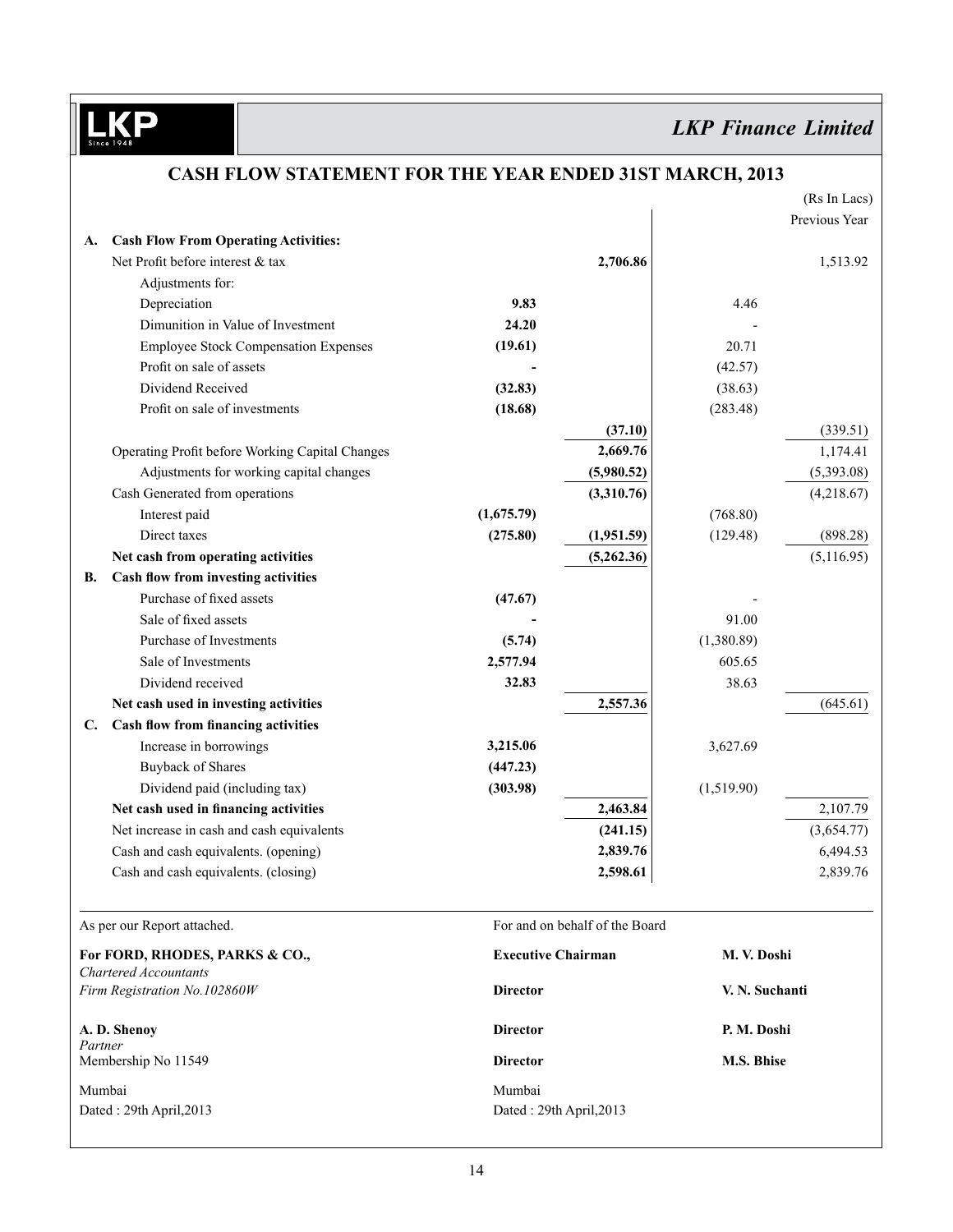### **Notes to financial statements for the year ended 31st March,2013**

### **A. SIGNIFICANT ACCOUNTING POLICIES**

### **1. Basis of Accounting**

 The financial statements have been prepared on historical cost convention. The Company follows the accrual basis of accounting. The financial statements are prepared in accordance with the accounting standards specified in the Companies (Accounting Standards) Rules, 2006, as amended, notified by the Central Government, in terms of section 211 (3C) of the Companies Act,1956 and the guidelines issued by the Reserve Bank of India ('RBI') as applicable to a Non Banking Finance Company ('NBFC'). The accounting policies have been consistently applied by the Company and are consistent with those used in the previous year.

### **2. Use of Estimates**

The preparation of financial statements requires estimates and assumptions to be made that affect the reported amount of assets and liabilities on the date of the financial statement and the reported amount of revenues and expenses during the reporting periods. Difference between the actual results and estimates are recognized in the period in which the results are known materialized.

### **3. Revenue Recognition**

In respect of lease and hire purchase agreement it is the Company's general policy to accrue income as per the terms of the Agreement entered into with the lessees / hirers from time to time. In respect of disputed lease agreement, which is contested in court the lease rentals will be accounted as and when received. Hire purchase and service charges are accounted on equated basis over the period of contracts.

In respect of other business interest the Company follows the practice of accounting for such Income on accrual basis except dividend,delayed payment charges and interest income on loans and advances, which are accounted on the basis of certainty of collection, and/or receipt basis.

### **4. Fixed Assets & Depreciation**

All Fixed Assets including assets given on lease are capitalized at cost inclusive of legal and/or installation and incidental expenses, less accumulated depreciation.

The Company provides depreciation as under:

- a) On assets for own use : On written down value method at the rates and in the manner specified in Schedule XIV to the Companies Act 1956 as amended on 16<sup>th</sup> December, 1993.
- b) On assets acquired and leased: On straight line method at the rates so as to write off the assets over the period of lease.

### **5. Impairment of Assets**

Impairment losses, if any, are recognized in accordance with Accounting Standard 28(AS 28). Where there is an indication that an asset is impaired, the recoverable amount, if any, is estimated and the impairment loss is recognized to the extent carrying amount exceeds recoverable amount and the same is charged to the Statement of Profit & Loss.

#### **6. Inventories**

a) The securities acquired with the intention of short term holding and trading positions are considered as inventories and disclosed as current assets.

b) The securities held as inventories under current assets are valued at lower of cost or market value. In case of units of mutual fund, net asset value of units declared by the mutual funds as at 31<sup>st</sup> March, 2013 is considered as market value.

### **7. Non Current Investments**

Securities which are intended to be held for one year or more are classified as Non Current- Long Term Investments. Investments are capitalized and accounted at the cost plus brokerage and stamp charges. Provision for diminution in value is made in case the same is other than temporary. Profit or losse on these investments are accounted as and when realized

### **8. Earning Per Share**

The Company reports basic and diluted earnings per share in accordance with Accounting Standard 20- (Earning per Share) prescribed by the Companies (Accounting Standards) Rule, 2006. Basic earning per share is computed by dividing the net profit after tax by the weighted average number of equity shares outstanding during the year.

For the purpose of calculating diluted earnings per share the net profit after tax and the weighted average number of shares outstanding during the year are adjusted for the effect of all dilutive potential equity shares.

### **9. Taxes on Income**

- a) Current Tax: Provision for current tax is made on the estimated taxable income at the rate applicable to the relevant assessment year.
- b) Deferred Tax : In accordance with the Accounting Standard 22-"Accounting for Taxes on the Income", issued by the Institute of Chartered Accountants of India, the deferred tax for the timing difference is measured using the tax rates and tax laws that have been enacted or substantially enacted by the Balance Sheet date.

Deferred tax assets arising from timing difference are recognized only on the consideration of prudence.

### **10.Employee Benefits**

 Short Term Employee Benefits: (i.e. benefits payable within one year) are recognized in the period in which employee services are rendered.

Contributions towards Provident Fund are recognized as expense. Provident Fund contributions in respect of all employees are made to Provident Fund Authorities.

Liability towards Gratuity covering eligible employees is contributed to Group Gratuity Scheme of Life Insurance Corporation of India based on the annual premium payable to them. Contribution to Central Government Employees State Insurance Scheme for eligible employees is recognized as charge for the year

#### **11. Derivative Transactions.**

- **a. Equity & Commodity Futures :**Gains/Losses on futures transactions are recognized on continous basis.
- **b. Options Contracts** : Gains / Losses on options contract are recognized on squaring off/settlement day.
- **12. a.** Contingent Liabilities are disclosed by way of a note to the financial statements after careful evaluation by the management of the facts and legal aspects of the matters involved.
	- **b**. Contingent Assets are neither recognized nor disclosed.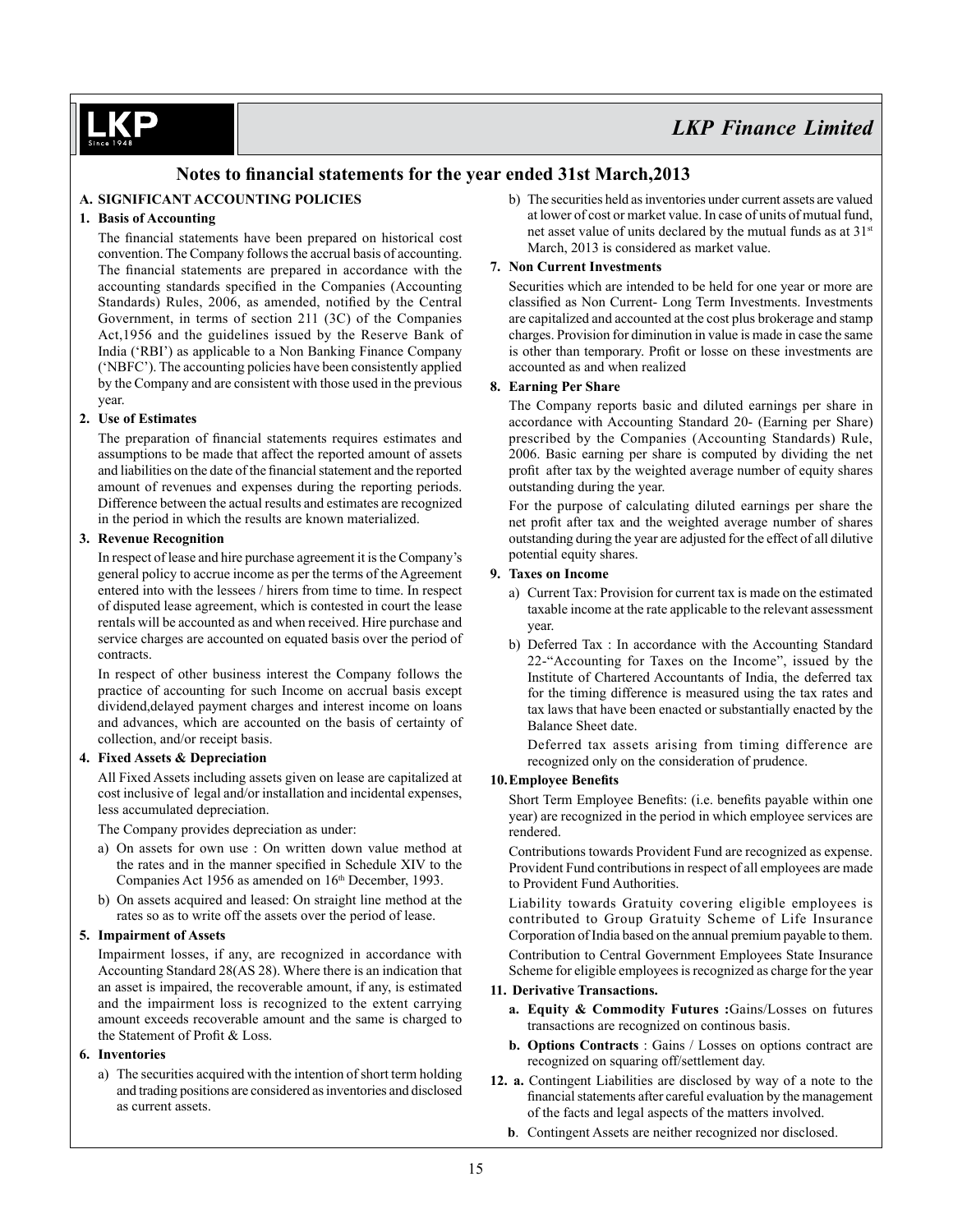D

# *LKP Finance Limited*

# **Notes to financial statements for the year ended 31st March,2013 B01. Share Capital** (Rupees)

| <b>Particulars</b>                                                              |                           |                      |                                |               | As at 31 March 2012 |                     |
|---------------------------------------------------------------------------------|---------------------------|----------------------|--------------------------------|---------------|---------------------|---------------------|
|                                                                                 |                           | Number               |                                | Amount        | Number              | Amount              |
| <b>Authorised</b>                                                               |                           |                      |                                |               |                     |                     |
| Redemable Cumulative Preference Shares of Rs 100/- each                         |                           | 1,000,000            | 100,000,000                    |               | 1,000,000           | 100,000,000         |
| Equity Shares of Rs 10/- each                                                   |                           | 20,000,000           | 200,000,000                    |               | 20,000,000          | 200,000,000         |
| <b>Issued, Subscribed &amp; Paid up</b>                                         |                           |                      |                                |               |                     |                     |
| Redemable Cumulative Preference Shares of Rs 100/- each                         |                           |                      |                                |               |                     |                     |
| Equity Shares of Rs 10/- each                                                   |                           | 12,343,994           | 123,439,940                    |               | 13,077,489          | 130,774,890         |
| <b>Total</b>                                                                    |                           | 12,343,994           | 123,439,940                    |               | 13,077,489          | 130,774,890         |
| 1)<br>The Equity Shares are listed on the BSE Ltd.                              |                           |                      |                                |               |                     |                     |
| 2)<br>The Company has no outstanding Preference Shares as on date.              |                           |                      |                                |               |                     |                     |
| <b>Particulars</b>                                                              |                           | <b>Equity Shares</b> |                                |               |                     |                     |
|                                                                                 |                           | <b>Number</b>        |                                | <b>Rupees</b> |                     |                     |
| Shares outstanding at the beginning of the year                                 |                           | 13,077,489           | 130,774,890                    |               |                     |                     |
| Shares Issued during the year                                                   |                           |                      |                                |               |                     |                     |
| Shares bought back during the year                                              |                           | 733,495              |                                | 7,334,950     |                     |                     |
| Shares outstanding at the end of the year                                       |                           | 12,343,994           | 123,439,940                    |               |                     |                     |
| <b>Name of Shareholder</b>                                                      | As at 31 March 2013       |                      |                                |               | As at 31 March 2012 |                     |
|                                                                                 | <b>No. of Shares held</b> |                      | % of Holding                   |               | No. of Shares held  | % of Holding        |
| Mr Mahendra V Doshi                                                             | 4,482,886                 |                      | 36.32                          |               | 4,482,886           | 34.28               |
| Prasu Leasing & Finance Pvt Ltd                                                 | 1,777,700                 |                      | 14.40                          |               | 1,777,700           | 13.59               |
| Agrud Capital Pte Ltd                                                           | 727,489                   |                      | 5.89                           |               | 727,489             | 5.56                |
| India Max Investment Fund Ltd                                                   | 980,585                   |                      | 7.94                           |               | 872,711             | 6.68                |
| <b>Particulars</b>                                                              |                           |                      | Year (Aggregate No. of Shares) |               |                     |                     |
|                                                                                 | 2012-2013                 | 2011-2012            |                                | 2010-11       | 2009-10             | 2008-09             |
| <b>Equity Shares:</b>                                                           |                           |                      |                                |               |                     |                     |
| Fully paid up pursuant to contract(s) without<br>payment being received in cash |                           |                      |                                |               |                     |                     |
| Fully paid up by way of bonus shares                                            |                           |                      |                                |               |                     |                     |
| Shares bought back                                                              | 733,495                   |                      |                                | 361,263       | 88,737              |                     |
| <b>B02. Reserves and Surplus</b>                                                |                           |                      |                                |               |                     | (Rupees)            |
| Particulars                                                                     |                           |                      |                                |               |                     | As at 31 March 2012 |
| Break up of Reserves and movements thereon<br>A.                                |                           |                      |                                |               |                     |                     |
| <b>Capital Reserves- Share Warrants moneys forfeited</b><br>a.                  |                           |                      |                                |               |                     |                     |
| Opening Balance                                                                 |                           |                      |                                | 19,400,000    |                     | 19,400,000          |
| (+) Current Year Transfer                                                       |                           |                      |                                |               |                     |                     |
| (-) Written Back in Current Year                                                |                           |                      |                                |               |                     |                     |
| <b>Closing Balance</b>                                                          |                           |                      |                                |               | 19,400,000          | 19,400,000          |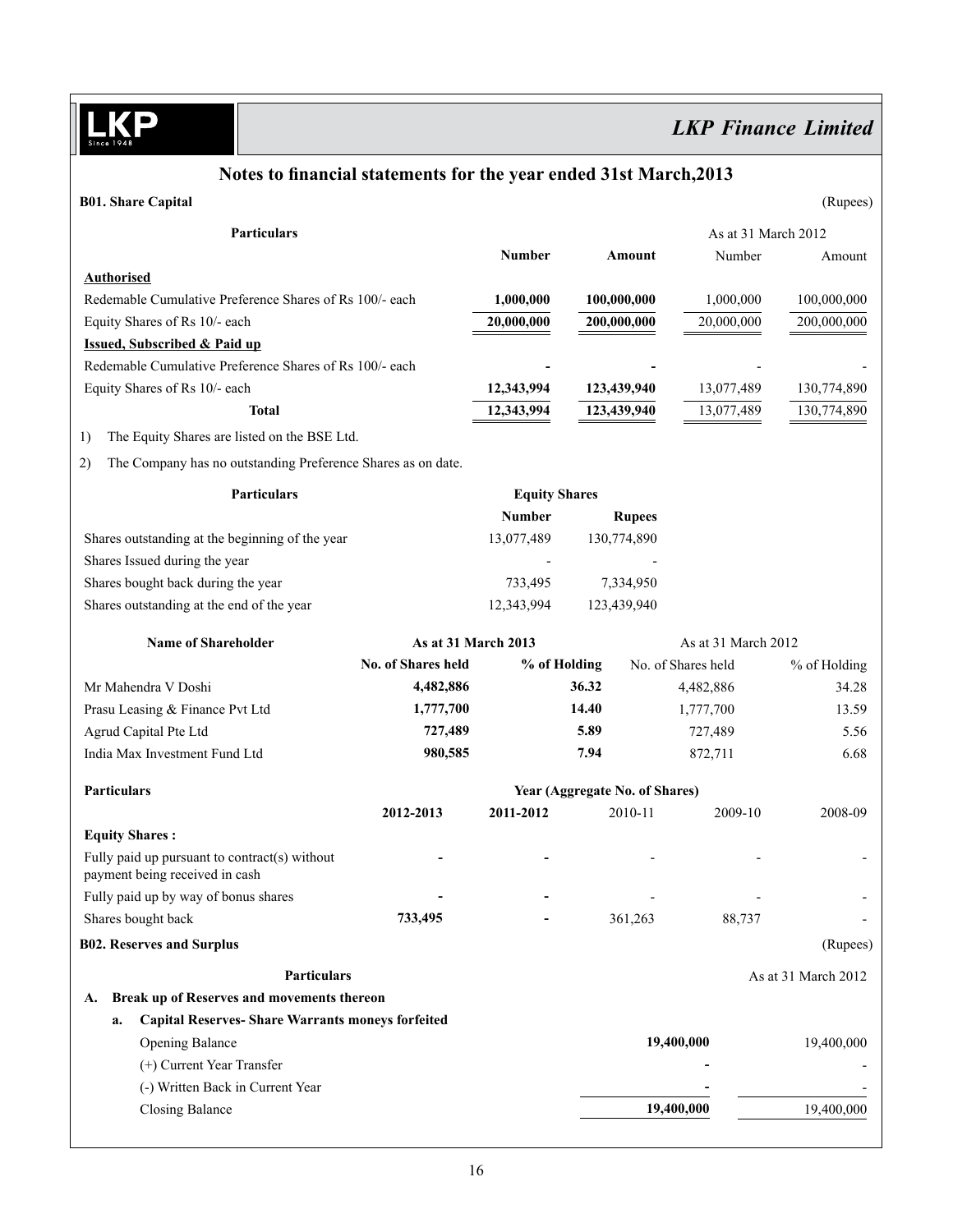# LKP

# *LKP Finance Limited*

|                | <b>Particulars</b>                                                |               | As at 31 March 2012 |
|----------------|-------------------------------------------------------------------|---------------|---------------------|
| b.             | Capital Redemption Reserve on account of buyback of Equity shares |               |                     |
|                | <b>Opening Balance</b>                                            | 4,500,000     | 4,500,000           |
|                | (+) Current Year Transfer                                         | 7,334,950     |                     |
|                | (-) Written Back in Current Year                                  |               |                     |
|                | <b>Closing Balance</b>                                            | 11,834,950    | 4,500,000           |
| c.             | <b>Securities Premium Account</b>                                 |               |                     |
|                | Balance as per last balance sheet                                 | 275,075,267   | 275,075,267         |
|                | Less : Amount paid in excess of face value on buy back            | 37,388,192    |                     |
|                | <b>Closing Balance</b>                                            | 237,687,075   | 275,075,267         |
| d.             | <b>Special Reserve Fund-As per RBI guidelines for NBFCs</b>       |               |                     |
|                | <b>Opening Balance</b>                                            | 271,220,050   | 261,491,404         |
|                | (+) Current Year Transfer                                         | 13,497,556    | 9,728,646           |
|                | (-) Written Back in Current Year                                  |               |                     |
|                | <b>Closing Balance</b>                                            | 284,717,606   | 271,220,050         |
| e.             | <b>General Reserve</b>                                            |               |                     |
|                | Opening Balance                                                   | 633,793,951   | 629,793,951         |
|                | (+) Current Year Transfer                                         | 7,000,000     | 4,000,000           |
|                | (-) Written Back in Current Year                                  |               |                     |
|                | <b>Closing Balance</b>                                            | 640,793,951   | 633,793,951         |
| f.             | <b>Employees Stock Options (ESOPs)</b>                            |               |                     |
|                | <b>Opening Balance</b>                                            | 6,692,785     |                     |
|                | (+) Current Year Transfer                                         |               | 6,692,785           |
|                | (-) Deferred Employees Compensation                               | 4,977,495     | 3,016,787           |
|                | (-) Written Back in Current Year                                  |               |                     |
|                | <b>Closing Balance</b>                                            | 1,715,290     | 3,675,998           |
| В.             | <b>Surplus</b>                                                    |               |                     |
|                | Opening balance                                                   | 214,021,435   | 209,504,818         |
|                | (+) Net Profit for the year                                       | 67,487,778    | 48,643,232          |
|                | (-) Transfer to Capital Redemption Reserve                        | 7,334,950     |                     |
|                | (-) Transfer to Special Reserve Fund                              | 13,497,556    | 9,728,646           |
|                | (-) Transfer to General Reserve                                   | 7,000,000     | 4,000,000           |
|                | (-) Proposed Dividend                                             | 24,622,762    | 26,154,978          |
|                | (-) Tax on Proposed Dividend                                      | 3,994,428     | 4,242,991           |
|                | <b>Closing Balance</b>                                            | 225,059,517   | 214,021,435         |
|                | <b>Total</b>                                                      | 1,421,208,388 | 1,421,686,701       |
|                | <b>B03. Long Term Borrowings</b>                                  |               |                     |
|                |                                                                   |               |                     |
| <b>Secured</b> | Particulars                                                       |               | As at 31 March 2012 |
| From banks     |                                                                   | 78,655,882    | 40,474,724          |
|                | (Secured by pledge of Fixed Deposit Receipts)                     |               |                     |
| From others    |                                                                   | 2,440,010     |                     |
|                | (Secured by Hypothecation of vehicle)                             |               |                     |
|                | <b>Total</b>                                                      | 81,095,893    | 40,474,724          |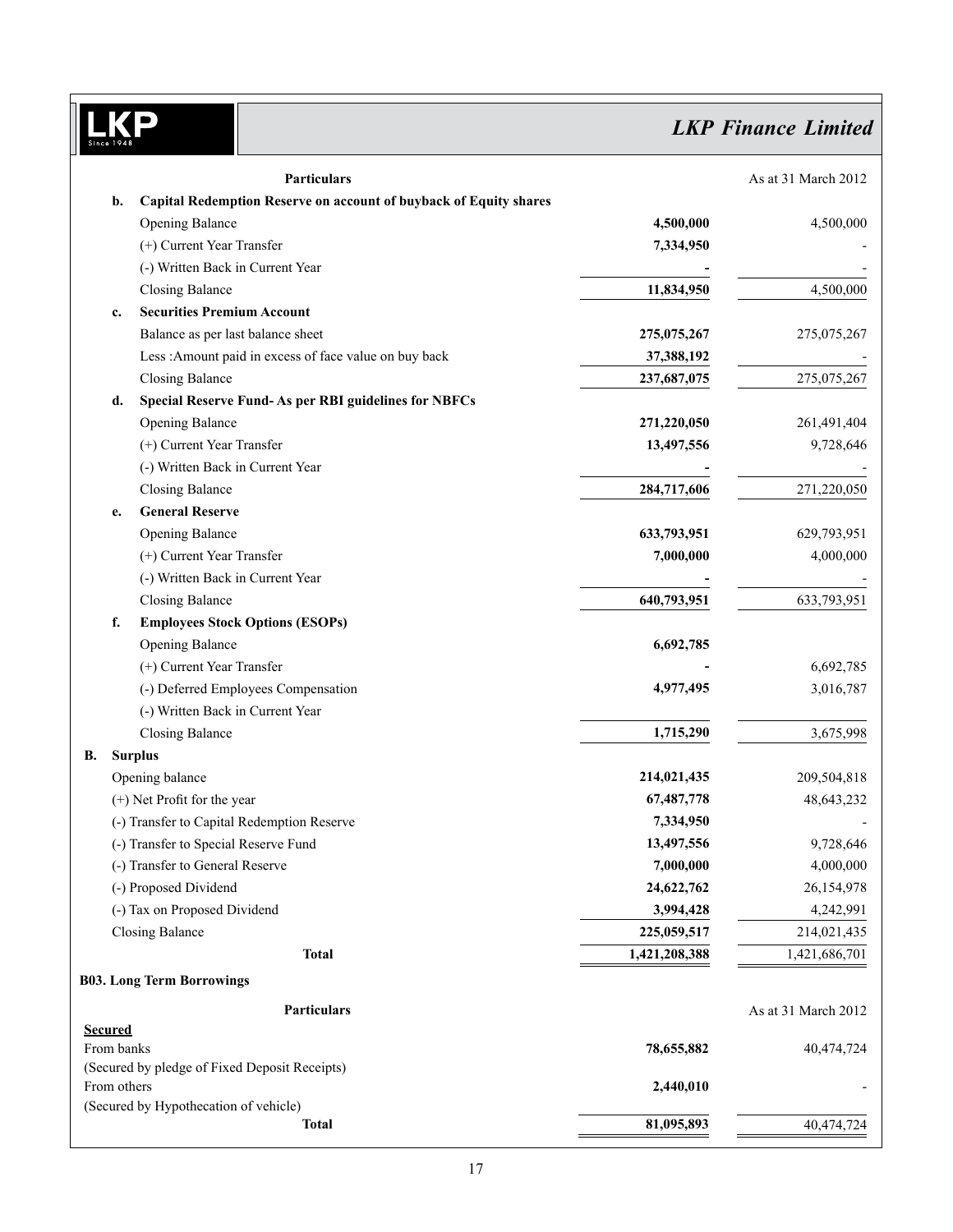$\overline{\mathsf{I}}$ **KP**  $\overline{\text{Sim}}$ 

# *LKP Finance Limited*

### **B04. Long Term Provisions**

|     | <b>Particulars</b>                                           |               | As at 31 March 2012 |
|-----|--------------------------------------------------------------|---------------|---------------------|
|     | Contingent Provisions against standard assets                | 5,301,609     | 3,175,949           |
|     | <b>Total</b>                                                 | 5,301,609     | 3,175,949           |
|     | <b>B05. Short Term Borrowings</b>                            |               |                     |
|     | <b>Secured</b>                                               |               |                     |
| (a) | From banks.                                                  |               |                     |
|     | (Secured By pledge of Fixed Deposit Receipts and Securities) | 360,170,642   | 303,502,209         |
|     | (b) Loans from Corporates                                    | 975,852,148   | 751,636,219         |
|     | (Secured by pledge of own and third party securities)        |               |                     |
|     | <b>Total</b>                                                 | 1,336,022,790 | 1,055,138,428       |
|     | <b>B06. Trade Payables</b>                                   |               |                     |
| (a) | Trade Payables:                                              |               |                     |
|     | <b>Sundry Creditors</b>                                      | 31,967,280    | 55,452,366          |
|     | <b>Total</b>                                                 | 31,967,280    | 55,452,366          |
|     | <b>B07. Other Current Liabilities</b>                        |               |                     |
| (a) | <b>Statutory Dues</b>                                        | 5,184,572     | 507,680             |
| (b) | Unpaid dividends                                             | 4,401,745     | 4,387,987           |
| (c) | Other payables                                               | 186,233,562   | 774,010             |
|     | <b>Total</b>                                                 | 195,819,880   | 5,669,677           |
|     | <b>B08. Short Term Provisions</b>                            |               |                     |
|     | <b>Proposed Dividend</b>                                     | 24,622,762    | 26,154,978          |
|     | <b>Dividend Distribution Tax on above</b>                    | 3,994,428     | 4,242,991           |
|     | <b>Total</b>                                                 | 28,617,190    | 30,397,969          |

### **B09. Fixed Assets**

| <b>Particulars</b>                                                                                                     | <b>Gross Block</b>                   |                                    |                                          |                                      | <b>Accumulated Depreciation</b>        |                   |                                          |                                          | <b>Net Block</b>                         |  |
|------------------------------------------------------------------------------------------------------------------------|--------------------------------------|------------------------------------|------------------------------------------|--------------------------------------|----------------------------------------|-------------------|------------------------------------------|------------------------------------------|------------------------------------------|--|
|                                                                                                                        | <b>Balance as at</b><br>1 April 2012 | <b>Additions /</b><br>(Deductions) | <b>Balance as</b><br>at 31 March<br>2013 | <b>Balance as at</b><br>1 April 2012 | Depreciation<br>charge for<br>the year | <b>Deductions</b> | <b>Balance as</b><br>at 31 March<br>2013 | <b>Balance as</b><br>at 31 March<br>2013 | <b>Balance as</b><br>at 31 March<br>2012 |  |
| <b>Tangible Assets</b>                                                                                                 |                                      |                                    |                                          |                                      |                                        |                   |                                          |                                          |                                          |  |
| <b>Buildings</b>                                                                                                       | 11,988,467                           |                                    | 11,988,467                               | 8,819,281                            | 158,459                                |                   | 8,977,740                                | 3,010,727                                | 3,169,186                                |  |
| <b>Furniture and Fixtures</b>                                                                                          | 125,000                              |                                    | 125,000                                  | 108,000                              | 3,077                                  |                   | 111,077                                  | 13,923                                   | 17,000                                   |  |
| Vehicles                                                                                                               | 1,753,661                            | 4,767,000                          | 6,520,661                                | 575,353                              | 798,734                                |                   | 1,374,087                                | 5,146,574                                | 1,178,308                                |  |
| Office Equipments                                                                                                      | 550,000                              |                                    | 550,000                                  | 390,000                              | 22,256                                 |                   | 412,256                                  | 137,744                                  | 160,000                                  |  |
| Total                                                                                                                  | 14,417,128                           | 4,767,000                          | 19,184,128                               | 9,892,634                            | 982,526                                |                   | 10,875,160                               | 8,308,968                                | 4,524,494                                |  |
| Note: Cost of office premises includes cost of shares of Rs 250/- in Embassy Centre Premises Co-operative Society Ltd. |                                      |                                    |                                          |                                      |                                        |                   |                                          |                                          |                                          |  |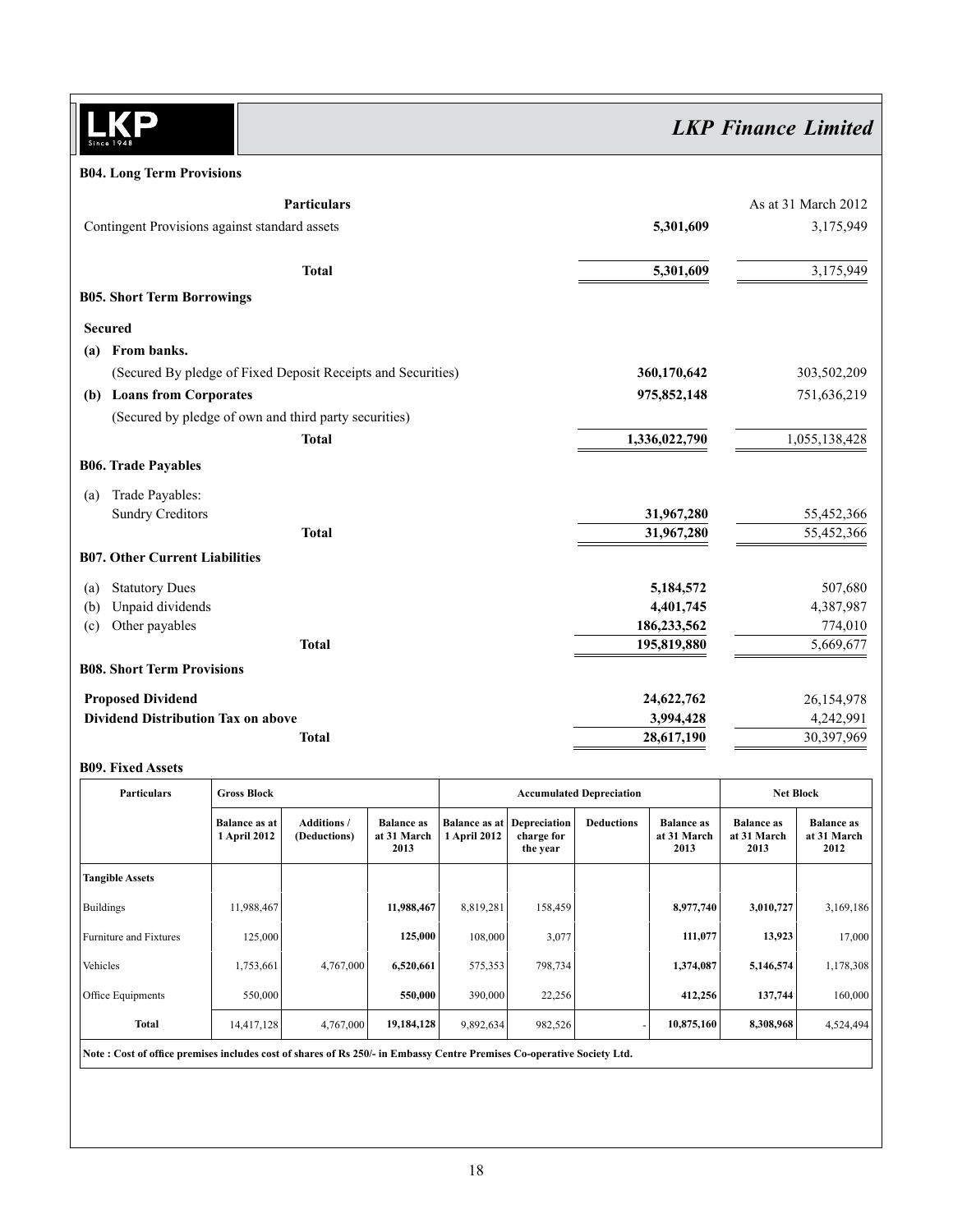LKP

# *LKP Finance Limited*

| <b>B10. Non Current Investments</b>                                                                          |                                             |                    |            |                       |                  |                   |                   |                     |
|--------------------------------------------------------------------------------------------------------------|---------------------------------------------|--------------------|------------|-----------------------|------------------|-------------------|-------------------|---------------------|
|                                                                                                              |                                             | <b>Particulars</b> |            |                       |                  |                   |                   | As at 31 March 2012 |
| <b>Investments</b>                                                                                           |                                             |                    |            |                       |                  |                   |                   |                     |
| (a)                                                                                                          | Investment in Properties -- Office Premises |                    |            |                       |                  |                   |                   | 248,750,000         |
|                                                                                                              |                                             |                    |            |                       |                  | 231,589,495       |                   |                     |
| (b)                                                                                                          | Investment in Equity instruments            |                    |            |                       |                  |                   |                   | 238, 191, 385       |
| (c)                                                                                                          | Investments in Preference shares            |                    |            |                       |                  | 179,365,954       |                   | 179,365,954         |
| (d)                                                                                                          | Investments in Debentures and bonds         |                    |            |                       |                  |                   |                   |                     |
| Investments in Mutual Funds<br>(e)                                                                           |                                             |                    |            |                       |                  | 14,735            |                   | 14,735              |
|                                                                                                              |                                             | <b>Total</b>       |            |                       |                  | 410,970,184       |                   | 666,322,074         |
| Less: Provision for dimunition in the value of quoted Investments                                            |                                             |                    |            |                       |                  | (3,892,574)       |                   | (1,473,053)         |
|                                                                                                              |                                             | Total              |            |                       |                  | 407,077,610       |                   | 664,849,021         |
| Aggregate amount of quoted investments (Market value of Rs 7,63,69,940/-<br>(Previous Year Rs 120,409,785/-) |                                             |                    |            |                       |                  | 115,295,684       |                   | 121,882,839         |
| Aggregate amount of unquoted investments                                                                     |                                             |                    |            |                       |                  | 295,674,500       |                   | 295,689,235         |
| <b>Details of Investments in Securities</b>                                                                  |                                             |                    |            |                       |                  |                   |                   |                     |
| Sr. Name of the Body Corporate                                                                               |                                             | Subsidiary/        |            | No. of Shares / Units | Quoted /         | Partly Paid /     |                   | Amount              |
| No.                                                                                                          |                                             | <b>Others</b>      | 31st       | 31st                  | Unquoted         | <b>Fully paid</b> | 31st              | 31st                |
|                                                                                                              |                                             |                    | March 2013 | March 2012            |                  |                   | <b>March 2013</b> | March 2012          |
| <b>Investment in Equity Instruments</b><br>a                                                                 |                                             |                    |            |                       |                  |                   |                   |                     |
| Tata Motors Ltd                                                                                              |                                             | Others             | 40         | 40                    | Quoted           | Fully paid        | 3,061<br>666,189  | 3,061               |
| Maharashtra Polybutane Ltd<br>JSW Steel ltd                                                                  |                                             | Others<br>Others   | 300,000    | 300,000<br>47         | Quoted<br>Ouoted | Fully paid        |                   | 666,189             |
|                                                                                                              |                                             |                    | 47         | 583                   |                  | Fully paid        | 1,280             | 1,280               |
| D S Kulkarni Developers Ltd                                                                                  |                                             | Others             | 583        |                       | Quoted           | Fully paid        | 64,130            | 64,130              |
| NHPC Ltd                                                                                                     |                                             | Others             | 131,910    | 131,910               | Quoted           | Fully paid        | 3,050,198         | 3,050,198           |
| Reliance Broadcast Network Ltd                                                                               |                                             | Others             | 700,000    | 700,000               | Quoted           | Fully paid        | 44,389,127        | 44,389,127          |
| Mercator Lines Limited                                                                                       |                                             | Others             | 1,271,000  | 1,271,000             | Quoted           | Fully paid        | 33,700,320        | 33,700,320          |
| City Union Bank Limited                                                                                      |                                             | Others             | 35,043     | 200,000               | Quoted           | Fully paid        | 1,524,208         | 8,699,837           |
| City Union Bank Limited-Rights                                                                               |                                             | Others             | 57,374     |                       | Quoted           | Partly paid       | 573,740           |                     |
| Manganese Ore India Limited                                                                                  |                                             | Others             | 3,406      | 3,406                 | Quoted           | Fully paid        | 1,277,250         | 1,277,250           |
| South Indian Bank Limited                                                                                    |                                             | Others             | 1,000,000  | 1,000,000             | Quoted           | Fully paid        | 20,647,019        | 20,647,019          |
| Thomas Cook (India) Ltd                                                                                      |                                             | Others             | 440        | 440                   | Quoted           | Fully paid        | 18,474            | 18,474              |
| The Saraswat Co-op Bank Ltd.                                                                                 |                                             | Others             | 1,005      | 1,005                 | Unquoted         | Fully paid        | 10,050            | 10,050              |
| The Hindustan Times Ltd.                                                                                     |                                             | Others             | 5,600      | 5,600                 | Unquoted         | Fully paid        | 1,256,500         | 1,256,500           |
| LKP Holdings Pvt Ltd                                                                                         |                                             | Others             | 7,600      | 7,600                 | Unquoted         | Fully paid        | 76,000            | 76,000              |
| LKP Securities Ltd.                                                                                          |                                             | Subsidiary         | 26,190,650 | 26,190,650            | Unquoted         | Fully paid        | 107,931,950       | 107,931,950         |
| Pvt.Ltd                                                                                                      | Gayatri Cement & Chemicals Industries       | Subsidiary         | 21,000     | 21,000                | Unquoted         | Fully paid        | 16,400,000        | 16,400,000          |
| <b>Investments in Preference Shares</b><br>b                                                                 |                                             |                    |            |                       |                  |                   |                   |                     |
| Preference Shares                                                                                            | Thomas Cook (India) Ltd 0.001% Class B      | Others             | 319,765    | 319,765               | Quoted           | Fully paid        | 5,062,680         | 5,062,680           |
| Preference Shares                                                                                            | Thomas Cook (India) Ltd 0.001% Class C      | Others             | 271,800    | 271,800               | Quoted           | Fully paid        | 4,303,274         | 4,303,274           |
| LKP Securities Ltd-Preference Shares                                                                         |                                             | Subsidiary         | 1,700,000  | 1,700,000             | Unquoted         | Fully paid        | 170,000,000       | 170,000,000         |
| <b>Investments in Mutual Funds</b><br>c                                                                      |                                             |                    |            |                       |                  |                   |                   |                     |
| BenchMark Mutual Fund.                                                                                       |                                             | Others             | 147.342    | 147.342               | Quoted           | Fully paid        | 14,735            | 14,735              |
| <b>Total</b>                                                                                                 |                                             |                    |            |                       |                  |                   | 410,970,184       | 417,572,074         |

1) The Company holds 99.81% of Equity Share capital & 100% of Preference Share Capital of LKP Securities Ltd

2) The Company holds 100% of Equity Share capital of Gayatri Cement & Chemical Industries Pvt Ltd.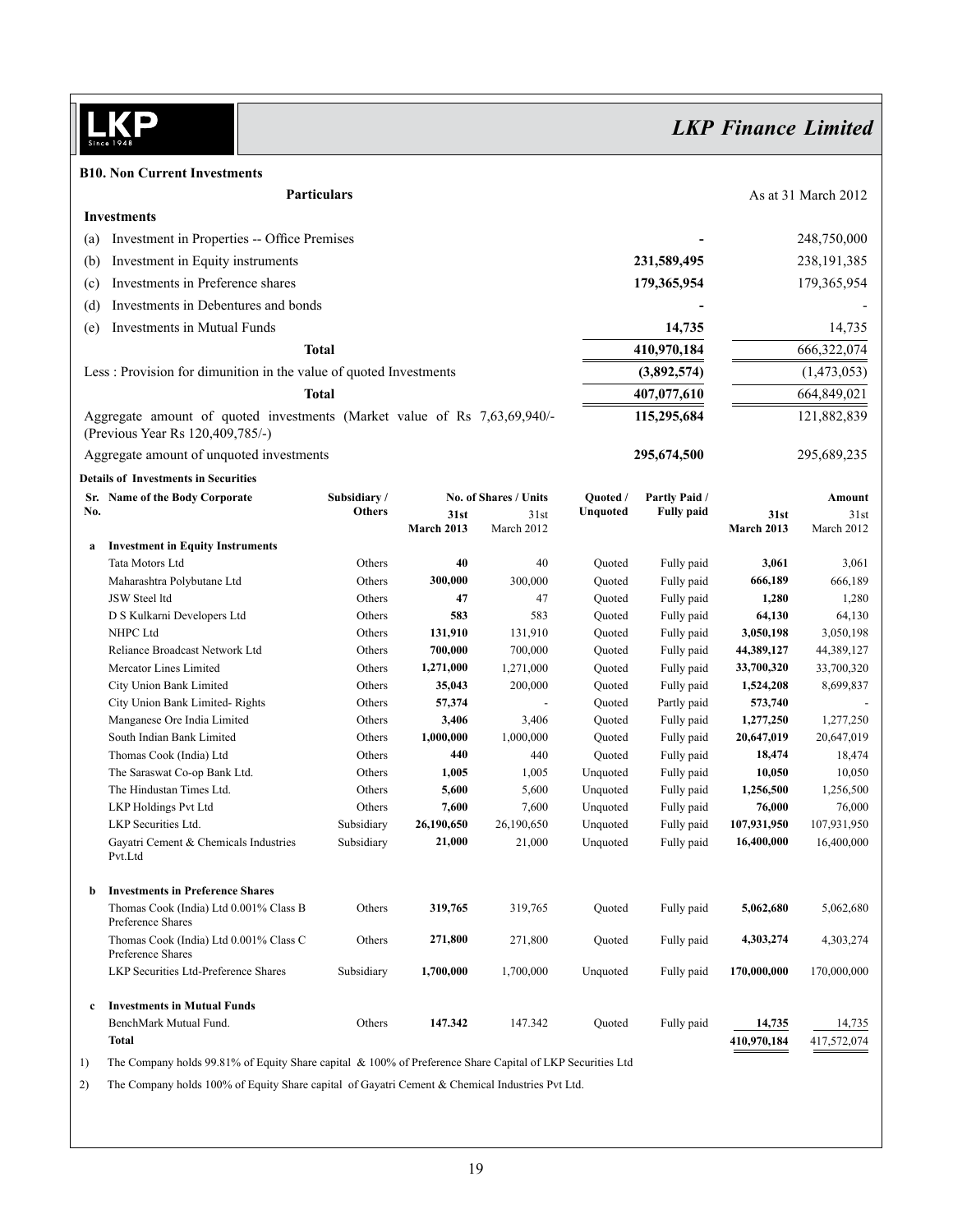**KP**  $\overline{\text{sin}}$ 

*LKP Finance Limited*

**B11. Long Term Loans & Advances**

|     | Particulars                                                          |       |                              | As at 31 March 2012        |
|-----|----------------------------------------------------------------------|-------|------------------------------|----------------------------|
| a.  | <b>Security Deposits</b>                                             |       |                              |                            |
|     | Secured, considered good                                             |       | 220,000                      | 670,000                    |
|     |                                                                      | Total | 220,000                      | 670,000                    |
|     | <b>B12. Trade Receivables</b>                                        |       |                              |                            |
|     | Trade receivables outstanding for a period less than six months      |       |                              |                            |
|     | Unsecured, considered good                                           |       | 542,078                      | 44,034,188                 |
|     | <b>Total</b>                                                         |       | 542,078                      | 44,034,188                 |
|     | <b>B13. Cash and cash equivalents</b>                                |       |                              |                            |
| a.  | Balances with banks                                                  |       |                              |                            |
|     | In unpaid dividend accounts                                          |       | 4,401,745                    | 4,387,987                  |
|     | In Current Accounts                                                  |       | 2,456,767                    | 1,579,857                  |
|     | In FDRs with Bank - more than 12 months maturity                     |       | 100,000,000                  | 160,000,000                |
|     | In FDRs with Bank - less than 12 months maturity                     |       | 153,000,000                  | 118,000,000                |
| b.  | Cash on hand                                                         |       | 2,563                        | 8,040                      |
|     | <b>Total</b>                                                         |       | 259,861,076                  | 283,975,884                |
|     |                                                                      |       |                              |                            |
|     | <b>B14 Short term loans and advances</b><br>Secured, considered good |       |                              |                            |
|     | Unsecured, considered good [including due from                       |       | 1,660,835,708<br>425,990,878 | 669,752,543<br>552,715,510 |
|     | Subsidiary Rs 2,78,63,434/- (previous year Rs 12,97,51,575/-]        |       |                              |                            |
|     | Advance Tax net of provision for tax                                 |       | 31,050,004                   | 3,207,530                  |
|     |                                                                      | Total | 2,117,876,590                | 1,225,675,583              |
|     | <b>B15. Income from Operations</b>                                   |       |                              |                            |
|     |                                                                      |       |                              | Previous Year              |
|     | Interest Income                                                      |       | 301,218,394                  | 147,518,462                |
|     | Dividend                                                             |       | 3,283,041                    | 3,862,656                  |
|     | Profit on sale of shares & securities<br>Income from F&O             |       | 60,369,395<br>(26, 392, 197) | 79,226,567                 |
|     | Income from Services                                                 |       |                              | (27,659,680)               |
|     | <b>Total</b>                                                         |       | 7,060,483<br>345,539,116     | 7,180,277<br>210,128,282   |
|     | <b>B16. Other Income</b>                                             |       |                              |                            |
|     | Profit on Sale of Fixed Assets                                       |       |                              | 4,256,712                  |
|     | Rent Income                                                          |       | 744,000                      | 1,032,000                  |
|     | <b>Bad Debts Recovered</b>                                           |       |                              | 6,117,100                  |
|     | Miscellaneous Income                                                 |       | 28,145                       | 534,519                    |
|     | <b>Total</b>                                                         |       | 772,145                      | 11,940,331                 |
|     | <b>B17. Employee Benefits Expenses</b>                               |       |                              |                            |
| (a) | Salaries and allowances                                              |       | 36,035,388                   | 37,884,803                 |
| (b) | Contribution to Provident fund & ESIC                                |       | 526,115                      | 583,988                    |
| (c) | Contribution to LIC Group Gratuity Fund                              |       | 236,722                      | 921,286                    |
| (d) | ESOP compensation expenses w/off (net)                               |       | (1,960,708)                  | 2,071,135                  |
| (e) | Staff welfare expenses                                               |       | 416,366                      | 82,656                     |
|     | <b>Total</b>                                                         |       | 35,253,883                   | 41,543,868                 |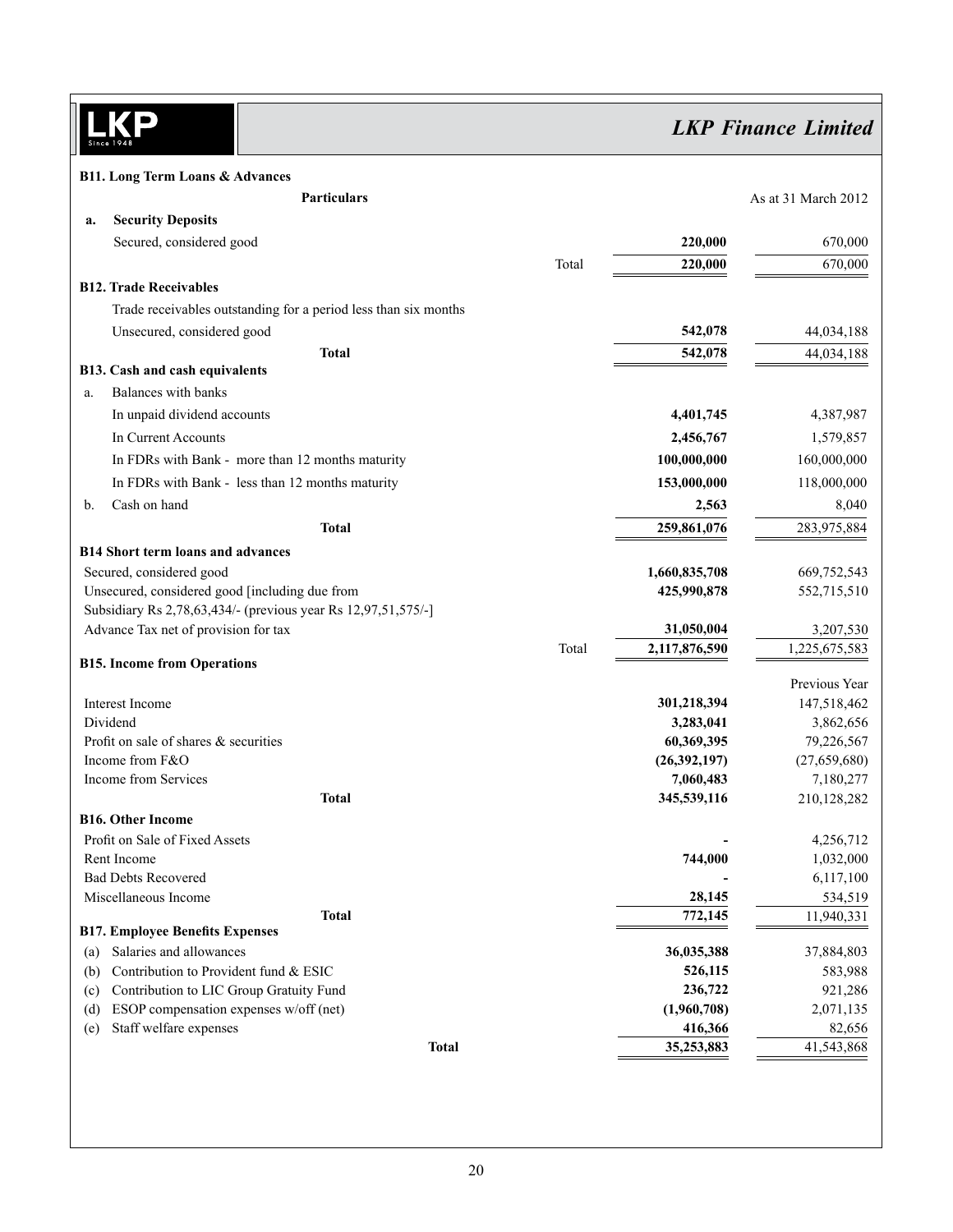| <b>B18. Other Expenses</b>                       |            |               |
|--------------------------------------------------|------------|---------------|
| <b>Particulars</b>                               |            | Previous Year |
| Rent, Rates & Taxes                              | 1,071,456  | 279,316       |
| Repairs - Others                                 | 259,689    | 219,423       |
| Advertisement                                    | 56,659     | 82,774        |
| Directors Fees                                   | 70,000     | 45,000        |
| Travelling & Conveyance                          | 2,342,586  | 3,144,561     |
| Postage, Telegram & Telephones                   | 470,985    | 494,260       |
| Legal and Professional Charges                   | 12,830,028 | 13,574,023    |
| Printing & Stationery                            | 125,319    | 145,934       |
| Auditors Remuneration:                           |            |               |
| Audit fees                                       | 300,000    | 150,000       |
| Tax audit fees                                   | 25,000     | 25,000        |
| <b>Brokerage</b>                                 |            | 763,502       |
| Donation                                         | 25,000     | 124,000       |
| Provision for Diminution in value of investments | 2,419,523  | 1,473,053     |
| Provision under RBI prudential guidelines        | 10,323,268 |               |
| Miscellaneous Expenses                           | 6,943,851  | 4,989,500     |
| Total                                            | 37,263,364 | 25,510,346    |

# **Notes to financial statements for the year ended 31st March,2013**

### **C. Notes :**

- 1. Contingent Liabilities:
	- (a) Guarantee given to a Bank on behalf of a Subsidiary Rs 8.00 crores. (Previous Year Rs 8.00 crores)
	- (b) Claim against the Company not acknowledged as debt Rs. 33.99 Lacs , against which the company has deposited the money in the Honorable High Court of Mumbai.
- 2. The company has contributed towards its gratuity liability for employees to Life Insurance Corporation of India - Group Gratuity Scheme based on the annual contribution as intimated by Life Insurance Corporation of India.
- I) Reconciliation of opening and closing balances of the present value of the obligation

|    |                                                             | Rs. in lacs | 31.03.2012<br>Rs. in lacs |
|----|-------------------------------------------------------------|-------------|---------------------------|
| a. | Present value of obligation at<br>the beginning of the year | 64.80       | 48.17                     |
| b. | Current service cost                                        | 4.54        | 3.85                      |
| c. | <b>Interest Cost</b>                                        | 5.18        | 3.70                      |
| d. | Benefits paid                                               | (12.72)     | (4.63)                    |
| e. | Actuarial (Gain)/Loss                                       | (0.19)      | 13.70                     |
| f. | Present value of the obligation<br>at the end of the year   | 61.62       | 64.80                     |

II) Reconciliation of opening and closing balances of the fair value of Plan Assets

|               |                                                           | Rs. in lacs | 31.03.2012<br>Rs. in lacs |
|---------------|-----------------------------------------------------------|-------------|---------------------------|
| a.            | Fair value of Plan Assets at the<br>beginning of the year | 76.27       | 53.95                     |
| $\mathbf b$ . | <b>Expected return on Plan Assets</b>                     | 6.26        | 5.91                      |
| c.            | Contributions                                             | 2.13        | 21.03                     |
| d.            | Benefits paid                                             | (12.72)     | (4.63)                    |
| e.            | Actuarial (Gain)/Loss on Plan<br>Assets                   | Nil         | Nil                       |
| f.            | Fair value of Plan Assets at the<br>end of the year       | 71.94       | 76.27                     |

Reconciliation of present value in 'I' above and the fair value of Plan Assets in 'II' above

|    |                                  |             | 31.03.2012  |
|----|----------------------------------|-------------|-------------|
|    |                                  | Rs. in lacs | Rs. in lacs |
| a. | Present value of obligation at   | 61.62       | 64.80       |
|    | the end the year                 |             |             |
| b. | Fair value of Plan Assets at the | 71.94       | 76.27       |
|    | end of the year                  |             |             |
| c. | Excess of Fair value of Plan     | 10.32       | 11.47       |
|    | Assets over present value of     |             |             |
|    | obligation                       |             |             |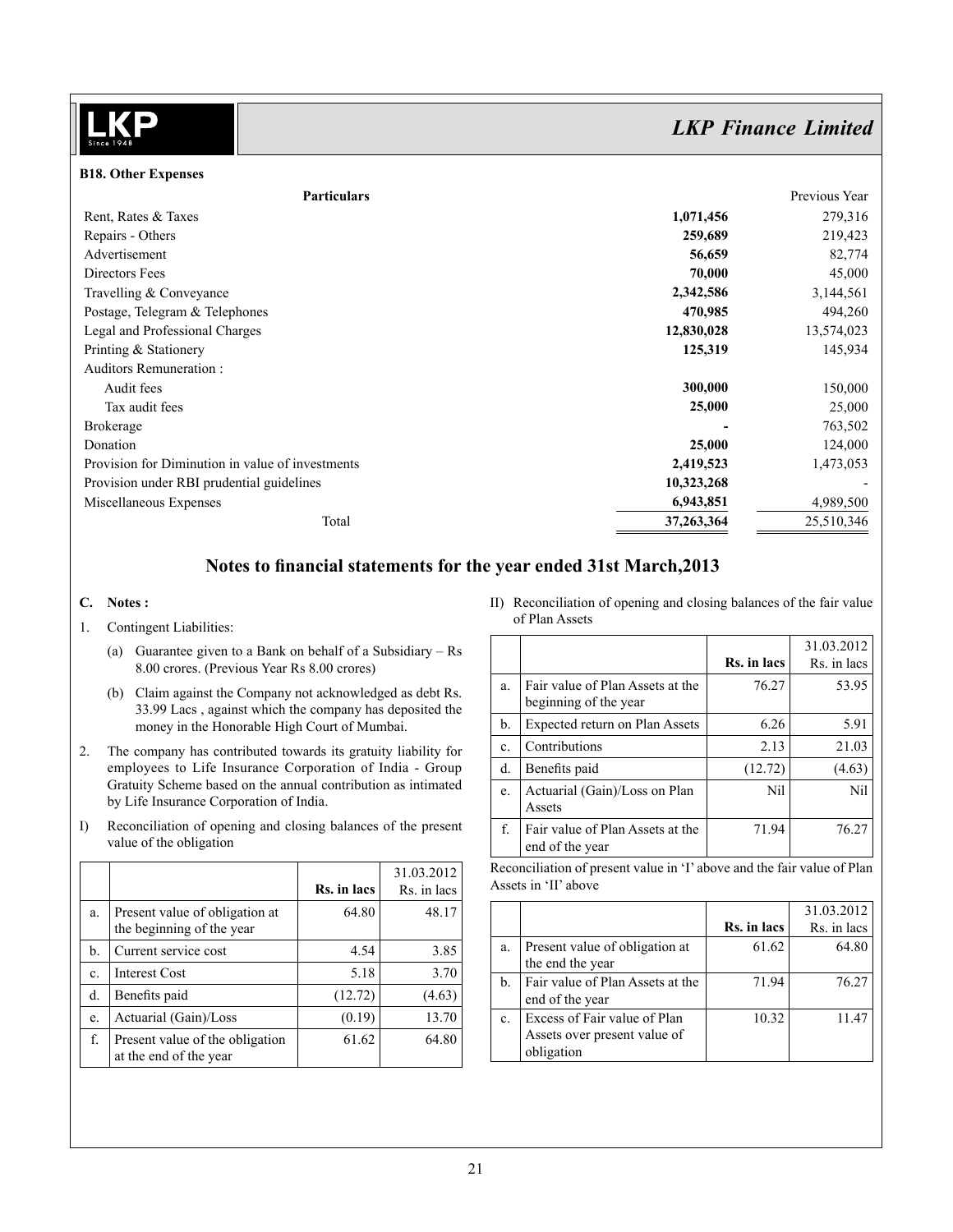

### **Notes to financial statements for the year ended 31st March,2013**

### III) Expenses charged to Statement of Profit & Loss.

|              |                                                            |             |         | Previous Year |
|--------------|------------------------------------------------------------|-------------|---------|---------------|
|              |                                                            | Rs. in lacs |         | Rs. in lacs   |
| a.           | Expenses charged to Profit<br>& Loss Account               | 2.37        |         | 9.21          |
| 3.           | Managerial Remuneration under Section 198 of the Companies |             |         |               |
|              | Act                                                        |             |         |               |
|              |                                                            |             |         | Previous      |
|              |                                                            | Rs. in lacs |         | Year          |
|              |                                                            |             |         | Rs. in lacs   |
| Salary       |                                                            |             | 36.00   | 36.00         |
|              | House Rent Allowance                                       |             | 18.00   | 18.00         |
|              | Commission                                                 |             |         |               |
|              | Contribution to Provident Fund                             |             | 0.09    | 0.09          |
|              | Perquisites                                                |             | 0.25    | 0.25          |
| <b>Total</b> |                                                            |             | 54.34   | 54.34         |
|              | Computation of net profits in                              |             |         |               |
|              | accordance with Section 198 read                           |             |         |               |
|              | with Section 309(5) of the Act.                            |             |         |               |
|              | Profit before Tax as per Statement                         |             | 1031.06 | 745.12        |
|              | of Profit & Loss                                           |             |         |               |
| Add:         |                                                            |             |         |               |
|              | Remuneration to Director                                   |             | 54.34   | 54.34         |
|              | Directors Fees                                             |             | 0.70    | 0.45          |
|              | Depreciation as per Statement of                           |             | 9.82    | 4.46          |
|              | Profit & Loss                                              |             |         |               |
|              | Profit on sale of Fixed Assets as per                      |             |         | 5.52          |
|              | Section 349 of the Act                                     |             |         |               |
|              |                                                            |             | 1095.93 | 809.89        |
| Less:        |                                                            |             |         |               |
|              | Depreciation as per Section 350 of                         |             | 6.01    | 5.13          |
| the Act      |                                                            |             |         |               |
|              | Profit on sale of Fixed Assets as per                      |             |         | 42.57         |
| books        |                                                            |             |         |               |
|              |                                                            |             | 6.01    | 47.70         |
|              | Net Profit as per Section 198 of the                       |             | 1089.92 | 762.20        |
|              | Companies Act, 1956                                        |             |         |               |
|              | Maximum permissible                                        |             | 54.50   | 38.11         |
|              | remuneration to Executive                                  |             |         |               |
|              | Chairman. The remuneration                                 |             |         |               |
|              | of Rs 54.34 lacs paid is the                               |             |         |               |
|              | minimum remuneration as per the                            |             |         |               |
|              | Shareholders approval.                                     |             |         |               |
|              | <b>Directors Sitting Fees</b>                              |             | 0.70    | 0.45          |

4. Particular with respect to Earnings per share is calculated as follows:

|                               | <b>Current Year</b> | Previous Year |
|-------------------------------|---------------------|---------------|
| Profit after Tax (Rs in lacs) | 674.87              | 486.43        |
| Number of Shares Outstanding  | 12,343,994          | 13,077,489    |
|                               | $Rs.$ Ps.           | $Rs.$ Ps.     |
| Earnings per shares (Basic)   | 5.47                | 3.72          |
| Earnings per shares (Diluted) | 5.12                | 3.50          |
| Face Value of Share           | 10                  | 10            |

#### 5. Taxation :

- A. The company has made adequate provision for Income Tax based on the current year's taxable income. As the tax under Minimum Alternative Tax is higher than the tax computed under the normal provisions of the Income Tax Act, 1961 provision for current tax has been made as per Minimum Alternative Tax provisions of the Income Tax Act, 1961. The company has made adjustment of equivalent amount of tax provision for the year by availing MAT Credit of earlier years.
- B. Tax expenses for the year comprises of :
	- i. Current Tax U/s 115JB of Income Tax Act, 1961 Rs 235.13 lacs
		- Less : MAT credit adjustment of earlier years Rs 235.13 lacs
	- ii. Deferred Tax Asset Written off Rs 358.81 lacs
	- iii. Excess provision of tax of earlier year Written back Rs 2.62 lacs Total Rs 356.19
- C. Income Tax assessments have been completed upto Asst. Year 2011- 2012. There are no pending demands in respect of completed assessments.
- D. Deferred Tax Asset

|                        | As at<br>31.03.2013<br>Rs. in lacs | For the year<br>Rs. in lacs | As at<br>31.03.2012<br>Rs. in lacs |
|------------------------|------------------------------------|-----------------------------|------------------------------------|
| Written down value     | 1.68                               | 358.82                      | 360.49                             |
| differential & Brought |                                    |                             |                                    |
| forward losses         |                                    |                             |                                    |

6. As per the Accounting Standard 18, disclosure of transactions with the related parties as defined in the Accounting Standards are given below :

(i) List of related parties and relationships.

| <b>Name of the Related Party</b>     | Relationship              |
|--------------------------------------|---------------------------|
| LKP Securities Ltd.                  | <b>Subsidiary Company</b> |
| Gayatri Cement & Chemical Industries | <b>Subsidiary Company</b> |
| Pvt. Ltd.                            |                           |
| Peak Plastonics Pvt. Ltd.            | Director Interested       |
| MKM Share & Stock Brokers Ltd.       | Director Interested       |
| Sea Glimpse Investments Pvt. Ltd.    | Director Interested       |
| Bhavna Holdings Pvt. Ltd.            | Director Interested       |
| Prasu Leasing & Finance Pvt. Ltd.    | Director Interested       |
| Prasam Trading And Finance Pvt. Ltd. | Director Interested       |
| M/s. L.K. Panday                     | Director Interested       |
| Mr. M V Doshi                        | Key Managerial            |
|                                      | Personnel                 |

#### (ii) Transaction with related parties.

|              | Subsidiary   Associate<br>Company   Company |     | Key<br>Managerial<br>Personnel | <b>Total</b><br>(Rs. In<br>Lacs) |
|--------------|---------------------------------------------|-----|--------------------------------|----------------------------------|
| Rent         | 7.44                                        | --- |                                | 7.44                             |
| Income       |                                             |     |                                |                                  |
| Directors    |                                             | --- | 54.34                          | 54.34                            |
| Remuneration |                                             |     |                                |                                  |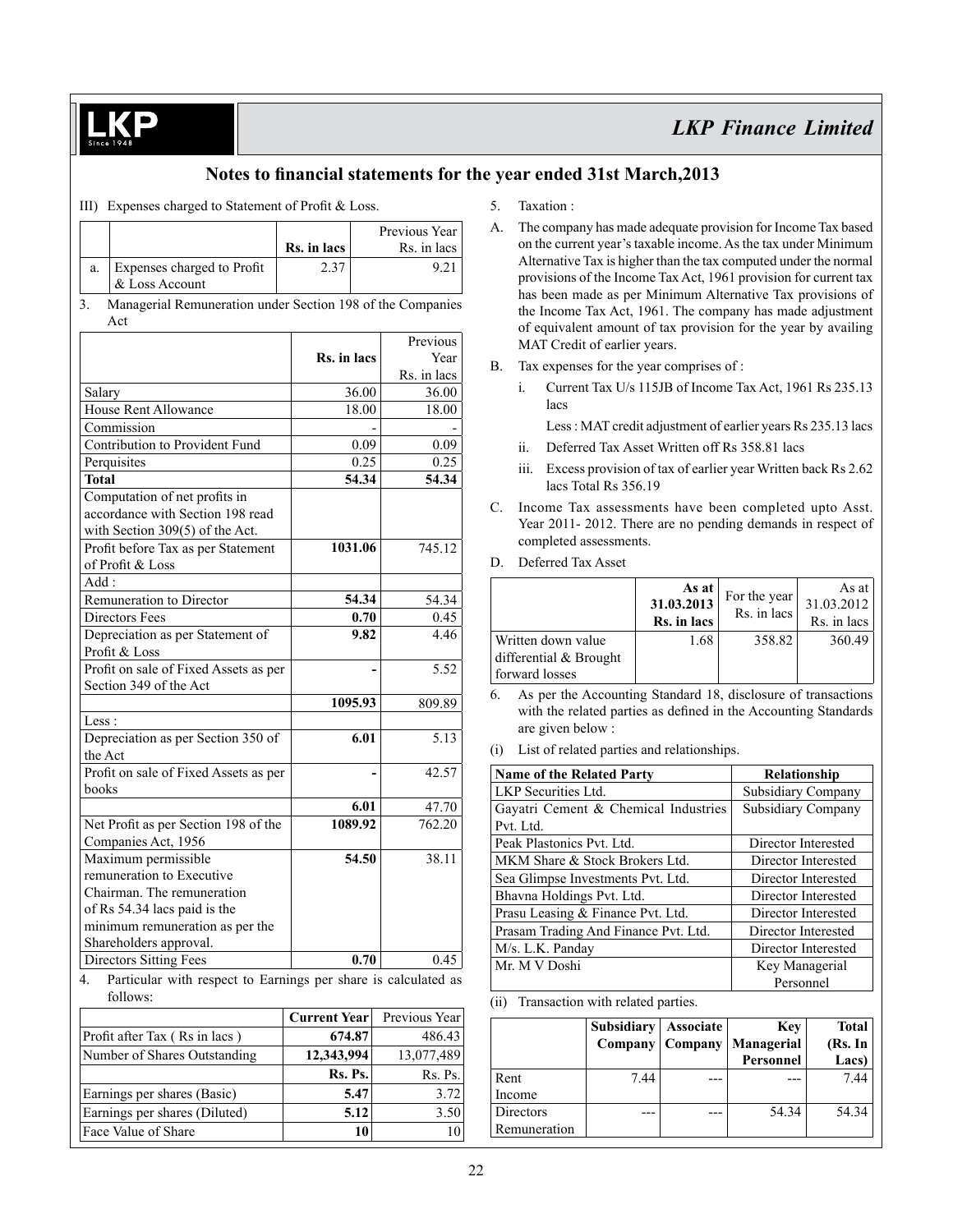### **Notes to financial statements for the year ended 31st March,2013**

| Expenditure in Foreign Currency |             |                           |
|---------------------------------|-------------|---------------------------|
|                                 | Rs. in lacs | Previous year             |
|                                 |             | Rs. in lacs               |
| Foreign Travel                  | NH          |                           |
| $0.1 - 1$                       |             | $0 \leq 1!$ $(22 \leq 1)$ |

8. Prudential Norms of the Reserve bank of India (RBI):

The Prudential Norms of the RBI require the company to derecognize certain income and make provisions for nonperforming assets. The market value of the quoted shares as at 31.03.2013 was lower by Rs 389.26 lacs as compared to the carrying cost.The company is of the view that this fall in the market value of quoted investments is temporary and in line with the ICAI guidelines no provision need be made. However as an abundant caution the company has decided to make additional provision of Rs 24.19 lacs in addition to existing provision of Rs 14.73 lacs to make overall provision of Rs 38.93 lacs to cover 10% of the shortfall in the market value of investments.

- 9. In compliance with Guidelines prescribed by Reserve Bank of India for NBFCs, the company has
	- (a) provided 0.25% of Standard Assets amounting to Rs. 21.25 lacs ( Previous year Rs 31.76 lacs)
	- (b) appropriated  $20\%$  of the Net Profits Rs 134.97 lacs ( Previous year Rs 97.29 lacs) to Special Reserve Fund.
	- (c) provided Rs 103.23 lacs ( Previous year Rs Nil) under the guidlines
- 10. Tax Deducted at Source on income: Rs. 183.30 lacs (Previous Year Rs. 94.77 lacs)
- 11. The company has no amounts due to suppliers under The Micro, Small and Medium Enterprises Development Act, 2006, [MSMED Act] as at 31<sup>st</sup> March, 2013.
- 12. There are no amounts due and outstanding to be credited to Investor Education & Protection Fund as at 31st March, 2013
- 13. Measurement and disclosure of the employee share-based payment plans is done in accordance with SEBI (Employee Stock Option Scheme and Employee Stock Purchase Scheme) Guidelines, 1999 and the Guidance Note on Accounting for Employee Share-based Payments, issued by ICAI. The company measures compensation cost relating to employee stock options using the intrinsic value method. Compensation expense is amortized over the vesting period of the option on a straight line basis. The company had granted 8,25,000 ESOPs in the year 2010-11. Out of these 4,35,000 ESOPs were surrendered during the year. The company has further granted 4,47,000 ESOPs during the year. Consequent to the surrender of ESOPs Rs 19.60 lacs (net) ESOP Compensation Expenses has been reversed to the statement of profit and loss which was charged to the statement of profit and loss in earlier years. There is no charge to the Statement of profit and lossin respect of ESOPs granted during the year asthe grant price was higher than the fair value on the date of grant. None of the options have been exercised so far.
- 14. During the year the company has entered into Futures & Options contracts on the National Stock Exchange in the Equity Segment and on the Multi Commodity Exchange in the commodity segment. The open position as on 31.03.2013 is Rs 459.25 lacs (Previous Year Rs 1774.15 lacs).

15. Balance sheet of a non deposit taking non-banking financial company (As required in terms of paragraph 13 of Non-Banking Financial (Non-Deposit Accepting or Holding) Companies Prudential Norms {Reserve Bank} Directions, 2007)

|                                                                                                                                |                       | (Rs. In Lakh)     |
|--------------------------------------------------------------------------------------------------------------------------------|-----------------------|-------------------|
| <b>Liabilities Side:</b>                                                                                                       | Amount<br>Outstanding | Amount<br>Overdue |
| (1)<br>Loans and advances availed by<br>the NBFC's inclusive of interest<br>accrued thereon but not paid:                      |                       |                   |
| Debentures :<br>Secured<br>(a)                                                                                                 | NIL                   | NIL               |
| Unsecured                                                                                                                      | NIL                   | NIL               |
| (Other than falling within the meaning of public deposit*)                                                                     |                       |                   |
| <b>Deferred Credits</b><br>(b)                                                                                                 | NIL                   | NIL               |
| Term Loans<br>(c)                                                                                                              | NIL                   | NIL               |
| (d)<br>Inter-corporate Loans and<br><b>Borrowings</b>                                                                          | NIL                   | NIL               |
| Commercial Paper<br>(e)                                                                                                        | <b>NIL</b>            | NIL               |
| (f)<br>Other Loans (specify Nature)                                                                                            | 14,171.19             | NIL               |
| <b>Asset Side</b>                                                                                                              |                       | Amount            |
|                                                                                                                                |                       | Outstanding       |
| (2)<br>Break-up of Loans and Advances<br>including bills receivables<br>(other than those included in $(4)$ )<br>below)        |                       |                   |
| (a)<br>Secured                                                                                                                 |                       | 16,608.35         |
| (b)<br>Unsecured                                                                                                               |                       | 4,570.41          |
| (Comprises advance income tax paid, capital advances<br>& miscellaneous dues)                                                  |                       |                   |
| Break up of Leased Assets and<br>(3)<br>Assets and stock on hire and<br>other assets counting towards<br><b>AFC</b> activities |                       | <b>NIL</b>        |
| Lease assets including lease<br>(i)<br>rentals under sundry debtors                                                            |                       |                   |
| Financial Lease<br>(a)                                                                                                         |                       | NIL               |
| <b>Operating Lease</b><br>(b)                                                                                                  |                       | NIL               |
| Stock on hire including hire<br>(ii)<br>charges under sundry debtors                                                           |                       | <b>NIL</b>        |
| (a) Assets on hire                                                                                                             |                       | NIL               |
| Repossessed Assets<br>(b)                                                                                                      |                       | NIL               |
| (iii) Other loans counting towards<br><b>AFC</b> activities                                                                    |                       | NIL               |
| Loans where assets have<br>(a)<br>been repossessed                                                                             |                       | NIL               |
| Loans other than (a) above<br>(b)                                                                                              |                       | NIL               |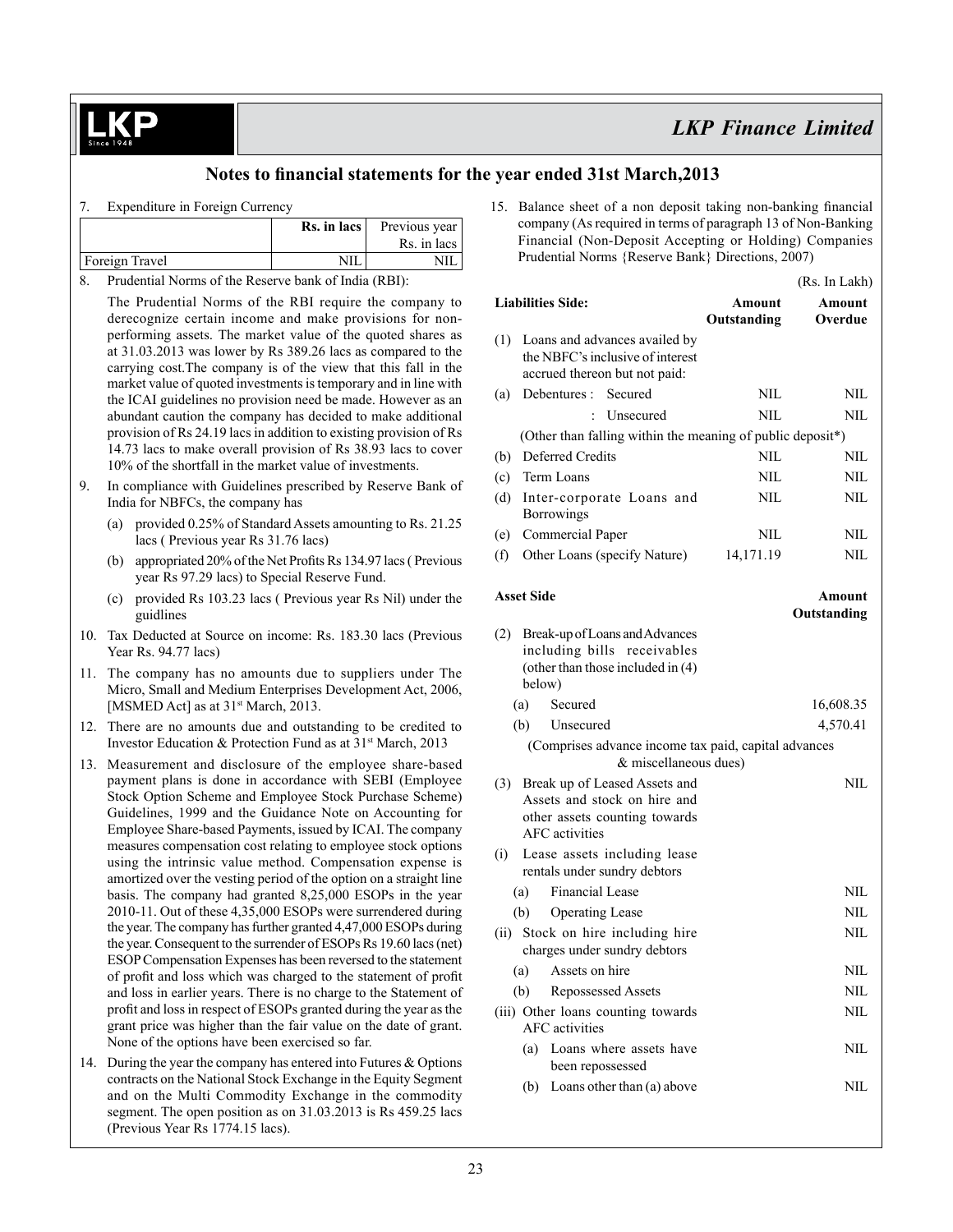| (4) Break up of Investments:   |              | Long Term Investments                |       |            |
|--------------------------------|--------------|--------------------------------------|-------|------------|
| <b>Current Investments</b>     |              | Quoted<br>1.                         |       |            |
| 1. Quoted:                     |              | Shares:<br>(i)                       |       |            |
| <b>Shares</b><br>(i)           |              | Equity<br>(a)                        |       | 1020.22    |
| Equity<br>(a)                  | <b>NIL</b>   | Preference<br>(b)                    |       | 93.66      |
| Preference<br>(b)              |              | Debentures and Bonds<br>(11)         |       | <b>NIL</b> |
| Debentures and Bonds<br>(11)   | <b>NIL</b>   | Units of mutual funds<br>(iii)       |       | 0.15       |
| Units of mutual funds<br>(iii) | <b>NIL</b>   | <b>Government Securities</b><br>(iv) |       | NIL        |
| (iv) Government Securities     | <b>NIL</b>   | Others (Please specify)<br>(v)       |       | NIL        |
| Others:<br>(v)                 |              | 2.<br>Unquoted:                      |       |            |
| Certificate of Deposit<br>(a)  | <b>NIL</b>   | <b>Shares</b><br>(i)                 |       |            |
| Commercial Paper<br>(b)        | <b>NIL</b>   | Equity<br>(a)                        |       | 1256.75    |
| Unquoted:<br>2.                |              | Preference<br>(b)                    |       | 1700.00    |
| <b>Shares</b>                  | <b>NIL</b>   | Debentures and Bonds<br>(ii)         |       | NIL        |
| (i)                            |              | Units of mutual funds<br>(iii)       |       | NIL        |
| Equity<br>(a)                  | $\text{NIL}$ | Government Securities<br>(iv)        |       | NIL        |
| Preference<br>(b)              | <b>NIL</b>   | Others (please specify)<br>(v)       |       | <b>NIL</b> |
| Debentures and Bonds<br>(i)    | <b>NIL</b>   | Share warrants                       |       | <b>NIL</b> |
| Units of mutual funds<br>(111) | <b>NIL</b>   | Total                                |       | 4070.78    |
| Government Securities<br>(iv)  | $\text{NIL}$ | <b>CRAR</b>                          |       |            |
| Others:<br>(v)                 |              | <b>Items</b>                         | 2013  | 2012       |
|                                |              | CRAR %<br>(i)                        | 48.46 | 53.51      |
| Certificate of Deposit<br>(a)  | NIL          | $CRAR - Tier I capital (%)$<br>(ii)  | 48.27 | 53.37      |
| Commercial Paper<br>(b)        | <b>NIL</b>   | (iii) $CRAR - Tier II capital (%)$   | 0.19  | 0.14       |

# **Notes to financial statements for the year ended 31st March,2013**

(5) Exposures: Exposures to Real Estate Sector : The company has no exposure to the Real Estate Sector.

# (6) Asset Liability Management

Maturity pattern of certain items of assets and liabilities

| $\sim$ $\sim$            |                          |                          |                          |                                 |             |                  |            |         | (Rs. In Crores) |
|--------------------------|--------------------------|--------------------------|--------------------------|---------------------------------|-------------|------------------|------------|---------|-----------------|
|                          | 1 day to                 | Over                     | <b>Over</b>              | Over                            | <b>Over</b> | Over             | Over       | Over    | Total           |
|                          | $30/31$ days             | l month to               |                          | 2 months to $\vert$ 3 months to | 6 months    | <b>1</b> vear to | 3 years to | 5 years |                 |
|                          | (1 month)                | 2 months                 | 3 months                 | 6 months                        | to 1 year   | 3 years          | 5 years    |         |                 |
| <b>Liabilities</b>       | 10.40                    |                          | 0.02                     | 0.02                            | 60.54       | 71.35            |            |         | 142.33          |
| Borrowings from Banks    | $\overline{\phantom{a}}$ | $\overline{\phantom{0}}$ |                          |                                 | 32.82       | 11.69            |            |         | 44.51           |
| <b>Market Borrowings</b> | 10.40                    |                          | 0.02                     | 0.02                            | 27.72       | 59.66            |            |         | 97.82           |
| <b>Assets</b>            | 31.89                    | 4.97                     | 4.19                     | 3.75                            | 37.64       | 185.87           |            | 32.22   | 300.53          |
| Advances                 | 0.20                     | 4.97                     | 4.19                     |                                 | 30.14       | 174.59           |            | 2.79    | 216.88          |
| Investments / Stocks     | 31.69                    | $\overline{\phantom{a}}$ | $\overline{\phantom{a}}$ | 3.75                            | 7.50        | 11.28            |            | 29.43   | 83.65           |

16. Previous Years Figures are regrouped / reclassified wherever necessary.

| As per our Report attached.                             | For and on behalf of the Board |                |  |  |  |
|---------------------------------------------------------|--------------------------------|----------------|--|--|--|
| For FORD, RHODES, PARKS & CO.,<br>Chartered Accountants | <b>Executive Chairman</b>      | M. V. Doshi    |  |  |  |
| Firm Registration No.102860W                            | <b>Director</b>                | V. N. Suchanti |  |  |  |
| A. D. Shenoy<br>Partner                                 | <b>Director</b>                | P. M. Doshi    |  |  |  |
| Membership No 11549                                     | <b>Director</b>                | M.S. Bhise     |  |  |  |
| Mumbai                                                  | Mumbai                         |                |  |  |  |
| Dated: 29th April, 2013                                 | Dated: 29th April, 2013        |                |  |  |  |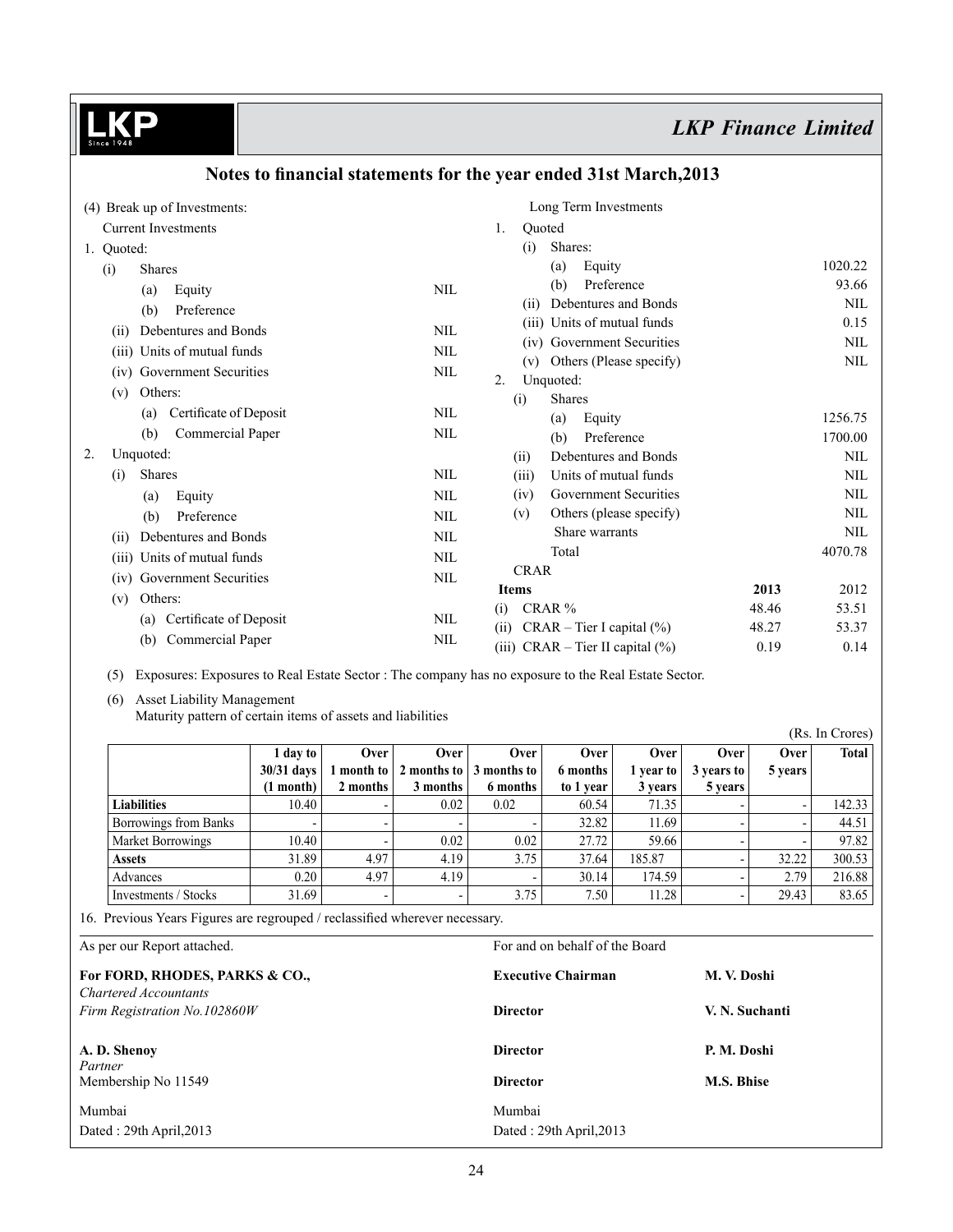

## **Independent Auditors' Report**

#### **To the Board of Directors of LKP Finance Limited**

We have audited the accompanying consolidated financial statements of LKP Finance Limited ('the Company') and its subsidiaries, which comprise the consolidated balance sheet as at 31 March 2013, the consolidated statement of profit and loss and consolidated cash flows statement for the year then ended, and a summary of significant accounting policies and other explanatory information.

#### **Management's Responsibility for the Consolidated Financial Statements**

Management is responsible for the preparation of these consolidated financial statements that give a true and fair view of the consolidated financial position, consolidated financial performance and consolidated cash flows of the Company in accordance with accounting principles generally accepted in India. This responsibility includes the design, implementation and maintenance of internal control relevant to the preparation and presentation of the consolidated financial statements that give a true and fair view and are free from material misstatement, whether due to fraud or error.

### **Auditor's Responsibility**

Our responsibility is to express an opinion on these consolidated financial statements based on our audit. We conducted our audit in accordance with the Standards on Auditing issued by the Institute of Chartered Accountants of India. Those Standards require that we comply with ethical requirements and plan and perform the audit to obtain reasonable assurance about whether the consolidated financial statements are free from material misstatement.

An audit involves performing procedures to obtain audit evidence about the amounts and disclosures in the consolidated financial statements. The procedures selected depend on the auditor's judgment, including the assessment of the risks of material misstatement of the consolidated financial statements, whether due to fraud or error. In making those risk assessments, the auditor considers internal control relevant to the Company's preparation and presentation of the consolidated financial statements that give a true and fair view in order to design audit procedures that are appropriate in the circumstances. An audit also includes evaluating the appropriateness of accounting policies used and the reasonableness of the accounting estimates made by management, as well as evaluating the overall presentation of the consolidated financial statements.

We believe that the audit evidence we have obtained is sufficient and appropriate to provide a basis for our audit opinion.

### **Opinion**

In our opinion and to the best of our information and according to the explanations given to us, the consolidated financial statements give a true and fair view in conformity with the accounting principles generally accepted in India:

- a) in the case of the consolidated balance sheet, of the state of affairs of the Company as at 31 March 2013;
- b) in the case of the consolidated statement of profit and loss , of the profit for the year ended on that date; and
- c) in the case of the consolidated cash flow statement, of the cash flows for the year ended on that date.

*For* **Ford, Rhodes, Parks & Co.** *Chartered Accountants* **Firm registration number: 102860W**

**A. D. Shenoy** Place : Mumbai *Partner* Date : 29<sup>th</sup> April 2013 **Membership number: 011549**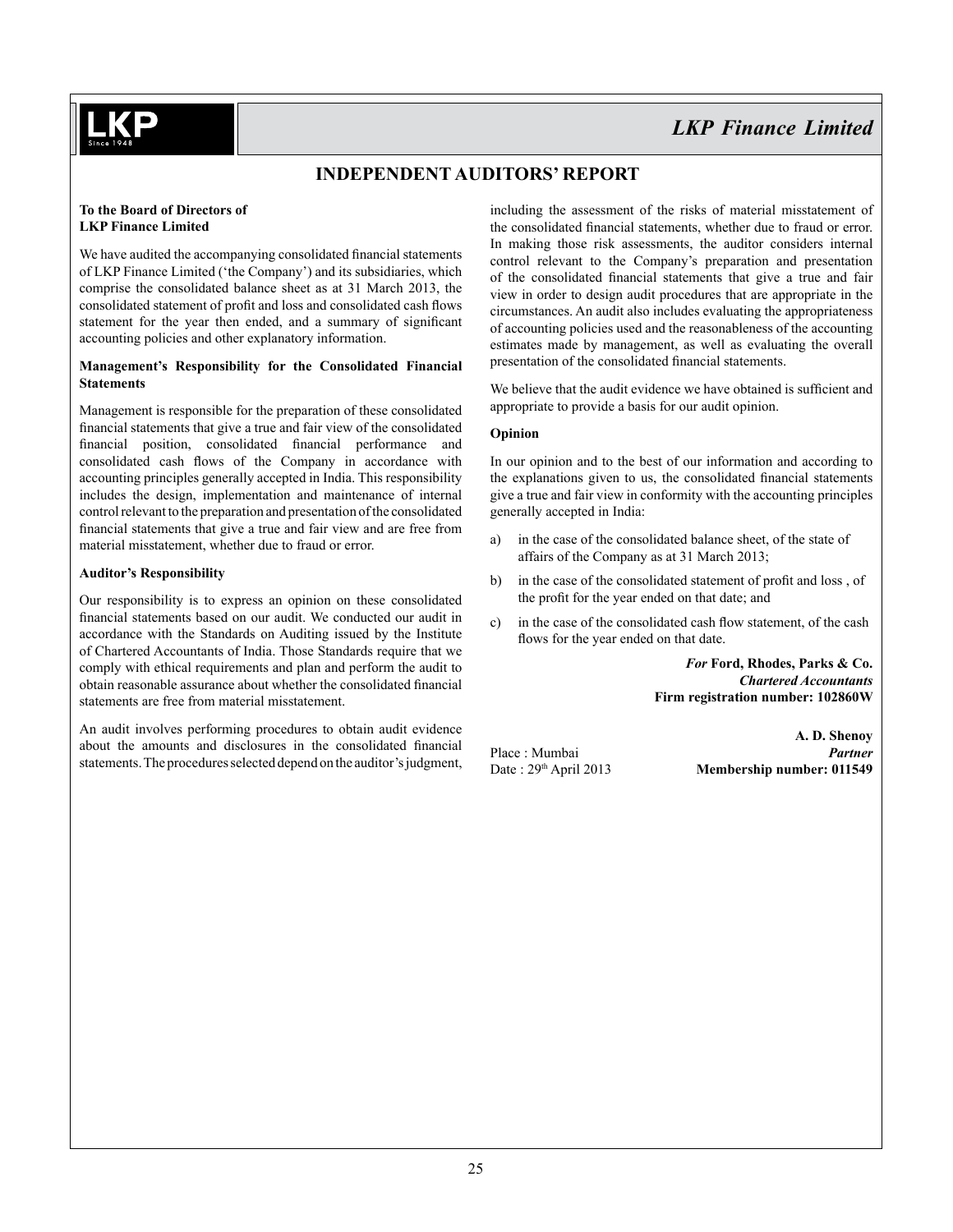LKP

# *LKP Finance Limited*

| <b>CONSOLIDATED BALANCE SHEET AS AT 31ST MARCH, 2013</b> |         |                                                             |              |                            |                              |         | <b>CONSOLIDATED PROFIT AND LOSS STATEMENT FOR</b>           |              |                         |                |  |
|----------------------------------------------------------|---------|-------------------------------------------------------------|--------------|----------------------------|------------------------------|---------|-------------------------------------------------------------|--------------|-------------------------|----------------|--|
|                                                          |         | <b>Particulars</b>                                          | <b>Note</b>  |                            | As at                        |         | THE YEAR ENDED 31ST MARCH, 2013                             |              |                         |                |  |
|                                                          |         |                                                             | No.          |                            | 31.03.2012                   |         | <b>Particulars</b>                                          | <b>Note</b>  |                         | Previous Year  |  |
| I.                                                       |         | <b>EQUITY AND</b><br><b>LIABILITIES:</b>                    |              |                            |                              |         |                                                             | No.          |                         |                |  |
|                                                          |         |                                                             |              |                            |                              |         |                                                             |              |                         |                |  |
| 1                                                        |         | <b>Shareholders' funds</b>                                  |              |                            |                              | I.      | Revenue from operations                                     | $C-B15$      | 765,329,955             | 617, 567, 222  |  |
|                                                          |         | (a) Share capital                                           | $C - B1$     | 123,439,940                | 130,774,890                  |         |                                                             |              |                         |                |  |
|                                                          |         | (b) Reserves and surplus                                    | $C - B2$     | 1,419,536,905              | 1,453,038,345                | П.      | Other income                                                | $C-B16$      | 22,127,906              | 34,202,527     |  |
|                                                          |         |                                                             |              |                            |                              |         |                                                             |              |                         |                |  |
| $\mathbf{2}$                                             |         | <b>Non-current liabilities</b>                              |              |                            |                              |         | III. Total Revenue $(I + II)$                               |              | 787,457,861             | 651,769,749    |  |
|                                                          |         | (a) Long-term borrowings                                    | $C - B3$     | 81,759,238                 | 41,997,897                   |         |                                                             |              |                         |                |  |
|                                                          |         | (b) Long-term provisions                                    | $C - B4$     | 9,425,445                  | 5,518,077                    |         | IV. Expenses:                                               |              |                         |                |  |
|                                                          |         |                                                             |              |                            |                              |         |                                                             |              |                         |                |  |
| 3                                                        |         | <b>Current liabilities</b>                                  |              |                            |                              |         |                                                             |              |                         |                |  |
|                                                          |         | (a) Short-term borrowings                                   | $C-B5$       | 1,839,910,349              | 1,301,346,275                |         | Employee benefits expense                                   | $C-B17$      | 199,170,446             | 193,076,547    |  |
|                                                          |         | (b) Trade payables                                          | $C-B6$       | 404,832,661                | 577, 347, 238                |         |                                                             |              |                         |                |  |
|                                                          |         | (c) Other current liabilities                               | $C-B7$       | 39, 355, 545               | 39,834,137                   |         | Finance costs                                               |              | 234,042,460             | 110,699,641    |  |
|                                                          |         | (d) Short-term provisions                                   | $C-B8$       | 28,617,190                 | 30,397,969                   |         |                                                             |              |                         |                |  |
|                                                          |         | <b>TOTAL</b>                                                |              | 3,946,877,273              | 3,580,254,828                |         | Depreciation                                                |              | 17,994,758              | 19,358,331     |  |
|                                                          |         |                                                             |              |                            |                              |         |                                                             |              |                         |                |  |
| П.                                                       |         | <b>ASSETS:</b>                                              |              |                            |                              |         | Other expenses                                              | $C-B18$      | 263,963,122             | 266,388,232    |  |
|                                                          |         | <b>Non-current assets</b>                                   |              |                            |                              |         |                                                             |              |                         |                |  |
|                                                          |         | 1 (a) Fixed assets                                          | $C-B9$       |                            |                              |         | Provision for standard assets                               |              | 2,125,660               | 3,175,949      |  |
|                                                          |         | a.Tangible assets                                           |              | 69,255,097                 | 73,662,174                   |         |                                                             |              |                         |                |  |
|                                                          |         | b.Intangible assets                                         |              | 6,065,584                  | 8,291,429                    |         |                                                             |              |                         |                |  |
|                                                          |         | c.Goodwill on consolidation                                 |              | 69,749,950                 | 69,749,950                   | V.      | Total expenses                                              |              | 717,296,446             | 592,698,700    |  |
|                                                          |         | (b) Non-current investments                                 | $C-B10$      | 135,116,831                | 393,950,082                  |         |                                                             |              |                         |                |  |
|                                                          |         | (c) Deferred tax asset (net)                                |              | 13,258,109                 | 49,217,327                   |         | VI. Profit Before Tax                                       |              | 70,161,415              | 59,071,049     |  |
|                                                          |         | (d) Long-term loans and                                     | $C-B11$      | 78,136,607                 | 77,642,488                   |         |                                                             |              |                         |                |  |
|                                                          |         | advances                                                    |              |                            |                              |         | VII. Tax expense for the year                               |              | 35,696,765              | 23,028,875     |  |
|                                                          |         | (e) Other non current assets                                |              | 14,547,547                 | 12,047,547                   |         |                                                             |              |                         |                |  |
| $\overline{2}$                                           |         | <b>Current assets</b>                                       |              |                            |                              |         | VIII. Profit After Tax                                      |              | 34,464,650              | 36,042,174     |  |
|                                                          |         | (a) Inventories (Securities)<br>(b) Trade receivables       | $C-B12$      | 429,559,957                | 482,992,120                  |         |                                                             |              |                         |                |  |
|                                                          |         | (c) Cash and cash equivalents                               | $C-B13$      | 531,631,992<br>442,767,732 | 803, 875, 473<br>441,175,145 |         | IX Earnings per equity share:                               |              |                         |                |  |
|                                                          |         | (d) Short-term loans and                                    | $C-B14$      | 2,137,549,343              | 1,161,835,007                |         |                                                             |              |                         |                |  |
|                                                          |         | advances                                                    |              |                            |                              |         |                                                             |              |                         |                |  |
|                                                          |         | (e) Other Current Assets                                    |              | 19,238,525                 | 5,816,085                    |         | $(1)$ Basic                                                 |              | 2.64                    | 2.76           |  |
|                                                          |         |                                                             |              |                            |                              |         |                                                             |              |                         |                |  |
|                                                          |         | <b>TOTAL</b>                                                |              | 3,946,877,274              | 3,580,254,828                |         | (2) Diluted                                                 |              | 2.48                    | 2.59           |  |
|                                                          |         |                                                             |              |                            |                              |         |                                                             |              |                         |                |  |
|                                                          |         |                                                             |              |                            |                              |         |                                                             |              |                         |                |  |
|                                                          |         | Notes forming part of the                                   | $C-A1$       |                            |                              |         | Notes forming part of the<br>Consolidated Financial         | $C-A1$<br>to |                         |                |  |
|                                                          |         | Consolidated Financial<br>Statement                         | to<br>$C-C7$ |                            |                              |         | Statement                                                   | $C-C7$       |                         |                |  |
|                                                          |         |                                                             |              |                            |                              |         |                                                             |              |                         |                |  |
|                                                          |         |                                                             |              |                            |                              |         |                                                             |              |                         |                |  |
|                                                          |         | As per our Report attached<br>For FORD, RHODES, PARKS & CO. |              | Executive Chairman         | M. V. Doshi                  |         | As per our Report attached<br>For FORD, RHODES, PARKS & CO. |              | Executive Chairman      | M. V. Doshi    |  |
|                                                          |         | Chartered Accountants                                       | Director     |                            | V. N. Suchanti               |         | Chartered Accountants                                       |              | Director                | V. N. Suchanti |  |
|                                                          |         | Firm Registration No.102860W                                | Director     |                            | P. M. Doshi                  |         | Firm Registration No.102860W                                |              | Director                | P. M. Doshi    |  |
|                                                          | Partner | A.D. Shenoy                                                 | Director     |                            | M. S. Bhise                  | Partner | A.D. Shenoy                                                 |              | Director                | M. S. Bhise    |  |
|                                                          |         | Membership No 11549                                         |              |                            |                              |         | Membership No 11549                                         |              |                         |                |  |
|                                                          | Mumbai  |                                                             | Mumbai       |                            |                              | Mumbai  |                                                             |              | Mumbai                  |                |  |
|                                                          |         | Dated: 29th April, 2013.                                    |              | Dated: 29th April, 2013    |                              |         | Dated: 29th April, 2013.                                    |              | Dated: 29th April, 2013 |                |  |
|                                                          |         |                                                             |              |                            |                              |         |                                                             |              |                         |                |  |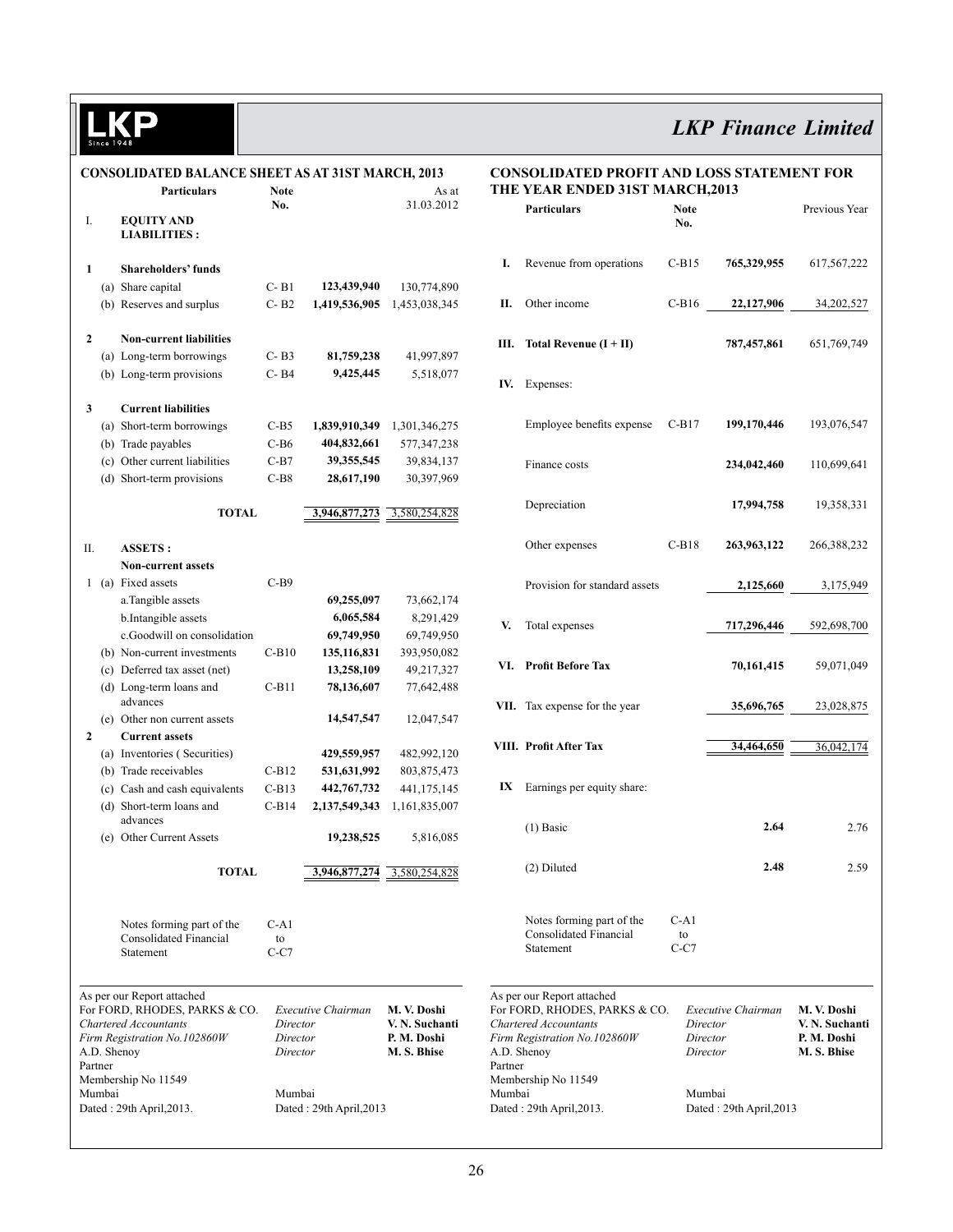#### **CONSOLIDATED CASH FLOW STATEMENT FOR THE YEAR ENDED 31ST MARCH,2013**

|                                                    |            |                       |            | As at<br>31.3.2012    |
|----------------------------------------------------|------------|-----------------------|------------|-----------------------|
|                                                    |            | Rs in Lacs Rs in Lacs |            | Rs in Lacs Rs in Lacs |
| A. Cash Flow From Operating Activities:            |            |                       |            |                       |
| Net Profit/(Loss) before tax and<br>Extraordinary  |            |                       |            |                       |
| Items and Interest.                                |            | 3,042.04              |            | 1,697.70              |
| Adjustments for:                                   |            |                       |            |                       |
| Depreciation                                       | 179.95     |                       | 193.58     |                       |
| Dimunition in Value of Investment                  | 28.19      |                       |            |                       |
| <b>Employee Stock Compensation Expenses</b>        | (19.61)    |                       | 20.71      |                       |
| Profit / Loss on sale of fixed assets              | (0.63)     |                       | (39.22)    |                       |
| Dividend Received                                  | (34.13)    |                       | (39.58)    |                       |
| Profit on sale of investments                      | (23.05)    |                       | (283.48)   |                       |
|                                                    |            | 130.73                |            | (147.99)              |
| Operating Profit before Working Capital<br>Changes |            | 3,172.76              |            | 1,549.71              |
| Adjustments for working capital changes            |            | (7,038.90)            |            | 1,571.48              |
| Cash Generated from operations                     |            | (3,866.13)            |            | 3,121.19              |
| Interest paid                                      | (2,340.42) |                       | (1,106.99) |                       |
| Direct taxes paid                                  | (295.01)   | (2,635.43)            | (176.71)   | (1,283.70)            |
| Net cash from operating activities                 |            | (6,501.57)            |            | 1,837.49              |
| <b>B.</b> Cash flow from investing activities      |            |                       |            |                       |
| Purchase of fixed assets                           | (125.02)   |                       | (232.39)   |                       |
| Sale of fixed assets                               | 12.03      |                       | 93.18      |                       |
| Purchase of Investments                            | (6.74)     |                       | (788.51)   |                       |
| Sale of Investments                                | 2,589.93   |                       | 616.85     |                       |
| Dividend received                                  | 34.13      |                       | 39.58      |                       |
| Net cash used in investing activities              |            | 2,504.33              |            | (271.29)              |
| C. Cash flow from financing activities             |            |                       |            |                       |
| Increase in borrowings                             | 4,764.37   |                       | 3,713.27   |                       |
| <b>Buyback of Shares</b>                           | (447.23)   |                       |            |                       |
| Dividend paid                                      | (303.98)   |                       | (1,519.90) |                       |
| Net cash used in financing activities              |            | 4,013.16              |            | 2,193.37              |
| Net increase in cash and cash equivalents          |            | 15.93                 |            | 3,759.57              |
| Cash and cash equivalents. (opening)               |            | 4.411.75              |            | 8,171.32              |
| Cash and cash equivalents. (closing)               |            | 4,427.68              |            | 4,411.75              |
| As per our Report attached                         |            |                       |            |                       |
| For FORD, RHODES, PARKS & CO.                      |            | Executive Chairman    |            | M. V. Doshi           |
| Chartered Accountants                              | Director   |                       |            | V. N. Suchanti        |

| Chartered Accountants        | Director | V. N. Suchanti |
|------------------------------|----------|----------------|
| Firm Registration No.102860W | Director | P. M. Doshi    |
|                              | Director | M. S. Bhise    |
| A.D. Shenoy                  |          |                |
| Partner                      |          |                |
| Membership No 11549          |          |                |
|                              |          |                |
|                              |          |                |

Mumbai Mumbai

Dated : 29th April,2013. Dated : 29th April,2013

#### **Notes to Consolidated financial statements for the year ended 31st March, 2013**

### **C-A. SIGNIFICANT ACCOUNTING POLICIES**

1. Basis of Accounting

The financial accounts have been prepared on historical cost convention. The Company follows the accrual basis of accounting. The financial statements are prepared in accordance with the accounting standards specified in the Companies (Accounting Standards) Rules, 2006, as amended, notified by the Central Government, in terms of section 211 (3C) of the Companies Act,1956 and the guidelines issue by the Reserve Bank of India ('RBI') as applicable To a Non Banking Finance Company ('NBFC'). The accounting policies have been consistently applied by the Company and are consistent with those used in the previous year.

**2.** Depreciation :

The Company provides depreciation as under:

- a) On assets for own use : On written down value method at the rates and in the manner specified in Schedule XIV to the Companies Act 1956 as amended on 16<sup>th</sup> December, 1993.
- b) On assets acquired and leased: On straight line method at the rates so as to write off the assets over the period of lease.
- c) Leasehold Improvements : Leasehold improvements are written off over the period of lease.

#### 3. Principles of Consolidation

(a) The consolidated financial statements relate to LKP Finance Ltd ('the Company) and its Subsidiary Companies.

The consolidated financial statements have been prepared on the following basis.

- The financial statements of The Company and its Subsidiary Companies have been combined on a line-by-line basis by adding together income and expenses, after fully eliminating inter-group balances and intergroup transactions.
- The consolidated financial statements have been prepared using uniform accounting policies for like transactions and other events in similar circumstances and are presented to the extent possible, in the same manner as the Company's separate financial statements.
- The excess of cost to the company of its investments (in the Subsidiary Companies) over the Share Capital of its Subsidiaries is recognised in the financial statements as goodwill.
- No disclosure has been made for share of profit and share in net assets of the subsidiary, LKP Securities Ltd in respect of Minority Interest (0.19% of the Subsidiary's Equity Capital).
- (b) The Subsidiary Companies in the consolidated financial statements are:

|              | <b>Name of the Company</b>                      | Country of<br>Incorporation | % of voting<br>power held as at<br>31st March, 2013 |
|--------------|-------------------------------------------------|-----------------------------|-----------------------------------------------------|
| $\mathbf{1}$ | <b>LKP</b> Securities Limited                   | India                       | 99.81                                               |
|              | Gayatri Cement &<br>Chemical Industries Pvt Ltd | India                       | 100.00                                              |

(c) Other Significant Accounting Policies

These are set out in the notes to accounts under Statement of Accounting Policies of the financial statements of the Company and Subsidiaries LKP Securities Limited & Gayatri Cement & Chemical Industries Pvt Ltd.

4. Segment reporting and related information is not given, as the same is not applicable to the Company and its Subsidiaries as there is only one segment.

27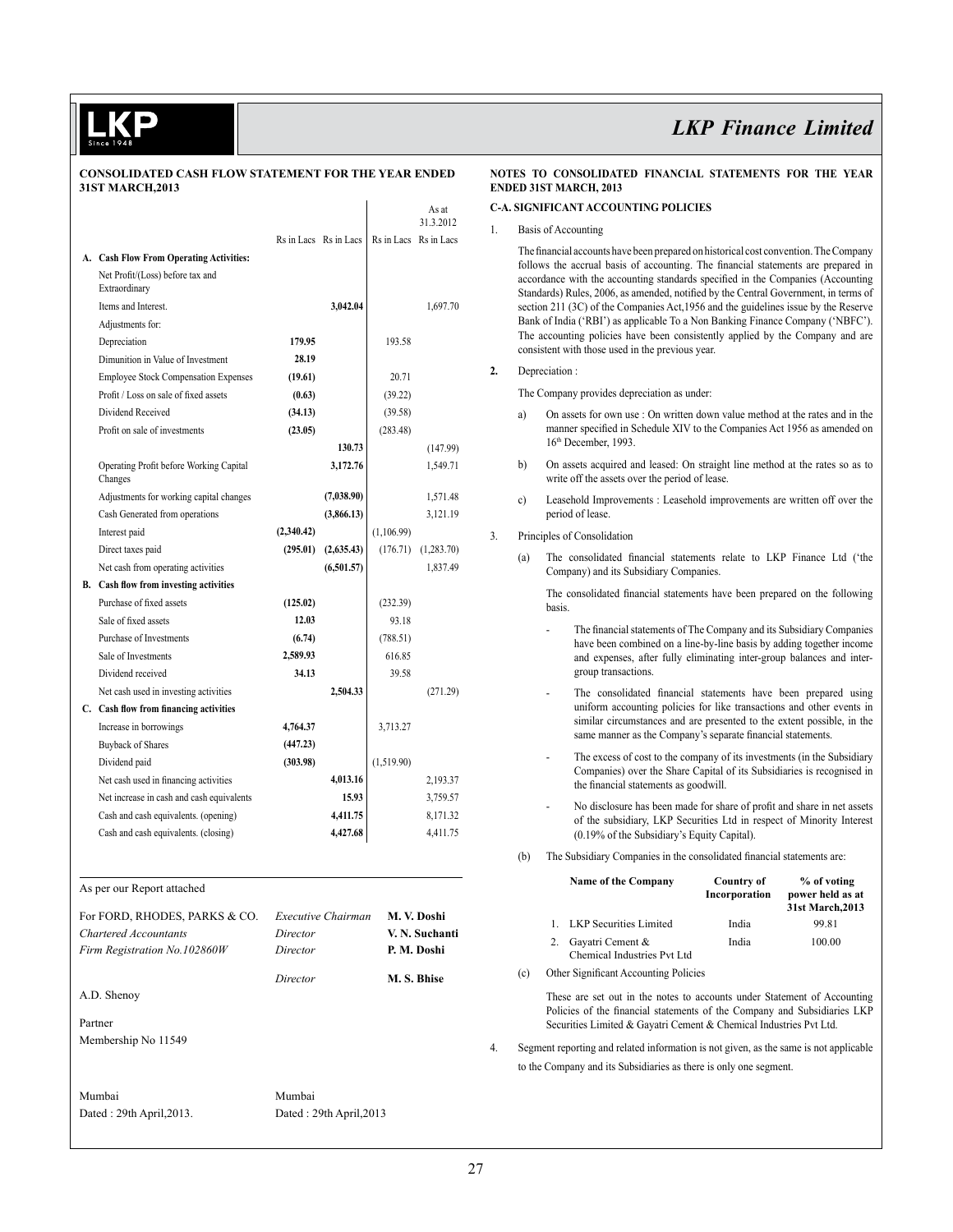# **KP**

# *LKP Finance Limited*

# **Notes to Consolidated financial statements for the year ended 31st March, 2013**

### **C-B1. Share Capital**

|                                                                                                                                                                                                                                                                                                                      |                                                                       |                                                          |                                | (Rupees)                      |  |
|----------------------------------------------------------------------------------------------------------------------------------------------------------------------------------------------------------------------------------------------------------------------------------------------------------------------|-----------------------------------------------------------------------|----------------------------------------------------------|--------------------------------|-------------------------------|--|
| Particulars                                                                                                                                                                                                                                                                                                          | <b>Number</b>                                                         | Amount                                                   | Number                         | As at 31 March 2012<br>Amount |  |
| <b>Authorised</b>                                                                                                                                                                                                                                                                                                    |                                                                       |                                                          |                                |                               |  |
| Redemable Cumulative<br>Preference Shares of Rs<br>$100/-$ each                                                                                                                                                                                                                                                      | 1,000,000                                                             | 100,000,000                                              | 1,000,000                      | 100,000,000                   |  |
| Equity Shares of Rs<br>$10/-$ each                                                                                                                                                                                                                                                                                   | 20,000,000                                                            | 200,000,000                                              | 20,000,000                     | 200,000,000                   |  |
| <b>Issued, Subscribed &amp;</b><br>Paid up<br>Redemable Cumulative<br>Preference Shares of Rs<br>$100/-$ each<br>Equity Shares of Rs                                                                                                                                                                                 | 12,343,994                                                            | 123,439,940                                              | 13,077,489                     | 130,774,890                   |  |
| $10/-$ each                                                                                                                                                                                                                                                                                                          |                                                                       |                                                          |                                |                               |  |
| <b>Total</b>                                                                                                                                                                                                                                                                                                         | 12,343,994                                                            | 123,439,940                                              | 13,077,489                     | 130,774,890                   |  |
| The Equity Shares are listed on the BSE Ltd<br>1)<br>The Company has no outstanding Preference Shares as on date.<br>2)<br><b>Particulars</b><br>Shares outstanding at the beginning of the year<br>Shares Issued during the year<br>Shares bought back during the year<br>Shares outstanding at the end of the year | <b>Equity Shares</b><br>Number<br>13,077,489<br>733,495<br>12,343,994 | <b>Rupees</b><br>130,774,890<br>7,334,950<br>123,439,940 |                                |                               |  |
| Name of                                                                                                                                                                                                                                                                                                              | As at 31 March 2013                                                   |                                                          | <b>As at 31 March 2012</b>     |                               |  |
| Shareholder                                                                                                                                                                                                                                                                                                          | No. of                                                                | $%$ of                                                   | No. of                         | $%$ of                        |  |
|                                                                                                                                                                                                                                                                                                                      | <b>Shares</b> held                                                    | Holding                                                  | <b>Shares</b> held             | Holding                       |  |
| Mr Mahendra V<br>Doshi                                                                                                                                                                                                                                                                                               | 4,482,886                                                             | 36.32                                                    | 4,482,886                      | 34.28                         |  |
| Prasu Leasing &<br>Finance Pvt Ltd                                                                                                                                                                                                                                                                                   | 1,777,700                                                             | 14.40                                                    | 1,777,700                      | 13.59                         |  |
| <b>Agrud Capital Pte</b><br>Ltd                                                                                                                                                                                                                                                                                      | 727,489                                                               | 5.89                                                     | 727,489                        | 5.56                          |  |
| India Max<br><b>Investment Fund</b><br>Ltd                                                                                                                                                                                                                                                                           | 980,585                                                               | 7.94                                                     | 872,711                        | 6.68                          |  |
| <b>Particulars</b>                                                                                                                                                                                                                                                                                                   |                                                                       |                                                          | Year (Aggregate No. of Shares) |                               |  |
|                                                                                                                                                                                                                                                                                                                      | 2012-2013                                                             | 2011-2012 2010-11                                        | 2009-10                        | 2008-09                       |  |
| <b>Equity Shares:</b><br>Fully paid up<br>pursuant to<br>contract(s)<br>without payment<br>being received<br>in cash                                                                                                                                                                                                 |                                                                       |                                                          |                                |                               |  |
| Fully paid up by<br>way of bonus<br>shares                                                                                                                                                                                                                                                                           |                                                                       |                                                          |                                |                               |  |
| Shares bought<br>back                                                                                                                                                                                                                                                                                                | 733,495                                                               |                                                          | 361,263<br>88,737              |                               |  |

#### **C-B2. Reserves and Surplus**

|    |    | Particulars                                                                     |                         | (Rupees)<br>As at 31 March |
|----|----|---------------------------------------------------------------------------------|-------------------------|----------------------------|
|    |    |                                                                                 |                         | 2012                       |
| A. |    | <b>Break up of Reserves and movements</b>                                       |                         |                            |
|    | a. | thereon<br><b>Capital Reserves- Share Warrants</b>                              |                         |                            |
|    |    | moneys forfeited                                                                |                         |                            |
|    |    | Opening Balance                                                                 | 19,400,000              | 19,400,000                 |
|    |    | (+) Current Year Transfer                                                       |                         |                            |
|    |    | (-) Written Back in Current Year<br><b>Closing Balance</b>                      | 19,400,000              | 19,400,000                 |
|    |    |                                                                                 |                         |                            |
|    |    | b. Capital Redemption Reserve on account                                        |                         |                            |
|    |    | of buyback of Equity shares                                                     |                         |                            |
|    |    | Opening Balance                                                                 | 4,500,000               | 4,500,000                  |
|    |    | (+) Current Year Transfer<br>(-) Written Back in Current Year                   | 7,334,950               |                            |
|    |    | <b>Closing Balance</b>                                                          | 11,834,950              | 4,500,000                  |
|    |    |                                                                                 |                         |                            |
|    | c. | <b>Securities Premium Account</b>                                               |                         |                            |
|    |    | Balance as per last balance sheet<br>Less : Amount paid in excess of face value | 275,075,267             | 275,075,267                |
|    |    | of buyback                                                                      | 37,388,192              |                            |
|    |    | <b>Closing Balance</b>                                                          | 237,687,075             | 275,075,267                |
|    |    |                                                                                 |                         |                            |
|    | d. | <b>Special Reserve Fund-As per RBI</b>                                          |                         |                            |
|    |    | guidelines for NBFCs<br><b>Opening Balance</b>                                  | 271,220,050             | 261,491,404                |
|    |    | (+) Current Year Transfer                                                       | 13,497,556              | 9,728,646                  |
|    |    | (-) Written Back in Current Year                                                |                         |                            |
|    |    | <b>Closing Balance</b>                                                          | 284,717,606             | 271,220,050                |
|    |    | <b>General Reserve</b>                                                          |                         |                            |
|    | e. | Opening Balance                                                                 | 634,098,768             | 630,098,768                |
|    |    | (+) Current Year Transfer                                                       | 7,000,000               | 4,000,000                  |
|    |    | (-) Written Back in Current Year                                                |                         |                            |
|    |    | <b>Closing Balance</b>                                                          | 641,098,768             | 634,098,768                |
|    | f. | <b>Employees Stock Options (ESOPs)</b>                                          |                         |                            |
|    |    | <b>Opening Balance</b>                                                          | 6,692,785               | 6,692,785                  |
|    |    | (+) Current Year Transfer                                                       |                         |                            |
|    |    | (-) Deferred Employees Compensation                                             | 4,977,495               | 3,016,787                  |
|    |    | (-) Written Back in Current Year<br><b>Closing Balance</b>                      |                         |                            |
|    |    |                                                                                 | 1,715,290               | 3,675,998                  |
|    |    |                                                                                 |                         |                            |
| В. |    | <b>Surplus</b>                                                                  |                         |                            |
|    |    | Opening balance                                                                 | 245,068,262             | 253, 152, 704              |
|    |    | (+) Net Profit for the year<br>(-) Current year transfer                        | 34,464,650<br>7,334,950 | 36,042,173                 |
|    |    | (-) Transfer to Special Reserve Fund                                            | 13,497,556              | 9,728,646                  |
|    |    | (-) Transfer to General Reserve                                                 | 7,000,000               | 4,000,000                  |
|    |    | (-) Proposed Dividend                                                           | 24,622,762              | 26,154,978                 |
|    |    | (-) Tax on Proposed Dividend                                                    | 3,994,428               | 4,242,991                  |
|    |    |                                                                                 | 223,083,216             | 245,068,262                |
|    |    | Closing Balance                                                                 |                         |                            |
|    |    | <b>Total</b>                                                                    | 1,419,536,905           | 1,453,038,345              |
|    |    |                                                                                 |                         |                            |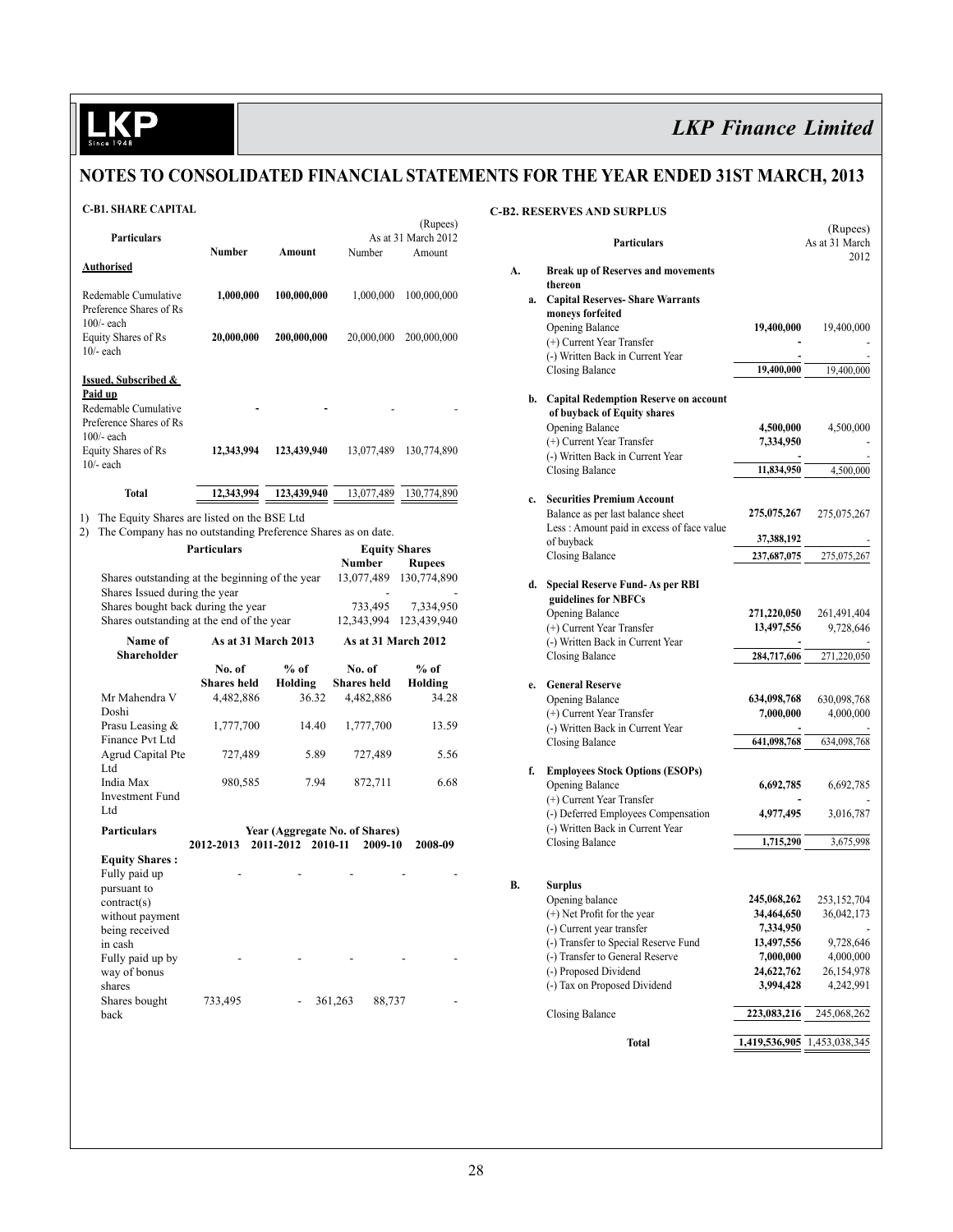D

# *LKP Finance Limited*

# **Notes to Consolidated financial statements for the year ended 31st March, 2013**

### **C- B3.Long Term Borrowings**

| C- B3.LONG TERM BORROWINGS                                |             |                                           |               | (Rupees)               |
|-----------------------------------------------------------|-------------|-------------------------------------------|---------------|------------------------|
|                                                           | (Rupees)    | <b>Particulars</b>                        |               | As at 31               |
| <b>Particulars</b>                                        | As at 31    |                                           |               | March 2012             |
|                                                           | March 2012  | (b) Loans from Corporates                 | 975,852,148   | 751,636,219            |
|                                                           |             | (Secured by pledge of own and third party |               |                        |
| <b>Secured</b>                                            |             | securities)                               |               |                        |
|                                                           |             | (c) Vehicle Loans                         | 1,631,647     | 938,991                |
| 78,655,882<br>From banks                                  | 40,474,724  | (Secured by hypothecation of vehicle)     |               |                        |
| (Secured by pledge of Fixed Deposit)<br>Receipts)         |             | <b>Unsecured</b>                          |               |                        |
|                                                           |             | Others                                    | 1,650,000     | 1,650,000              |
| Other Loans<br>3,103,356                                  | 1,523,173   | <b>Total</b>                              | 1,839,910,349 | 1,301,346,275          |
| (Secured by hypothecation of vehicle)                     |             | <b>C-B6. TRADE PAYABLES</b>               |               |                        |
| 81,759,238<br>Total                                       | 41,997,897  |                                           |               | (Rupees)               |
| <b>C-B4. LONG TERM PROVISIONS</b>                         |             | <b>Trade Payables</b>                     |               | As at 31               |
|                                                           | (Rupees)    |                                           |               | March 2012             |
| Particulars                                               | As at 31    | (a) Trade Payables:                       |               |                        |
|                                                           | March 2012  | <b>Sundry Creditors</b>                   | 404,832,661   | 577,347,238            |
|                                                           |             | <b>Total</b>                              | 404,832,661   | 577,347,238            |
| Contingent Provision against standard assets<br>5,301,609 | 3,175,949   |                                           |               |                        |
| Provision for Gratuity<br>4,123,836                       | 2,342,128   | <b>C-B7 OTHER CURRENT LIABILITIES</b>     |               |                        |
| 9,425,445<br><b>TOTAL</b>                                 | 5,518,077   |                                           |               |                        |
| <b>C-B5. SHORT TERM BORROWINGS</b>                        |             | <b>Particulars</b>                        |               | (Rupees)<br>As at $31$ |
|                                                           | (Rupees)    |                                           |               | March 2012             |
| <b>Particulars</b>                                        | As at $31$  |                                           |               |                        |
|                                                           | March 2012  | (a) Statutory Dues                        | 10,984,884    | 9,282,388              |
|                                                           |             | (b) Unpaid dividends                      | 4,401,745     | 4,387,987              |
| <b>Secured</b>                                            |             | (c) Other payables                        | 23,968,916    | 26, 163, 762           |
| (a) From banks.                                           |             | <b>Total</b>                              | 39,355,545    | 39,834,137             |
| (Secured By pledge of Fixed Deposit<br>360,170,642        | 303,502,209 |                                           |               |                        |
| Receipts and Securities)                                  |             | <b>C-B8. SHORT TERM PROVISIONS</b>        |               |                        |
| (Secured By hypothecation of Debtors and                  |             |                                           |               | (Rupees)               |
| pledge of                                                 |             | Particulars                               |               | As at 31 March 2012    |
| FDR's & personal guarantee of Mr M V<br>500,605,912       | 243,618,856 | <b>Proposed Dividend &amp; Tax</b>        | 24,622,762    | 26,154,978             |
| Doshi)                                                    |             | <b>Dividend Distribution Tax on above</b> | 3,994,428     | 4,242,991              |
|                                                           |             | <b>Total</b>                              | 28,617,190    | 30,397,969             |
|                                                           |             |                                           |               |                        |

### **C- B9 Fixed Assets** (Rupees)

|    | <b>Particulars</b>                                                                                                     | <b>Gross Block</b>                   |                                        |                                          | <b>Accumulated Depreciation</b>      |                                        |                   |                                          | <b>Net Block</b>                         |                                          |
|----|------------------------------------------------------------------------------------------------------------------------|--------------------------------------|----------------------------------------|------------------------------------------|--------------------------------------|----------------------------------------|-------------------|------------------------------------------|------------------------------------------|------------------------------------------|
|    |                                                                                                                        | <b>Balance as at</b><br>1 April 2012 | <b>Additions/</b><br><b>Deductions</b> | <b>Balance as</b><br>at 31 March<br>2013 | <b>Balance as at</b><br>1 April 2012 | Depreciation<br>charge for the<br>vear | <b>Deductions</b> | <b>Balance as</b><br>at 31 March<br>2013 | <b>Balance as</b><br>at 31 March<br>2013 | <b>Balance as</b><br>at 31 March<br>2012 |
| a. | <b>Tangible Assets</b>                                                                                                 |                                      |                                        |                                          |                                      |                                        |                   |                                          |                                          |                                          |
|    | <b>Buildings</b>                                                                                                       | 17,758,523                           |                                        | 17,758,523                               | 13,479,059                           | 281,823                                |                   | 13,760,882                               | 3,997,641                                | 4,279,464                                |
|    | <b>Furniture and Fixtures</b>                                                                                          | 39,149,954                           | (25,000)                               | 39,124,954                               | 25,886,947                           | 2,399,080                              | 20,168            | 28,265,859                               | 10,859,095                               | 13,263,007                               |
|    | Vehicles                                                                                                               | 18,493,251                           | 2,629,599                              | 21,122,850                               | 9,417,133                            | 3,030,695                              | 2,851,206         | 9,596,622                                | 11,526,228                               | 9,076,118                                |
|    | Office equipment                                                                                                       | 117,590,073                          | 2,663,787                              | 120,253,860                              | 81,785,819                           | 7,192,292                              | 1,146,256         | 87,831,855                               | 32,422,005                               | 35,804,254                               |
|    | Leasehold Improvements                                                                                                 | 14,029,124                           | 850,000                                | 14,879,124                               | 2,789,793                            | 1,639,203                              |                   | 4,428,996                                | 10,450,128                               | 11,239,331                               |
|    | <b>Total</b>                                                                                                           | 207,020,925                          | 6,118,386                              | 213,139,311                              | 133,358,751                          | 14,543,093                             | 4,017,630         | 143,884,214                              | 69,255,097                               | 73,662,174                               |
| b  | <b>Intangible Assets</b>                                                                                               |                                      |                                        |                                          |                                      |                                        |                   |                                          |                                          |                                          |
|    | Computer software                                                                                                      | 39,702,771                           | 1,225,820                              | 40,928,591                               | 31,411,342                           | 3,451,665                              |                   | 34,863,007                               | 6,065,584                                | 8,291,429                                |
|    | Note: Cost of office premises includes cost of shares of Rs 500/- in Embassy Center Premises Co-operative Society Ltd. |                                      |                                        |                                          |                                      |                                        |                   |                                          |                                          |                                          |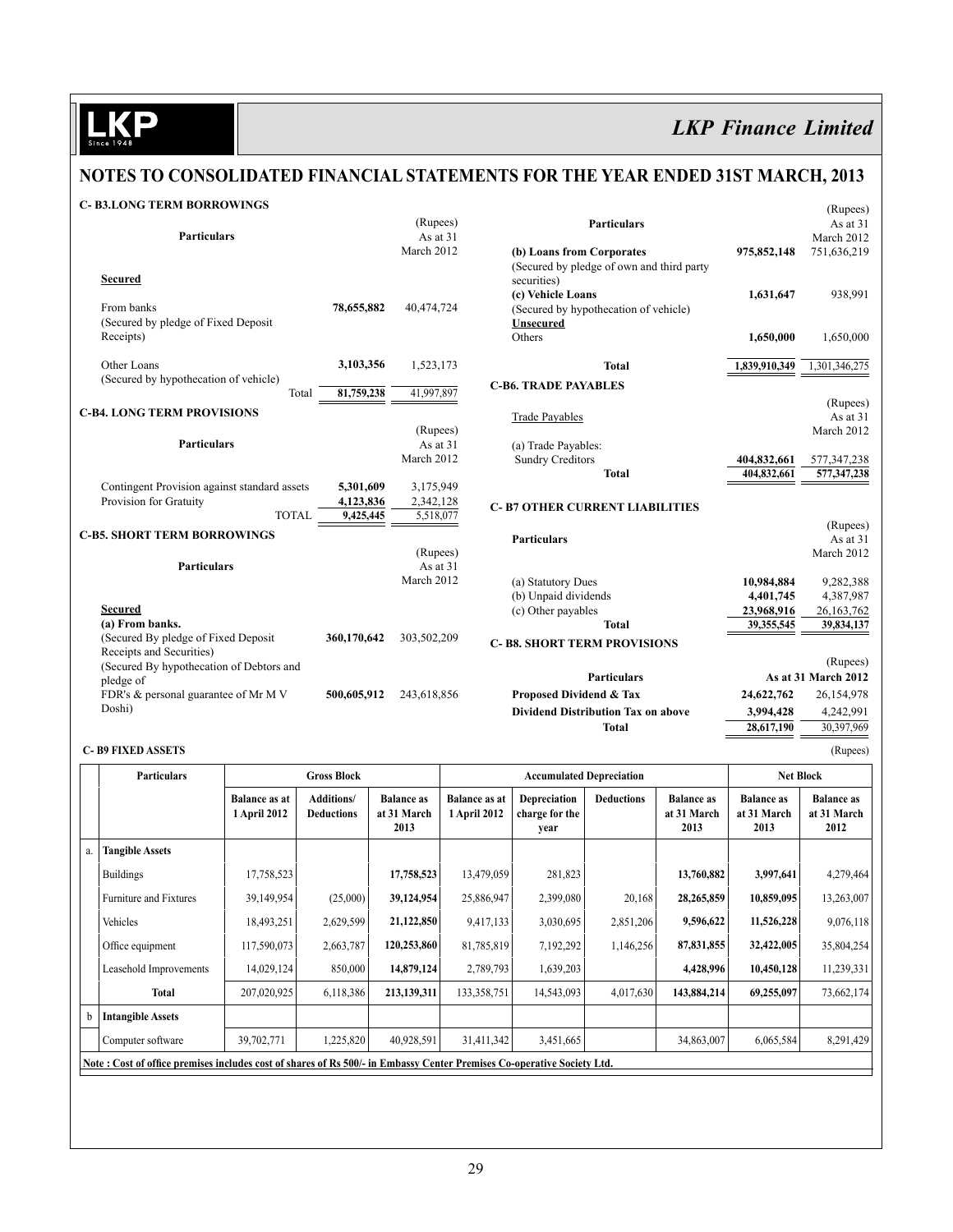**KP** 

# *LKP Finance Limited*

# **Notes to Consolidated financial statements for the year ended 31st March, 2013**

### **C-B10. Non current Investments**

|                                                                   |                          | (Rupees)            |
|-------------------------------------------------------------------|--------------------------|---------------------|
| <b>Particulars</b>                                                |                          | As at 31 March 2012 |
| <b>Investments (Refer A below)</b>                                |                          |                     |
| (a) Investment in Properties -- Office Premises                   | $\overline{\phantom{0}}$ | 248.750.000         |
| (b) Investment in Equity instruments                              | 129,933,619              | 137, 197, 440       |
| (c) Investments in preference shares                              | 9,365,954                | 9,365,954           |
| (d) Investments in debentures or bonds                            |                          |                     |
| (e) Investments in Mutual Funds                                   | 1.014.735                | 1,014,735           |
| <b>Total</b>                                                      | 140,314,308              | 396, 328, 129       |
| Less: Provision for dimunition in the value of quoted Investments | (5,197,477)              | (2,378,047)         |
| <b>Total</b>                                                      | 135.116.831              | 393,950,082         |
|                                                                   |                          |                     |

 **Note :**

Aggregate amount of quoted investments Rs /- ( 139,389,987/- ) Market value Rs /- ( Rs120,409,785/-)

Aggregate amount of unquoted investments Rs /- (Rs 299,229,112)

|     | <b>Details of Investments in Securities</b> |               |                       |             |                 |                    |             |                   |
|-----|---------------------------------------------|---------------|-----------------------|-------------|-----------------|--------------------|-------------|-------------------|
| Sr. | Name of the Body Corporate                  | Subsidiary/   | No. of Shares / Units |             | Quoted /        | Partly Paid /      | (Rupees)    |                   |
| No. |                                             | Others        |                       |             | Unquoted        | <b>Fully paid</b>  |             |                   |
|     |                                             |               | As at $31$            | As at $31$  |                 |                    | As at $31$  | As at 31          |
|     |                                             |               | <b>March 2013</b>     | March 2012  |                 |                    | March 2013  | <b>March 2012</b> |
| (1) | (2)                                         | (3)           | (4)                   | (5)         | (6)             | (7)                | (10)        | (11)              |
|     | (a) Investment in Equity Instruments        |               |                       |             |                 |                    |             |                   |
|     | Tata Motors Ltd                             | Others        | 40                    | 40          | Ouoted          | <b>Fully Paid</b>  | 3,061       | 3,061             |
|     | Maharashtra Polybutane Ltd                  | Others        | 300,000               | 300,000     | Quoted          | <b>Fully Paid</b>  | 666,189     | 666,189           |
|     | JSW Steel ltd                               | <b>Others</b> | 47                    | 47          | <b>Ouoted</b>   | <b>Fully Paid</b>  | 1,280       | 1,280             |
|     | D S Kulkarni Developers Ltd                 | <b>Others</b> | 732                   | 732         | <b>Ouoted</b>   | <b>Fully Paid</b>  | 71,520      | 71,520            |
|     | NHPC Ltd                                    | Others        | 131.910               | 131,910     | <b>Ouoted</b>   | <b>Fully Paid</b>  | 3,050,198   | 3.050.198         |
|     | Reliance Broadcast Network Ltd              | <b>Others</b> | 700,000               | 700,000     | Quoted          | <b>Fully Paid</b>  | 44,389,127  | 44,389,127        |
|     | Mercator Lines Limited                      | <b>Others</b> | 1,271,000             | 1,271,000   | <b>Ouoted</b>   | <b>Fully Paid</b>  | 33,700,320  | 33,700,320        |
|     | City Union Bank Limited                     | <b>Others</b> | 35,043                | 200,000     | <b>Ouoted</b>   | <b>Fully Paid</b>  | 1,524,208   | 8,699,837         |
|     | City Union Bank Limited-Rights              | <b>Others</b> | 57,374                |             | <b>Ouoted</b>   | <b>Partly Paid</b> | 573,740     |                   |
|     | Manganese Ore India Limited                 | <b>Others</b> | 3,406                 | 3,406       | <b>Ouoted</b>   | <b>Fully Paid</b>  | 1,277,250   | 1,277,250         |
|     | South Indian Bank Limited                   | <b>Others</b> | 1.000.000             | 1,000,000   | <b>Ouoted</b>   | <b>Fully Paid</b>  | 20,647,019  | 20,647,019        |
|     | Thomas Cook (India) Ltd                     | <b>Others</b> | 440                   | 440         | <b>Ouoted</b>   | <b>Fully Paid</b>  | 18,474      | 18,474            |
|     | The Saraswat Co-op Bank Ltd.                | <b>Others</b> | 1.005                 | 1.005       | <b>Unquoted</b> | <b>Fully Paid</b>  | 10.050      | 10.050            |
|     | The Hindustan Times Ltd.                    | <b>Others</b> | 5.600                 | 5,600       | <b>Unquoted</b> | <b>Fully Paid</b>  | 1,256,500   | 1,256,500         |
|     | <b>LKP</b> Holdings Pvt Ltd                 | Others        | 7.600                 | 7,600       | Unquoted        | <b>Fully Paid</b>  | 76,000      | 76.000            |
|     | Gold Crest Finance (I) Ltd.                 | <b>Others</b> | 10000                 | 10000       | <b>Quoted</b>   | <b>Fully Paid</b>  | 100,000     | 100,000           |
|     | Infra Industries Ltd.                       | <b>Others</b> | 149000                | 149000      | <b>Ouoted</b>   | <b>Fully Paid</b>  | 4,470,000   | 4.470.000         |
|     | Axis IT & T Ltd.                            | <b>Others</b> | 500                   | 500         | Ouoted          | <b>Fully Paid</b>  | 40,500      | 40,500            |
|     | ONGC Ltd.                                   | <b>Others</b> | 72                    | 72          | Ouoted          | <b>Fully Paid</b>  | 36,000      | 36,000            |
|     | Roopa Industries Ltd.                       | Others        | 8900                  | 8900        | Quoted          | <b>Fully Paid</b>  | 89,000      | 89,000            |
|     | TCI Finance Ltd.                            | <b>Others</b> | 8300                  | 8300        | <b>Ouoted</b>   | <b>Fully Paid</b>  | 249,000     | 249,000           |
|     | Geodesic Information Systems Ltd.           | <b>Others</b> | 6792                  | 6792        | Ouoted          | <b>Fully Paid</b>  | 1.199.920   | 1.199.920         |
|     | Reliance Power Ltd.                         | <b>Others</b> | 17440                 | 17440       | <b>Ouoted</b>   | <b>Fully Paid</b>  | 6,481,117   | 6,481,117         |
|     | East India Hotels                           | <b>Others</b> | 37000                 | 37000       | Ouoted          | <b>Fully Paid</b>  | 3,072,290   | 3,072,290         |
|     | L&T Finance Holding Ltd.                    | <b>Others</b> |                       | 15000       | Quoted          | <b>Fully Paid</b>  |             | 761,930           |
|     | Gobind Sugar Ltd.                           | <b>Others</b> | 11200                 | 11200       | <b>Unquoted</b> | <b>Fully Paid</b>  | 1,785,000   | 1.785,000         |
|     | Bombay Stock Exchange Ltd.                  | <b>Others</b> | 11401                 | 11401       | <b>Unquoted</b> | <b>Fully Paid</b>  | 1,754,877   | 1,754,877         |
|     | TV 18                                       | <b>Others</b> | 5000                  |             | Ouoted          | <b>Fully Paid</b>  | 100,000     |                   |
|     | Everlon Synthetics Ltd                      | <b>Others</b> | 14.000                | 14,000      | Quoted          | <b>Fully Paid</b>  | 140,000     | 140,000           |
|     | <b>Asian Electronics</b>                    | <b>Others</b> | 10.000                | 10.000      | Ouoted          | <b>Fully Paid</b>  | 265,900     | 265,900           |
|     | Credit Capital Venture Ltd                  | <b>Others</b> | 1,000                 | 1,000       | <b>Ouoted</b>   | <b>Fully Paid</b>  | 49,043      | 49.043            |
|     | D B Reality Ltd                             | <b>Others</b> | 1,500                 | 1,500       | <b>Ouoted</b>   | <b>Fully Paid</b>  | 236,222     | 236.222           |
|     | Eros Media Ltd                              | <b>Others</b> | 500                   | 500         | Quoted          | <b>Fully Paid</b>  | 99,884      | 99,884            |
|     | <b>IDBI</b> Ltd                             | <b>Others</b> | 1.500                 | 1.500       | Ouoted          | <b>Fully Paid</b>  | 244,005     | 244,005           |
|     | Idea Cellular Ltd                           | <b>Others</b> | 1,500                 | 1,500       | <b>Ouoted</b>   | <b>Fully Paid</b>  | 200,475     | 200,475           |
|     | Indus Network Ltd                           | <b>Others</b> | 2,300                 | 2,300       | Ouoted          | <b>Fully Paid</b>  | 59,320      | 59.320            |
|     | Ispat Industries Ltd                        | <b>Others</b> | 8,000                 | 8,000       | <b>Ouoted</b>   | <b>Fully Paid</b>  | 567,318     | 567,318           |
|     | Kingfisher Airlines Ltd                     | <b>Others</b> | 5,600                 | 5,600       | <b>Ouoted</b>   | <b>Fully Paid</b>  | 271,963     | 271,963           |
|     | <b>MRPL</b>                                 | <b>Others</b> | 7,000                 | 7,000       | Quoted          | <b>Fully Paid</b>  | 385,199     | 385,199           |
|     | Power Grid Corporation Ltd                  | <b>Others</b> | 1,500                 | 1,500       | Ouoted          | <b>Fully Paid</b>  | 214,050     | 214.050           |
|     | Sanghi Polyester Ltd                        | <b>Others</b> | 10,000                | 10,000      | Quoted          | <b>Fully Paid</b>  | 124,484     | 124,484           |
|     | Srei Infrastructure Finance Ltd             | <b>Others</b> | 500                   | 500         | Ouoted          | <b>Fully Paid</b>  | 43,408      | 43,408            |
|     | Yes Bank Ltd                                | <b>Others</b> | 700                   | 700         | Ouoted          | <b>Fully Paid</b>  | 199,912     | 199.912           |
|     | Edelweiss                                   | <b>Others</b> | 1.000                 | 1.000       | <b>Ouoted</b>   | <b>Fully Paid</b>  | 36,596      | 36.596            |
|     | MKM Shares & Stock Brokers Ltd              | <b>Others</b> | 2000                  | 2000        | <b>Unquoted</b> | <b>Fully Paid</b>  | 6,200       | 6,200             |
|     | Seaglimpse Investments Pvt Ltd              | <b>Others</b> | 490                   | 490         | Unquoted        | <b>Fully Paid</b>  | 49,000      | 49,000            |
|     | Dean Finance & Investments Pvt Ltd          | <b>Others</b> | 4900                  | 4900        | <b>Unquoted</b> | <b>Fully Paid</b>  | 49,000      | 49,000            |
|     | Peak Plastonics Pvt Ltd                     | <b>Others</b> | 490                   | 490         | Unquoted        | <b>Fully Paid</b>  | 49,000      | 49,000            |
|     |                                             |               |                       |             |                 |                    |             |                   |
| (b) | <b>Investments in Mutual Funds</b>          |               |                       |             |                 |                    |             |                   |
|     | BenchMark Mutual Fund.                      | <b>Others</b> | 147.342               | 147,342.000 | Ouoted          | <b>Fully Paid</b>  | 14,735      | 14,735            |
|     | LIC Mutual Fund                             | Others        | 100.000               | 100,000     |                 | <b>Fully Paid</b>  | 1.000.000   | 1.000.000         |
|     | <b>Total</b>                                |               |                       |             |                 |                    | 130,948,354 | 138,212,173       |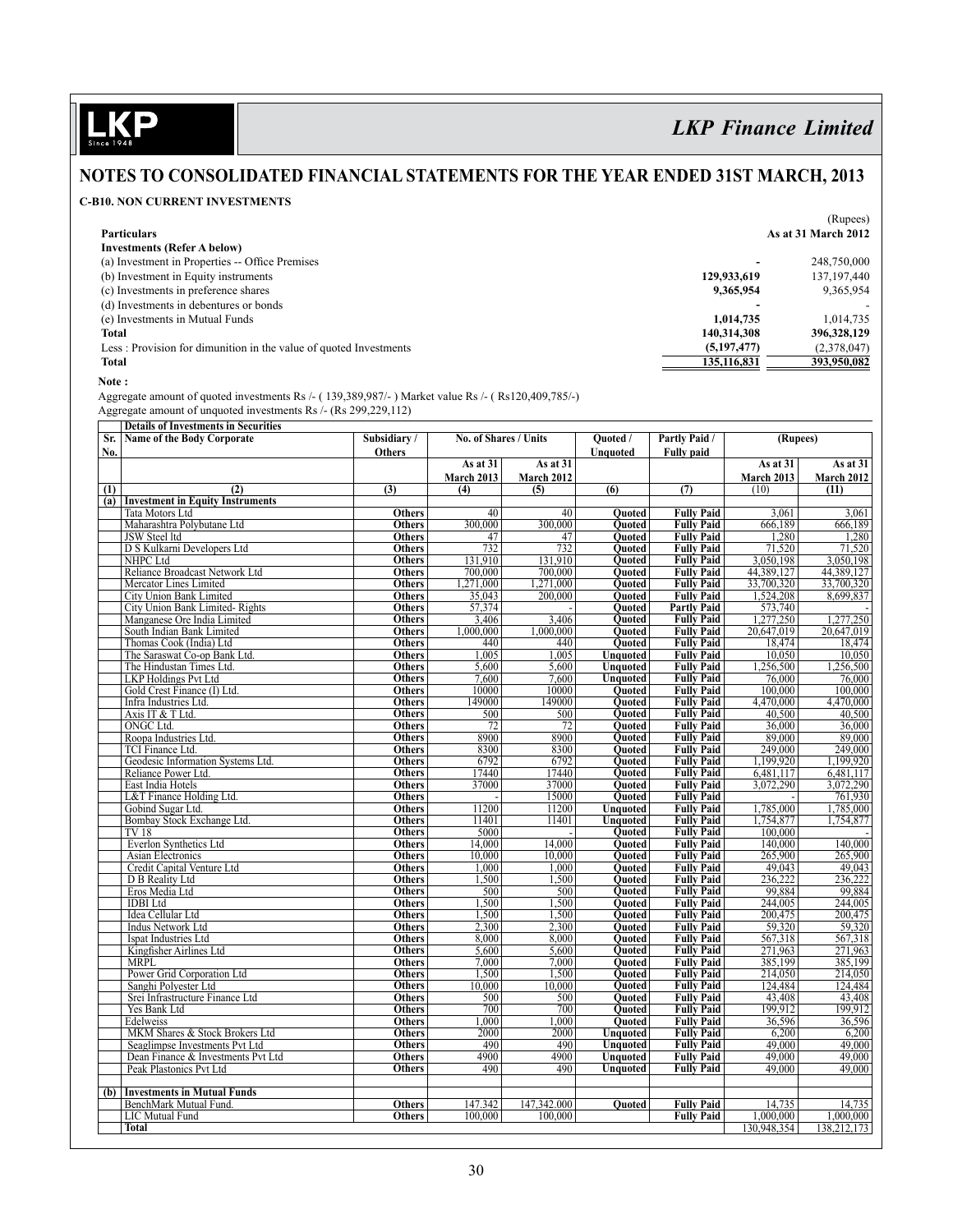$(D_{\text{max}} \times \text{S})$ 

# **Notes to Consolidated financial statements for the year ended 31st March, 2013**

### **C- B11 Long Term loans and advances**

|                                            |                     | (Rupees)           |
|--------------------------------------------|---------------------|--------------------|
| <b>Particulars</b>                         |                     | As at 31           |
|                                            |                     | <b>March, 2012</b> |
| a. Security Deposits                       |                     |                    |
| Secured, considered good                   | 78,136,607          | 77,642,488         |
|                                            | 78,136,607<br>Total | 77,642,488         |
| <b>C-B12. TRADE RECEIVABLES</b>            |                     |                    |
|                                            |                     | (Rupees)           |
| <b>Particulars</b>                         |                     | As at              |
|                                            |                     | 31 March 2012      |
| Trade receivables outstanding for a        |                     |                    |
| period less than six months                |                     |                    |
| Unsecured, considered good                 | 531,631,992         | 803, 875, 473      |
|                                            |                     |                    |
| Total                                      | 531,631,992         | 803, 875, 473      |
| <b>C-B13. CASH AND CASH EQUIVALENTS</b>    |                     |                    |
|                                            |                     | (Rupees)           |
| <b>Particulars</b>                         |                     | As at              |
|                                            |                     | 31 March 2012      |
| a. Balances with banks                     |                     |                    |
| In unpaid dividend accounts                | 4,401,745           | 4,387,987          |
| In Current Accounts                        | 55,882,920          | 40,808,962         |
| In FDRs with Bank - more than 12           | 125,400,000         | 160,000,000        |
| months maturity                            |                     |                    |
| In FDRs with Bank - less than 12           | 256,957,601         | 235,611,492        |
| months maturity                            |                     |                    |
| b.Cash on hand                             | 125,466             | 106,119            |
|                                            | 442,767,732         | 440,914,560        |
|                                            |                     |                    |
| <b>C-B14 SHORT TERM LOANS AND ADVANCES</b> |                     |                    |
|                                            |                     | (Rupees)           |
| <b>Particulars</b>                         |                     | As at              |
|                                            |                     | 31 March 2012      |
|                                            |                     |                    |

| Secured, considered good             | 1,660,835,708 | 669,752,543   |
|--------------------------------------|---------------|---------------|
| Unsecured, considered good.          | 415,378,307   | 460,510,385   |
| Advance Tax net of provision for tax | 61,335,328    | 31,572,079    |
| Total                                | 2,137,549,343 | 1,161,835,007 |

#### **B15. Income from Operation**

| <b>Particulars</b>                    |                | <b>Previous Year</b> |
|---------------------------------------|----------------|----------------------|
| Interest Income                       | 301,218,394    | 147,518,462          |
| Dividend                              | 3,412,743      | 3,976,642            |
| Brokerage / Commission / Charges      | 417,221,995    | 406,748,620          |
| Profit on sale of shares & securities | 62,799,463     | 78,189,541           |
| Income from F&O                       | (26, 383, 124) | (26,046,320)         |
| Income from Services                  | 7,060,483      | 7,180,277            |
| Total                                 | 765,329,955    | 617,567,222          |
|                                       |                |                      |

### **C-B16. Other Income**

|                            |            | $(\text{Rupess})$    |
|----------------------------|------------|----------------------|
| Particulars                |            | <b>Previous Year</b> |
| Profit on Sale of Assets   | 63,117     | 4,256,712            |
| Interest                   | 18,480,244 | 14,481,520           |
| <b>Bad Debts Recovered</b> |            | 6,117,100            |
| Miscellaneous Income       | 3,584,545  | 9,347,195            |
| Total                      | 22,127,906 | 34,202,527           |

#### **C-B17 Employee Benefits Expense**

|                                                        |             | (Rupees)             |
|--------------------------------------------------------|-------------|----------------------|
| <b>Particulars</b>                                     |             | <b>Previous Year</b> |
| (a) Salaries and allowances                            | 189,475,928 | 178,066,973          |
| (b) Contribution to Provident fund $\&$<br><b>ESIC</b> | 4,974,861   | 5,257,828            |
| (c) Contribution to LIC Group Gratuity<br>Fund         | 3,614,770   | 5,110,908            |
| (d) ESOP compensation expenses w/off                   | (1,960,708) | 2,071,135            |
| (e) Staff welfare expenses                             | 3,065,595   | 2,569,703            |
| Total                                                  | 199,170,446 | 193,076,547          |

### **C-B18 Other Expenses**

|                                      |             | (Rupees)             |
|--------------------------------------|-------------|----------------------|
| <b>Particulars</b>                   |             | <b>Previous Year</b> |
| Rent, Rates & Taxes                  | 26,353,009  | 28,709,300           |
| Repairs - Others                     | 4,199,994   | 4,345,888            |
| Advertisement                        | 261,196     | 1,015,612            |
| <b>Directors Fees</b>                | 70,000      | 45,000               |
| Travelling & Conveyance              | 8,214,458   | 7,853,405            |
| Postage, Telegram & Telephones       | 17,529,204  | 16,124,699           |
| Legal and Professional Charges       | 19,660,124  | 19,814,375           |
| Printing & Stationery                | 5,162,474   | 3,492,885            |
| Auditors Remuneration:               |             |                      |
| Audit fees                           | 516,854     | 386,545              |
| Tax Audit fees                       | 45,000      | 25,000               |
| Irrecoverable Loans Written off      |             | 214,226              |
| <b>Brokerage</b>                     |             | 763,502              |
| Donation                             | 40,000      | 124,000              |
| Provision for Diminution in value of |             |                      |
| investments                          | 2,819,432   | 1,473,053            |
| Provision under RBI prudential       |             |                      |
| guidelines                           | 10,323,268  |                      |
| Miscellaneous Expenses               | 168,768,109 | 182,000,742          |
| Total                                | 263,963,122 | 266,388,232          |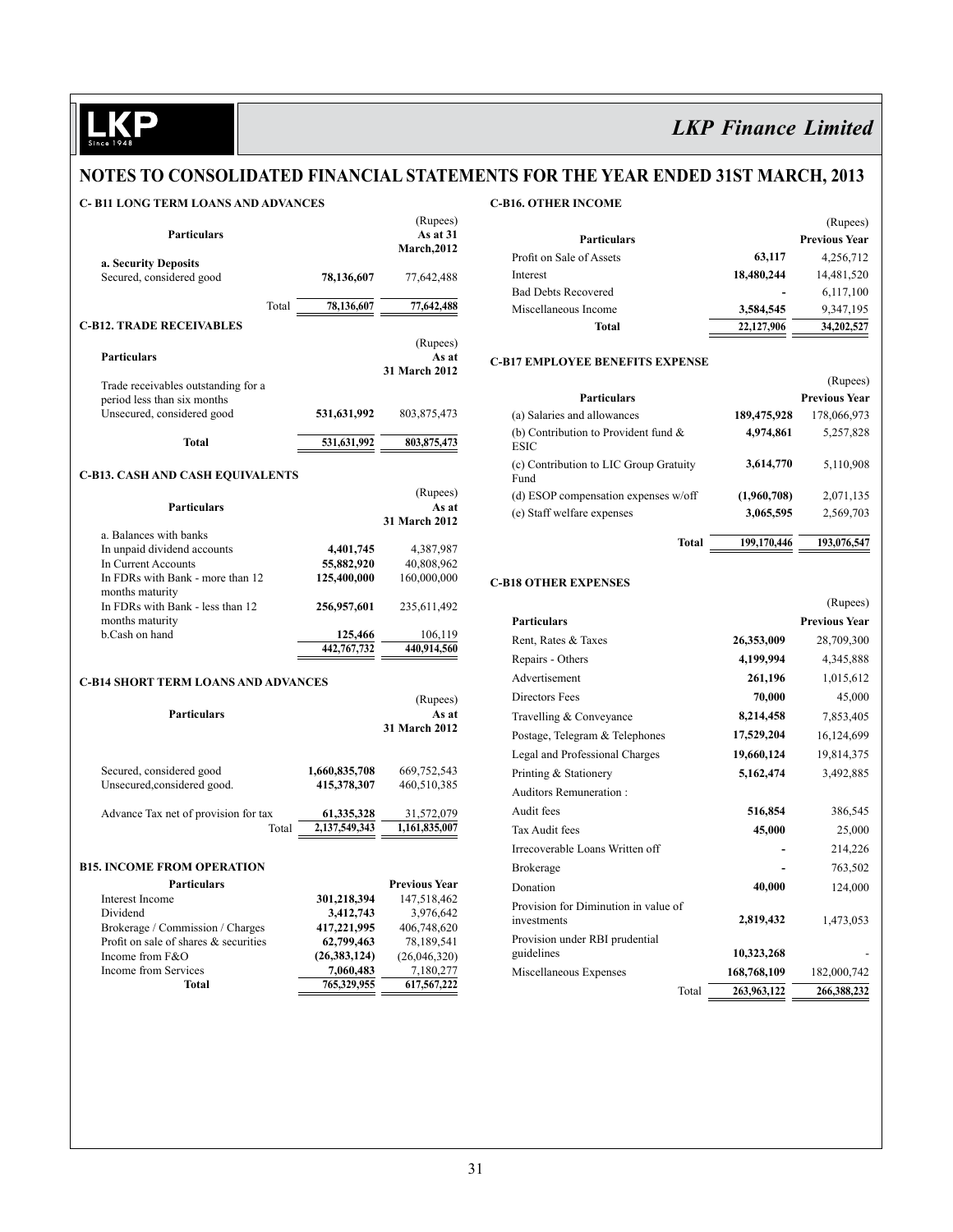## **Notes to Consolidated financial statements for the year ended 31st March, 2013**

### **C. NOTES :**

1. Particular with respect to Earnings per share is calculated as follows:

|                                        | $2012 - 13$ | 2011-12     |
|----------------------------------------|-------------|-------------|
| Profit after Taxation (Rupees in Lacs) | 344.65      | 360.42      |
| Number of Shares Outstanding           | 1,23,44,994 | 1,30,77,489 |
|                                        | Rs. Ps.     | Rs. Ps.     |
| Earnings per shares (Basic)            | 2.64        | 2.76        |
| Earnings per shares (Diluted)          | 2.48        | 2.59        |
| Face Value of Share                    |             | 10          |

- 2) As per the Accounting Standard 18, issued by the Institute of Chartered Accounts Of India, disclosures of transactions with the related parties as defined in the Accounting Standards are given below:
- ( i ) List of related parties with whom transactions have taken place and relationships.

 (Relationship : Subsidiary Company, Director Interested, Key Managerial Personnel)

| <b>Name of the Related Party</b>                | Relationship             |
|-------------------------------------------------|--------------------------|
| LKP Securities Ltd.                             | Subsidiary Company       |
| Gayatri Cement & Chemical<br>Industries Pvt Ltd | Subsidiary Company       |
| Peak Plastonics Pvt Ltd                         | Director Interested      |
| MKM Share & Stock Brokers Ltd.                  | Director Interested      |
| Sea Glimpse Investments Pvt. Ltd.               | Director Interested      |
| Bhavna Holdings Pvt. Ltd.                       | Director Interested      |
| Prasu Leasing & Finance Pvt Ltd                 | Director Interested      |
| Prasam Trading And Finance Pvt Ltd              | Director Interested      |
| M/s. L.K. Panday                                | Director Interested      |
| Mr. M V Doshi                                   | Key Managerial Personnel |

#### **(ii) Transaction with related parties.**

|                    | Subsidiary | Associate | Key        | Total        |
|--------------------|------------|-----------|------------|--------------|
|                    | Company    |           | Managerial | (Rs.in Lacs) |
|                    |            |           | Personnel  |              |
| <b>Rent income</b> | 7.44       |           |            | 7.44         |
|                    |            |           |            |              |
| <b>Directors</b>   | ---        |           | 54.34      | 54.34        |
| Remuneration       |            |           |            |              |

3) Details of the subsidiaries are given in aggregate as per the General Circular No 51/12/2007-CL-III dated 8<sup>th</sup> February, 2011 issued by the Government of India, Ministry of Corporate Affairs, New Delhi, (Rs in lacs) :

| Capital (including Pref Shares) | 2,943.32 |
|---------------------------------|----------|
| Reserves & Surplus              | (16.71)  |
| <b>Total Assets</b>             | 7,234.04 |
| <b>Total Liabilities</b>        | 7,234.04 |
| Investments                     | 223.71   |
| Turnover                        | 4,411.47 |
| Loss before taxation            | 329.46   |
| Provision for taxation          | 0.77     |
| Loss after taxation             | 330.23   |
| Proposed Dividend               | Nil      |

4) Contingent Liabilities:

- (a) Guarantee given to Banks Rs 29.35 crores. (Previous Year Rs 20.10 crores)
- (b) Claim against the Company not acknowledged as debt Rs. 33.99 Lacs , against which the company has deposited the money in the Honorable High Court of Mumbai.
- **5**) In compliance with Guidelines prescribed by Reserve Bank of India for NBFCs, the company has
	- (a) provided 0.25% of Standard Assets amounting to Rs. 21.25 lacs ( Previous year Rs 31.76 lacs)
	- (b) appropriated 20% of the Net Profit's Rs 134.97 lacs ( Previous year Rs 97.29 lacs) to Special Reserve Fund.
	- (c) Provided Rs 103.23 lacs ( Previous year Rs NIL) under the guidelines.
- 6) During the year the company has entered into Futures & Options contracts on the National Stock Exchange in the Equity Segment and on the Multi Commodity Exchange in the commodity segment. The open position as on 31.03.2013 is Rs 459.25 lacs (Previous Year Rs 1,774.15 lacs).
- 7) Previous Years Figures are regrouped / reclassified wherever necessary.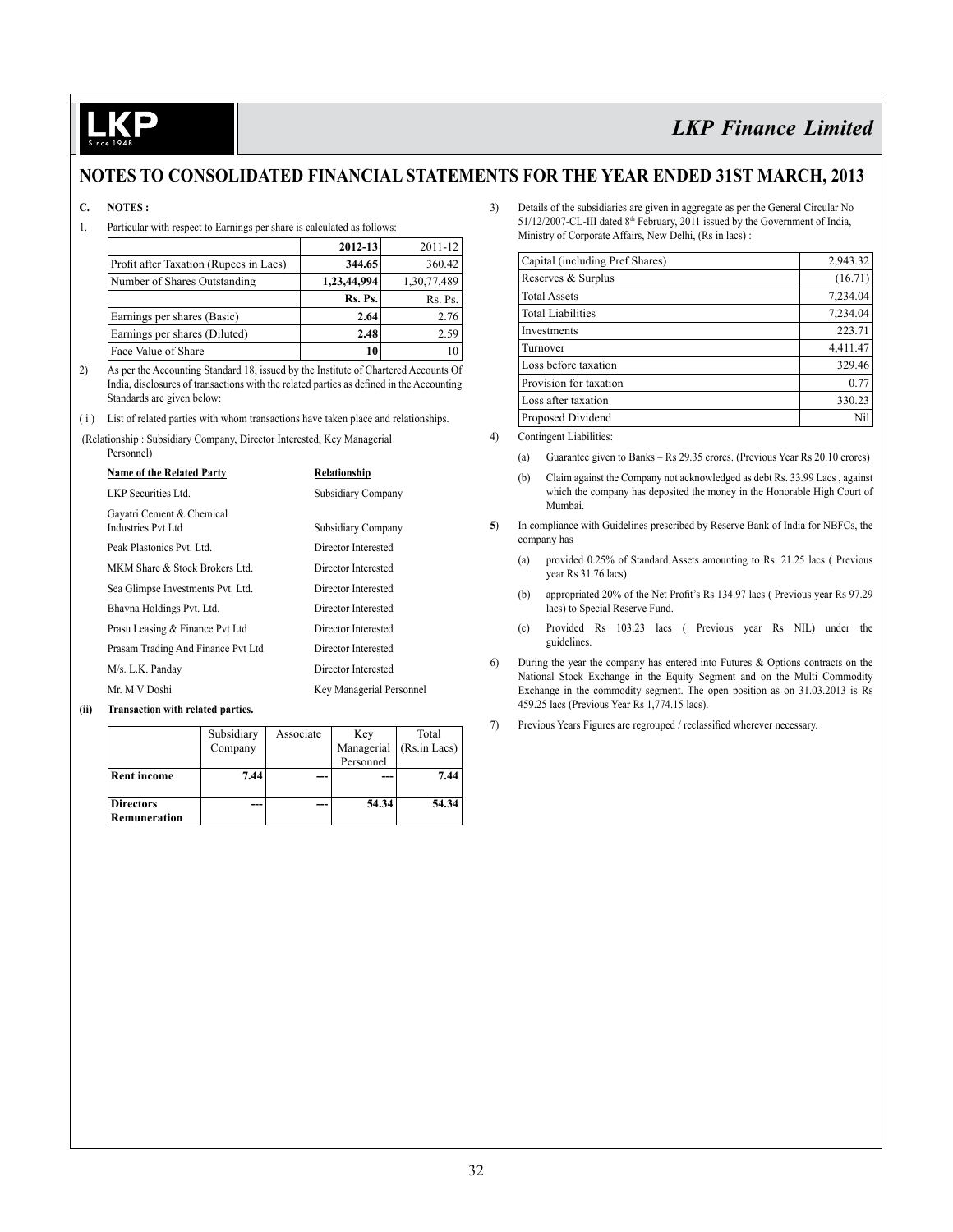| <b>Since 1948</b> |
|-------------------|
|-------------------|

| <b>Important Communication to Members</b> |  |  |  |
|-------------------------------------------|--|--|--|
|-------------------------------------------|--|--|--|

The Ministry of Corporate Affairs has taken a "Green Initiative in the Corporate Governance" by allowing paperless compliances by the companies and has issued circulars stating that service of notice/ documents including Annual Report can be sent by e-mail to its members. To support this green initiative of the Government in full measure, members who have not registered their e-mail addresses, so far, are requested to register their e-mail addresses, in respect of electronic holdings with the Depository through their concerned Depository Participants. Members who hold shares in physical form are requested to fill their details in the table provided below and register the same with:

M/s. Adroit Corporate Services Private Limited (Unit: LKP Finance Limited)

19, Jaferbhoy Industrial Estate, 1st Floor, Makawana Road, Marol Naka, Andheri (East), Mumbai 400 059

Or

 $\chi$ 

Send by e. mail to: Mr. Surendra V. Gawade - surendrag@adroitcorporate.com / Mr. Pratap Y. Pujare - pratapp@adroitcorporate.com

### **REQUEST TO COMPANY FOR SERVICE OF DOCUMENT THROUGH ELECTRONIC MODE**

| <b>Name and Address</b> | Folio No. /DP/ID No. | e-mail ID. | <b>Signature</b> |
|-------------------------|----------------------|------------|------------------|
|                         |                      |            |                  |
|                         |                      |            |                  |
|                         |                      |            |                  |
|                         |                      |            |                  |

|                                                          | <b>LKP Finance Limited</b><br>Registered Office: 203, Embassy Centre, Nariman Point, Mumbai - 400 021.                                                                                                      |                                                                                                                                                                                                                                                                                                                                                                                                                                                                          |
|----------------------------------------------------------|-------------------------------------------------------------------------------------------------------------------------------------------------------------------------------------------------------------|--------------------------------------------------------------------------------------------------------------------------------------------------------------------------------------------------------------------------------------------------------------------------------------------------------------------------------------------------------------------------------------------------------------------------------------------------------------------------|
|                                                          | <b>ATTENDANCE SLIP</b><br>29th Annual General Meeting on Friday, 31st May 2013                                                                                                                              |                                                                                                                                                                                                                                                                                                                                                                                                                                                                          |
|                                                          |                                                                                                                                                                                                             |                                                                                                                                                                                                                                                                                                                                                                                                                                                                          |
|                                                          |                                                                                                                                                                                                             |                                                                                                                                                                                                                                                                                                                                                                                                                                                                          |
| Friday, 31 <sup>st</sup> May, 2013                       |                                                                                                                                                                                                             | I certify that I am a registered shareholder/proxy for the registered shareholder of the Company. I hereby record my presence at the 29th Annual General<br>Meeting of the Company held at M. C. Ghia Hall, Hargovindas Building, 18/20, Kaikhuskru Dubash Marg, Mumbai - 400 001, at 11.00 a.m. on                                                                                                                                                                      |
| Proxy's Name in Block Letters                            |                                                                                                                                                                                                             | Member's/Proxy's Signature                                                                                                                                                                                                                                                                                                                                                                                                                                               |
| NOTES:                                                   |                                                                                                                                                                                                             |                                                                                                                                                                                                                                                                                                                                                                                                                                                                          |
| affixing their signature on them.<br>before the Meeting. | 1. This Meeting is of Members only and you are requested not to bring with you any person who is not a Member.<br>be distributed again at the Meeting, in view of the increasing cost of the Annual Report. | 2. Shareholders/Proxy holders are requested to bring the attendance slips with them when they come to the Meeting and hand over at the entrance after<br>3. Shareholders are requested to bring their copy of the Annual Report alongwith them to the Annual General Meeting, as copies of the Report will not<br>4. If it is intended to appoint a proxy, the Form of Proxy should be completed and deposited at the Registered Office of the Company at least 48 hours |
|                                                          | <b>LKP Finance Limited</b><br>Registered Office: 203, Embassy Centre, Nariman Point, Mumbai - 400 021.                                                                                                      |                                                                                                                                                                                                                                                                                                                                                                                                                                                                          |
|                                                          | <b>PROXY</b>                                                                                                                                                                                                |                                                                                                                                                                                                                                                                                                                                                                                                                                                                          |
|                                                          |                                                                                                                                                                                                             |                                                                                                                                                                                                                                                                                                                                                                                                                                                                          |
|                                                          |                                                                                                                                                                                                             |                                                                                                                                                                                                                                                                                                                                                                                                                                                                          |
|                                                          |                                                                                                                                                                                                             |                                                                                                                                                                                                                                                                                                                                                                                                                                                                          |
|                                                          |                                                                                                                                                                                                             |                                                                                                                                                                                                                                                                                                                                                                                                                                                                          |
|                                                          |                                                                                                                                                                                                             |                                                                                                                                                                                                                                                                                                                                                                                                                                                                          |
|                                                          |                                                                                                                                                                                                             |                                                                                                                                                                                                                                                                                                                                                                                                                                                                          |
| thereof.                                                 |                                                                                                                                                                                                             | Proxy to vote for me/us on my/our behalf at the 29 <sup>th</sup> Annual General Meeting of the Company to be held on Friday, 31st May, 2013 and at any adjournment                                                                                                                                                                                                                                                                                                       |
|                                                          |                                                                                                                                                                                                             |                                                                                                                                                                                                                                                                                                                                                                                                                                                                          |
|                                                          |                                                                                                                                                                                                             | Affix 1 Re.                                                                                                                                                                                                                                                                                                                                                                                                                                                              |

Stamp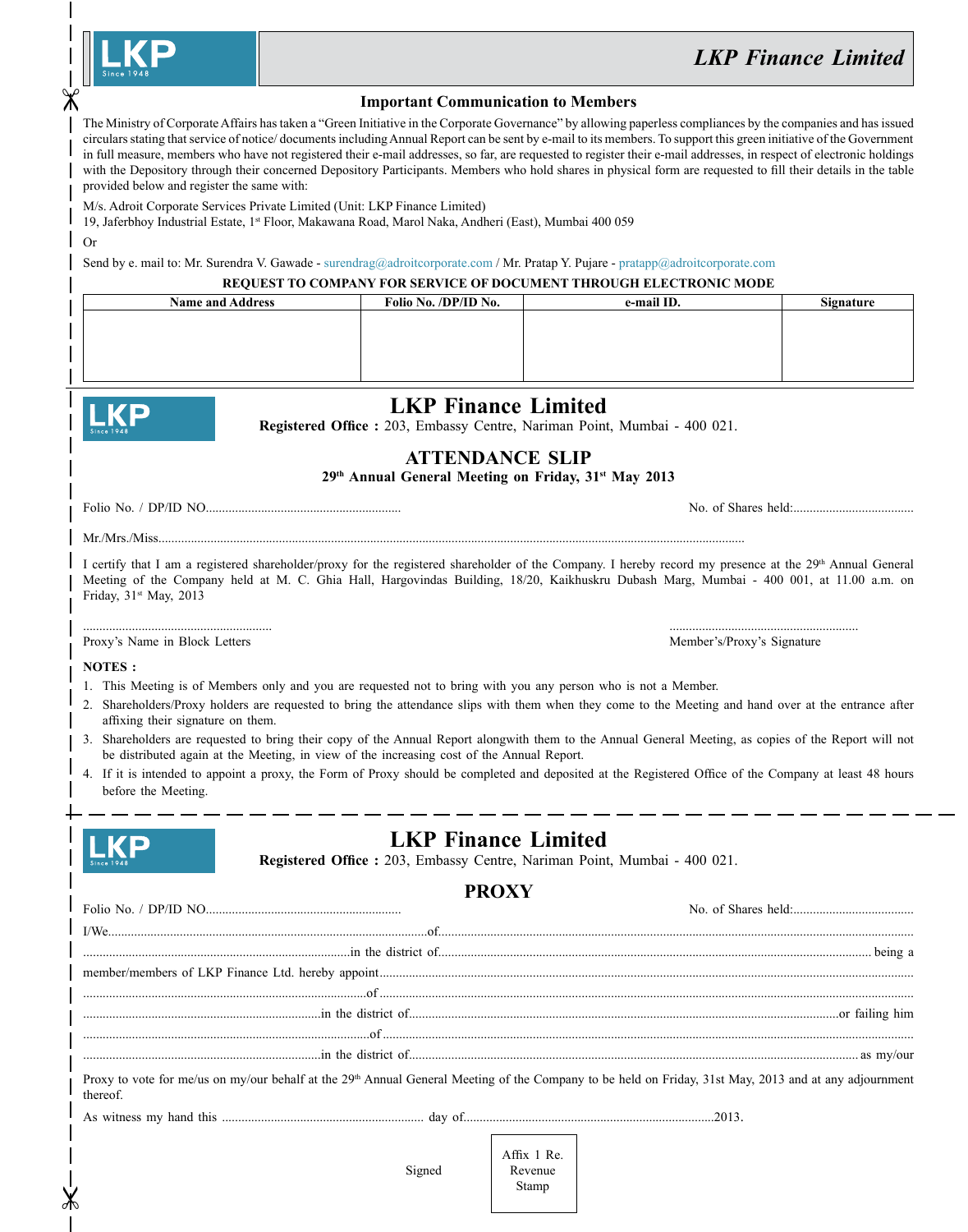# **BOOK-POST**



*If undelivered, please return to :*

**LKP Finance Limited** 112A, Embassy Centre, Nariman Point, Mumbai - 400 021.